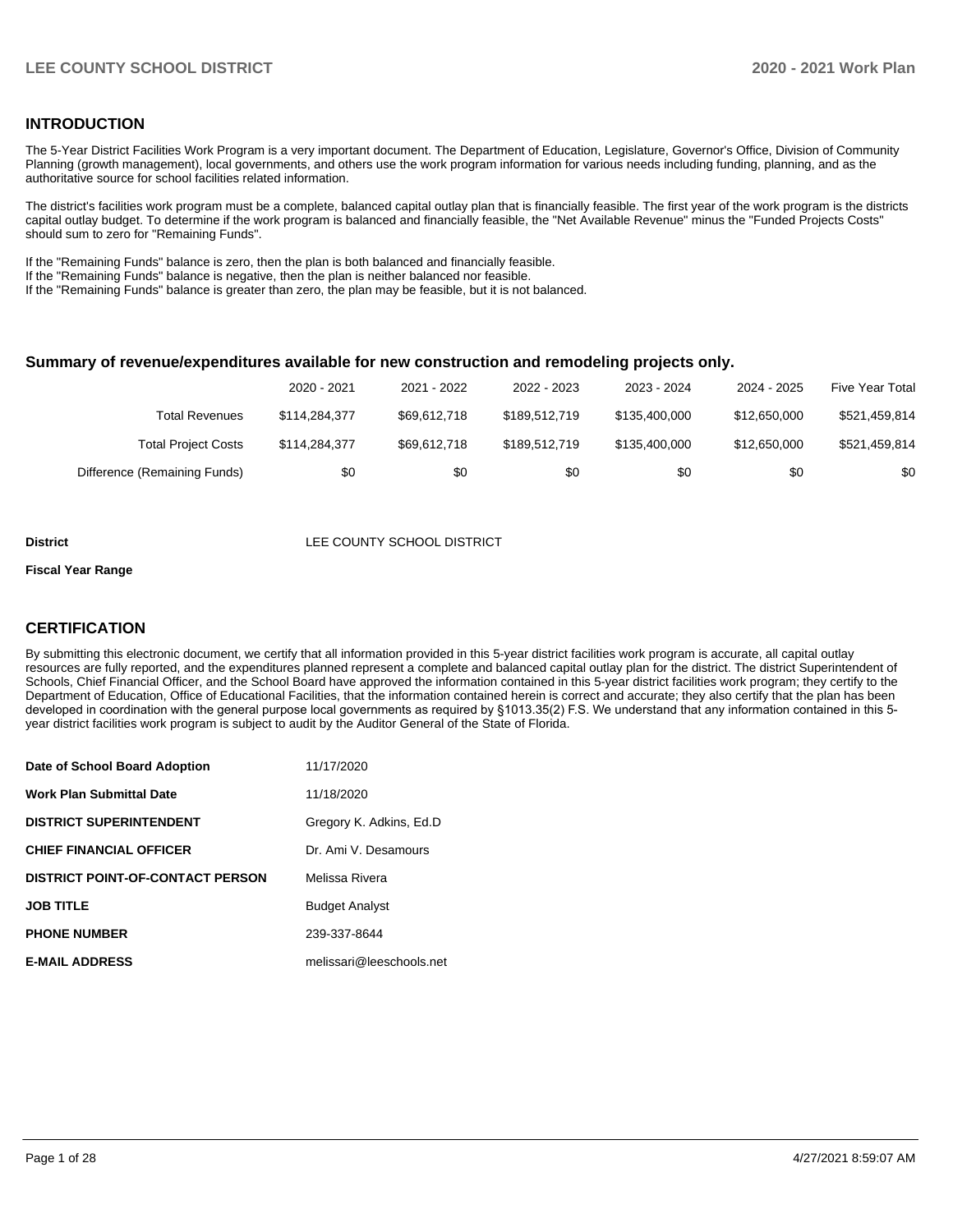# **Expenditures**

#### **Expenditure for Maintenance, Repair and Renovation from 1.50-Mills and PECO**

Annually, prior to the adoption of the district school budget, each school board must prepare a tentative district facilities work program that includes a schedule of major repair and renovation projects necessary to maintain the educational and ancillary facilities of the district.

|                                                                                                                                                                                                                                                                                                                                                                                                                                                                                                                                                                                                                                                                                                                                                                                                                                                                                                                                                                                                                                                                                                                                                                                                                                                                                                                                                                                                                                                                                                                                                                                                                                                                                                                                                                                                                                                                                                                                                                                                                                                                                                                                                                                                                                                                                                                                                                                                                                                                                                                                                                                                                                                        | Item |              | 2021 - 2022<br>Projected | 2022 - 2023<br>Projected | 2023 - 2024<br>Projected | 2024 - 2025<br>Projected | <b>Total</b>  |  |  |
|--------------------------------------------------------------------------------------------------------------------------------------------------------------------------------------------------------------------------------------------------------------------------------------------------------------------------------------------------------------------------------------------------------------------------------------------------------------------------------------------------------------------------------------------------------------------------------------------------------------------------------------------------------------------------------------------------------------------------------------------------------------------------------------------------------------------------------------------------------------------------------------------------------------------------------------------------------------------------------------------------------------------------------------------------------------------------------------------------------------------------------------------------------------------------------------------------------------------------------------------------------------------------------------------------------------------------------------------------------------------------------------------------------------------------------------------------------------------------------------------------------------------------------------------------------------------------------------------------------------------------------------------------------------------------------------------------------------------------------------------------------------------------------------------------------------------------------------------------------------------------------------------------------------------------------------------------------------------------------------------------------------------------------------------------------------------------------------------------------------------------------------------------------------------------------------------------------------------------------------------------------------------------------------------------------------------------------------------------------------------------------------------------------------------------------------------------------------------------------------------------------------------------------------------------------------------------------------------------------------------------------------------------------|------|--------------|--------------------------|--------------------------|--------------------------|--------------------------|---------------|--|--|
| <b>HVAC</b>                                                                                                                                                                                                                                                                                                                                                                                                                                                                                                                                                                                                                                                                                                                                                                                                                                                                                                                                                                                                                                                                                                                                                                                                                                                                                                                                                                                                                                                                                                                                                                                                                                                                                                                                                                                                                                                                                                                                                                                                                                                                                                                                                                                                                                                                                                                                                                                                                                                                                                                                                                                                                                            |      | \$22,379,830 | \$13,845,000             | \$29,735,000             | \$18,075,000             | \$28,690,000             | \$112,724,830 |  |  |
| Locations: ALLEN PARK ELEMENTARY, BAYSHORE ELEMENTARY, BONITA SPRINGS ELEMENTARY, BONITA SPRINGS HIGH SCHOOL, BONITA<br>SPRINGS MIDDLE, BUCKINGHAM EXCEPTIONAL STUDENT CENTER, CALOOSA ELEMENTARY, CALOOSA MIDDLE, CAPE CORAL<br>ELEMENTARY, CAPE CORAL SENIOR HIGH, CAPE CORAL TECHNICAL COLLEGE, CHALLENGER MIDDLE, COLONIAL ELEMENTARY,<br>CYPRESS LAKE MIDDLE, CYPRESS LAKE SENIOR HIGH, DIPLOMAT ELEMENTARY, DIPLOMAT MIDDLE, DUNBAR COMMUNITY<br>SCHOOL, DUNBAR HIGH SCHOOL, EAST LEE COUNTY HIGH SCHOOL, EDGEWOOD ACADEMY, EDISON PARK CREATIVE AND<br>EXPRESSIVE ARTS SCHOOL, ESTERO SENIOR HIGH, FORT MYERS BEACH ELEMENTARY, FORT MYERS MIDDLE ACADEMY, FORT<br>MYERS SENIOR HIGH, FORT MYERS TECHNICAL COLLEGE, FRANKLIN PARK ELEMENTARY, G. WEAVER HIPPS ELEMENTARY,<br>GATEWAY ELEMENTARY, Gateway High School, GULF ELEMENTARY, GULF MIDDLE, GWYNNE, HANCOCK CREEK ELEMENTARY,<br>HARNS MARSH ELEMENTARY SCHOOL. HARNS MARSH MIDDLE SCHOOL. HECTOR A. CAFFERATA. JR. ELEMENTARY SCHOOL.<br>HEIGHTS ELEMENTARY, IDA S. BAKER HIGH SCHOOL, ISLAND COAST HIGH SCHOOL, J COLIN ENGLISH ELEMENTARY, JAMES<br>STEPHENS INTERNATIONAL ACADEMY, LEE COUNTY DETENTION HOME, LEE COUNTY PUBLIC EDUCATION CENTER, LEHIGH<br>ACRES MIDDLE, LEHIGH ELEMENTARY, LEHIGH SENIOR HIGH, LEXINGTON MIDDLE SCHOOL, LITTLETON ELEMENTARY, MANATEE<br>ELEMENTARY, MARINER MIDDLE, MARINER SENIOR HIGH, MIRROR LAKES ELEMENTARY, NORTH FORT MYERS ACADEMY OF THE<br>ARTS, NORTH FORT MYERS SENIOR HIGH, OAK HAMMOCK MIDDLE SCHOOL, ORANGE RIVER ELEMENTARY, ORANGEWOOD<br>ELEMENTARY, PATRIOT ELEMENTARY, PAUL LAURENCE DUNBAR MIDDLE, PELICAN ELEMENTARY, PINE ISLAND ELEMENTARY,<br>PINEWOODS ELEMENTARY, RAY V. POTTORF ELEMENTARY SCHOOL, RAYMA C. PAGE ELEMENTARY, RIVER HALL ELEMENTARY,<br>RIVERDALE HIGH, ROYAL PALM EXCEPTIONAL SCHOOL, SAN CARLOS PARK ELEMENTARY, SKYLINE ELEMENTARY, SOUTH FORT<br>MYERS HIGH SCHOOL, SOUTHWEST FLORIDA PUBLIC SERVICE ACADEMY, SPRING CREEK ELEMENTARY, SUNSHINE<br>ELEMENTARY, SUPPORT SERVICES ANNEX, TANGLEWOOD ELEMENTARY, THE ALVA SCHOOL, THE SANIBEL SCHOOL, THREE<br>OAKS ELEMENTARY, THREE OAKS MIDDLE, TICE ELEMENTARY, TORTUGA PRESERVE ELEMENTARY, TRAFALGAR ELEMENTARY,<br>TRAFALGAR MIDDLE, TRANSPORTATION CENTRAL ANNEX, TRANSPORTATION EAST (BUCKINGHAM), TRANSPORTATION EAST<br>(LEONARD), TRANSPORTATION MID-SOUTH (SIX MILE), TRANSPORTATION SERVICES CENTRAL, Transportation Services West,<br>TRANSPORTATION SOUTH -- ESTERO, TREELINE ELEMENTARY, TROPIC ISLES ELEMENTARY, VARSITY LAKES MIDDLE,<br>VETERAN'S PARK ACADEMY FOR THE ARTS, VILLAS ELEMENTARY                                   |      |              |                          |                          |                          |                          |               |  |  |
| Flooring                                                                                                                                                                                                                                                                                                                                                                                                                                                                                                                                                                                                                                                                                                                                                                                                                                                                                                                                                                                                                                                                                                                                                                                                                                                                                                                                                                                                                                                                                                                                                                                                                                                                                                                                                                                                                                                                                                                                                                                                                                                                                                                                                                                                                                                                                                                                                                                                                                                                                                                                                                                                                                               |      | \$1.237.631  | \$1.092.000              | \$1,092,000              | \$1,092,000              | \$1,092,000              | \$5,605,631   |  |  |
| Locations: ALLEN PARK ELEMENTARY, BAYSHORE ELEMENTARY, BONITA SPRINGS ELEMENTARY, BONITA SPRINGS HIGH SCHOOL, BONITA<br>SPRINGS MIDDLE, BUCKINGHAM EXCEPTIONAL STUDENT CENTER, CALOOSA ELEMENTARY, CALOOSA MIDDLE, CAPE CORAL<br>ELEMENTARY, CAPE CORAL SENIOR HIGH, CAPE CORAL TECHNICAL COLLEGE, CHALLENGER MIDDLE, COLONIAL ELEMENTARY,<br>CYPRESS LAKE MIDDLE, CYPRESS LAKE SENIOR HIGH, DIPLOMAT ELEMENTARY, DIPLOMAT MIDDLE, DUNBAR COMMUNITY<br>SCHOOL, DUNBAR HIGH SCHOOL, EAST LEE COUNTY HIGH SCHOOL, EDGEWOOD ACADEMY, EDISON PARK CREATIVE AND<br>EXPRESSIVE ARTS SCHOOL, ESTERO SENIOR HIGH, FORT MYERS BEACH ELEMENTARY, FORT MYERS MIDDLE ACADEMY, FORT<br>MYERS SENIOR HIGH, FORT MYERS TECHNICAL COLLEGE, FRANKLIN PARK ELEMENTARY, G. WEAVER HIPPS ELEMENTARY,<br>GATEWAY ELEMENTARY, Gateway High School, GULF ELEMENTARY, GULF MIDDLE, HANCOCK CREEK ELEMENTARY, HARNS MARSI<br>ELEMENTARY SCHOOL, HARNS MARSH MIDDLE SCHOOL, HECTOR A. CAFFERATA, JR. ELEMENTARY SCHOOL, HEIGHTS<br>ELEMENTARY, IDA S. BAKER HIGH SCHOOL, ISLAND COAST HIGH SCHOOL, J COLIN ENGLISH ELEMENTARY, JAMES STEPHENS<br>INTERNATIONAL ACADEMY, LEE ASSOCIATION FOR RETARDED CITIZENS (LARC), LEE COUNTY PUBLIC EDUCATION CENTER,<br>LEHIGH ACRES MIDDLE, LEHIGH ELEMENTARY, LEHIGH SENIOR HIGH, LEXINGTON MIDDLE SCHOOL, LITTLETON ELEMENTARY,<br>MANATEE ELEMENTARY, MARINER MIDDLE, MARINER SENIOR HIGH, MIRROR LAKES ELEMENTARY, NEW DIRECTIONS SCHOOL,<br>NORTH FORT MYERS ACADEMY OF THE ARTS, NORTH FORT MYERS SENIOR HIGH, OAK HAMMOCK MIDDLE SCHOOL, ORANGE<br>RIVER ELEMENTARY, ORANGEWOOD ELEMENTARY, PATRIOT ELEMENTARY, PAUL LAURENCE DUNBAR MIDDLE, PELICAN<br>ELEMENTARY, PINE ISLAND ELEMENTARY, PINEWOODS ELEMENTARY, RAY V. POTTORF ELEMENTARY SCHOOL, RAYMA C. PAGE<br>ELEMENTARY, RIVER HALL ELEMENTARY, RIVERDALE HIGH, ROYAL PALM EXCEPTIONAL SCHOOL, SAN CARLOS PARK<br>ELEMENTARY, SKYLINE ELEMENTARY, SOUTH FORT MYERS HIGH SCHOOL, SOUTHWEST FLORIDA PUBLIC SERVICE ACADEMY,<br>SPRING CREEK ELEMENTARY, SUNSHINE ELEMENTARY, SUPPORT SERVICES ANNEX, TANGLEWOOD ELEMENTARY, THE ALVA<br>SCHOOL, THE SANIBEL SCHOOL, THREE OAKS ELEMENTARY, THREE OAKS MIDDLE, TICE ELEMENTARY, TORTUGA PRESERVE<br>ELEMENTARY, TRAFALGAR ELEMENTARY, TRAFALGAR MIDDLE, TRANSPORTATION CENTRAL ANNEX, TRANSPORTATION EAST<br>(BUCKINGHAM), TRANSPORTATION EAST (LEONARD), TRANSPORTATION MID-SOUTH (SIX MILE), TRANSPORTATION SERVICES<br>CENTRAL, Transportation Services West, TRANSPORTATION SOUTH -- ESTERO, TREELINE ELEMENTARY, TROPIC ISLES<br>ELEMENTARY, VARSITY LAKES MIDDLE, VETERAN'S PARK ACADEMY FOR THE ARTS, VILLAS ELEMENTARY |      |              |                          |                          |                          |                          |               |  |  |
| Roofing                                                                                                                                                                                                                                                                                                                                                                                                                                                                                                                                                                                                                                                                                                                                                                                                                                                                                                                                                                                                                                                                                                                                                                                                                                                                                                                                                                                                                                                                                                                                                                                                                                                                                                                                                                                                                                                                                                                                                                                                                                                                                                                                                                                                                                                                                                                                                                                                                                                                                                                                                                                                                                                |      | \$15,320,646 | \$6,950,000              | \$250,000                | \$5,700,000              | \$250,000                | \$28,470,646  |  |  |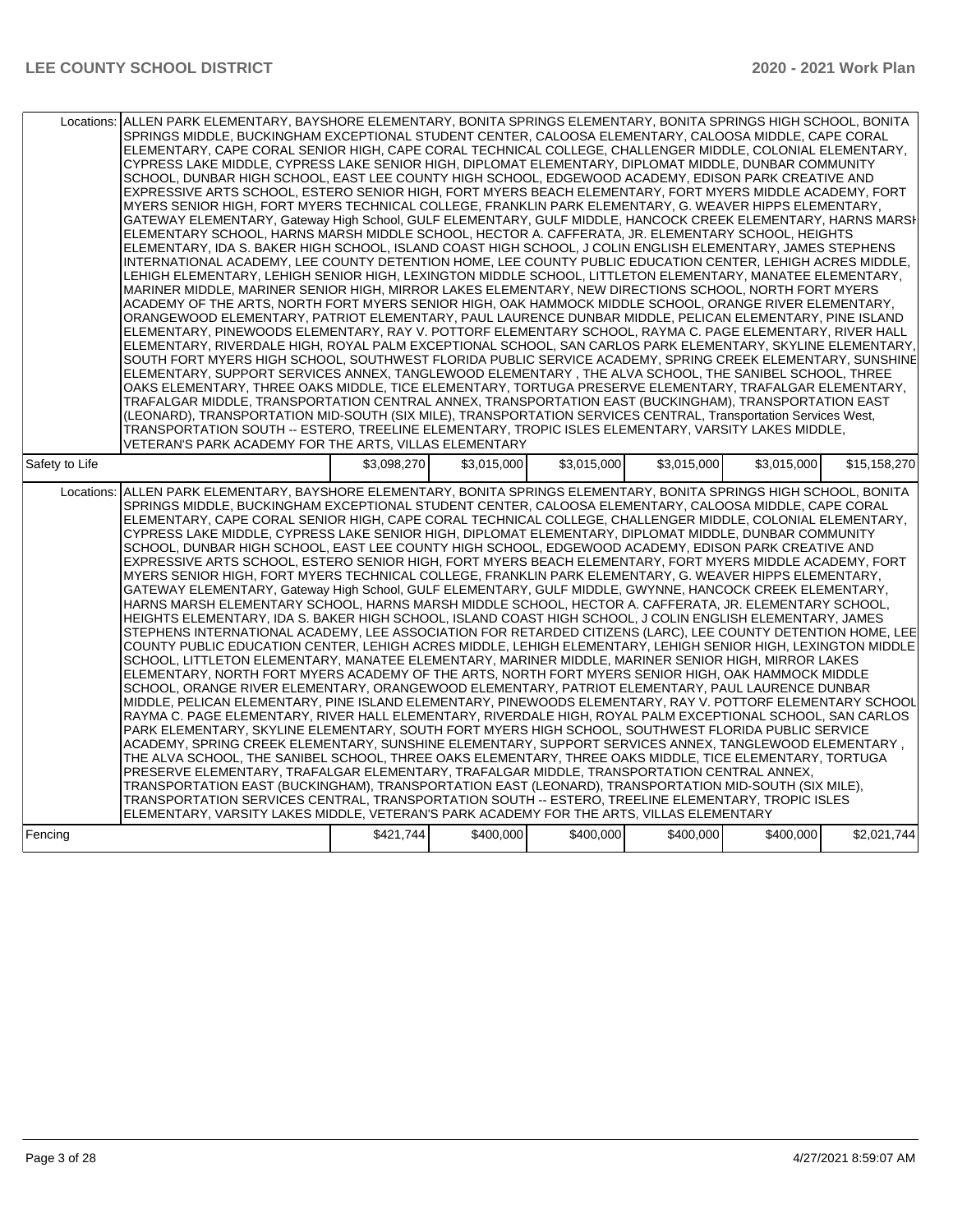| SPRINGS MIDDLE, BUCKINGHAM EXCEPTIONAL STUDENT CENTER, CALOOSA ELEMENTARY, CALOOSA MIDDLE, CAPE CORAL<br>ELEMENTARY, CAPE CORAL SENIOR HIGH, CAPE CORAL TECHNICAL COLLEGE, CHALLENGER MIDDLE, COLONIAL ELEMENTARY,<br>CYPRESS LAKE MIDDLE, CYPRESS LAKE SENIOR HIGH, DIPLOMAT ELEMENTARY, DIPLOMAT MIDDLE, DUNBAR COMMUNITY<br>SCHOOL, DUNBAR HIGH SCHOOL, EAST LEE COUNTY HIGH SCHOOL, EDGEWOOD ACADEMY, EDISON PARK CREATIVE AND<br>EXPRESSIVE ARTS SCHOOL, ESTERO SENIOR HIGH, FORT MYERS BEACH ELEMENTARY, FORT MYERS MIDDLE ACADEMY, FORT<br>MYERS SENIOR HIGH, FORT MYERS TECHNICAL COLLEGE, FRANKLIN PARK ELEMENTARY, G. WEAVER HIPPS ELEMENTARY,<br>GATEWAY ELEMENTARY, Gateway High School, GULF ELEMENTARY, GULF MIDDLE, GWYNNE, HANCOCK CREEK ELEMENTARY,<br>HARNS MARSH ELEMENTARY SCHOOL, HARNS MARSH MIDDLE SCHOOL, HECTOR A. CAFFERATA, JR. ELEMENTARY SCHOOL,<br>HEIGHTS ELEMENTARY, IDA S. BAKER HIGH SCHOOL, ISLAND COAST HIGH SCHOOL, J COLIN ENGLISH ELEMENTARY, JAMES<br>STEPHENS INTERNATIONAL ACADEMY. LEE COUNTY PUBLIC EDUCATION CENTER. LEHIGH ACRES MIDDLE. LEHIGH ELEMENTARY<br>LEHIGH SENIOR HIGH, LEXINGTON MIDDLE SCHOOL, LITTLETON ELEMENTARY, MANATEE ELEMENTARY, MARINER MIDDLE,<br>MARINER SENIOR HIGH, MIRROR LAKES ELEMENTARY, NEW DIRECTIONS SCHOOL, NORTH FORT MYERS ACADEMY OF THE ARTS.<br>NORTH FORT MYERS SENIOR HIGH, OAK HAMMOCK MIDDLE SCHOOL, ORANGE RIVER ELEMENTARY, ORANGEWOOD<br>ELEMENTARY, PATRIOT ELEMENTARY, PAUL LAURENCE DUNBAR MIDDLE, PELICAN ELEMENTARY, PINE ISLAND ELEMENTARY,<br>PINEWOODS ELEMENTARY, RAY V. POTTORF ELEMENTARY SCHOOL, RAYMA C. PAGE ELEMENTARY, RIVER HALL ELEMENTARY,<br>RIVERDALE HIGH, ROYAL PALM EXCEPTIONAL SCHOOL, SAN CARLOS PARK ELEMENTARY, SKYLINE ELEMENTARY, SOUTH FORT<br>MYERS HIGH SCHOOL, SOUTHWEST FLORIDA PUBLIC SERVICE ACADEMY, SPRING CREEK ELEMENTARY, SUNSHINE<br>ELEMENTARY, SUPPORT SERVICES ANNEX, TANGLEWOOD ELEMENTARY, THE ALVA SCHOOL, THE SANIBEL SCHOOL, THREE<br>OAKS ELEMENTARY, THREE OAKS MIDDLE, TICE ELEMENTARY, TORTUGA PRESERVE ELEMENTARY, TRAFALGAR ELEMENTARY,<br>TRAFALGAR MIDDLE, TRANSPORTATION CENTRAL ANNEX, TRANSPORTATION EAST (BUCKINGHAM), TRANSPORTATION EAST<br>(LEONARD), TRANSPORTATION MID-SOUTH (SIX MILE), TRANSPORTATION SERVICES CENTRAL, Transportation Services West,<br>TRANSPORTATION SOUTH -- ESTERO, TREELINE ELEMENTARY, TROPIC ISLES ELEMENTARY, VARSITY LAKES MIDDLE,<br>VETERAN'S PARK ACADEMY FOR THE ARTS, VILLAS ELEMENTARY |                                                                                                                                                                                                                                                                                                                                                                                                                                                                                                                                                                                                                                                                                                                                                                                                                                                                                                                                                                                                                                                                                                                                                                                                                                                                                                                                                                                                                                                                                                                                                                                                                                                                                                                                                                                                                                                                                                                                                                                                                                                                                                                                                                                                                                                                                                                                                                                                                                                                                                                                                                                                      |             |           |           |           |           |             |  |  |  |
|-----------------------------------------------------------------------------------------------------------------------------------------------------------------------------------------------------------------------------------------------------------------------------------------------------------------------------------------------------------------------------------------------------------------------------------------------------------------------------------------------------------------------------------------------------------------------------------------------------------------------------------------------------------------------------------------------------------------------------------------------------------------------------------------------------------------------------------------------------------------------------------------------------------------------------------------------------------------------------------------------------------------------------------------------------------------------------------------------------------------------------------------------------------------------------------------------------------------------------------------------------------------------------------------------------------------------------------------------------------------------------------------------------------------------------------------------------------------------------------------------------------------------------------------------------------------------------------------------------------------------------------------------------------------------------------------------------------------------------------------------------------------------------------------------------------------------------------------------------------------------------------------------------------------------------------------------------------------------------------------------------------------------------------------------------------------------------------------------------------------------------------------------------------------------------------------------------------------------------------------------------------------------------------------------------------------------------------------------------------------------------------------------------------------------------------------------------------------------------------------|------------------------------------------------------------------------------------------------------------------------------------------------------------------------------------------------------------------------------------------------------------------------------------------------------------------------------------------------------------------------------------------------------------------------------------------------------------------------------------------------------------------------------------------------------------------------------------------------------------------------------------------------------------------------------------------------------------------------------------------------------------------------------------------------------------------------------------------------------------------------------------------------------------------------------------------------------------------------------------------------------------------------------------------------------------------------------------------------------------------------------------------------------------------------------------------------------------------------------------------------------------------------------------------------------------------------------------------------------------------------------------------------------------------------------------------------------------------------------------------------------------------------------------------------------------------------------------------------------------------------------------------------------------------------------------------------------------------------------------------------------------------------------------------------------------------------------------------------------------------------------------------------------------------------------------------------------------------------------------------------------------------------------------------------------------------------------------------------------------------------------------------------------------------------------------------------------------------------------------------------------------------------------------------------------------------------------------------------------------------------------------------------------------------------------------------------------------------------------------------------------------------------------------------------------------------------------------------------------|-------------|-----------|-----------|-----------|-----------|-------------|--|--|--|
| Parking                                                                                                                                                                                                                                                                                                                                                                                                                                                                                                                                                                                                                                                                                                                                                                                                                                                                                                                                                                                                                                                                                                                                                                                                                                                                                                                                                                                                                                                                                                                                                                                                                                                                                                                                                                                                                                                                                                                                                                                                                                                                                                                                                                                                                                                                                                                                                                                                                                                                                 |                                                                                                                                                                                                                                                                                                                                                                                                                                                                                                                                                                                                                                                                                                                                                                                                                                                                                                                                                                                                                                                                                                                                                                                                                                                                                                                                                                                                                                                                                                                                                                                                                                                                                                                                                                                                                                                                                                                                                                                                                                                                                                                                                                                                                                                                                                                                                                                                                                                                                                                                                                                                      | \$0         | \$0       | \$0       | \$0       | \$0       | \$0         |  |  |  |
| Locations:                                                                                                                                                                                                                                                                                                                                                                                                                                                                                                                                                                                                                                                                                                                                                                                                                                                                                                                                                                                                                                                                                                                                                                                                                                                                                                                                                                                                                                                                                                                                                                                                                                                                                                                                                                                                                                                                                                                                                                                                                                                                                                                                                                                                                                                                                                                                                                                                                                                                              | No Locations for this expenditure.                                                                                                                                                                                                                                                                                                                                                                                                                                                                                                                                                                                                                                                                                                                                                                                                                                                                                                                                                                                                                                                                                                                                                                                                                                                                                                                                                                                                                                                                                                                                                                                                                                                                                                                                                                                                                                                                                                                                                                                                                                                                                                                                                                                                                                                                                                                                                                                                                                                                                                                                                                   |             |           |           |           |           |             |  |  |  |
| Electrical                                                                                                                                                                                                                                                                                                                                                                                                                                                                                                                                                                                                                                                                                                                                                                                                                                                                                                                                                                                                                                                                                                                                                                                                                                                                                                                                                                                                                                                                                                                                                                                                                                                                                                                                                                                                                                                                                                                                                                                                                                                                                                                                                                                                                                                                                                                                                                                                                                                                              |                                                                                                                                                                                                                                                                                                                                                                                                                                                                                                                                                                                                                                                                                                                                                                                                                                                                                                                                                                                                                                                                                                                                                                                                                                                                                                                                                                                                                                                                                                                                                                                                                                                                                                                                                                                                                                                                                                                                                                                                                                                                                                                                                                                                                                                                                                                                                                                                                                                                                                                                                                                                      | \$2,646,711 | \$541,080 | \$300,000 | \$300,000 | \$300,000 | \$4.087.791 |  |  |  |
| Locations:                                                                                                                                                                                                                                                                                                                                                                                                                                                                                                                                                                                                                                                                                                                                                                                                                                                                                                                                                                                                                                                                                                                                                                                                                                                                                                                                                                                                                                                                                                                                                                                                                                                                                                                                                                                                                                                                                                                                                                                                                                                                                                                                                                                                                                                                                                                                                                                                                                                                              | ALLEN PARK ELEMENTARY, BAYSHORE ELEMENTARY, BONITA SPRINGS ELEMENTARY, BONITA SPRINGS HIGH SCHOOL, BONITA<br>SPRINGS MIDDLE, BUCKINGHAM EXCEPTIONAL STUDENT CENTER, CALOOSA ELEMENTARY, CALOOSA MIDDLE, CAPE CORAL<br>ELEMENTARY, CAPE CORAL SENIOR HIGH, CAPE CORAL TECHNICAL COLLEGE, CHALLENGER MIDDLE, COLONIAL ELEMENTARY,<br>CYPRESS LAKE MIDDLE, CYPRESS LAKE SENIOR HIGH, DIPLOMAT ELEMENTARY, DIPLOMAT MIDDLE, DUNBAR COMMUNITY<br>SCHOOL, DUNBAR HIGH SCHOOL, EAST LEE COUNTY HIGH SCHOOL, EDGEWOOD ACADEMY, EDISON PARK CREATIVE AND<br>EXPRESSIVE ARTS SCHOOL, ESTERO SENIOR HIGH, FORT MYERS BEACH ELEMENTARY, FORT MYERS MIDDLE ACADEMY, FORT<br>MYERS SENIOR HIGH, FORT MYERS TECHNICAL COLLEGE, FRANKLIN PARK ELEMENTARY, G. WEAVER HIPPS ELEMENTARY,<br>GATEWAY ELEMENTARY, Gateway High School, GULF ELEMENTARY, GULF MIDDLE, GWYNNE, HANCOCK CREEK ELEMENTARY,<br>HARNS MARSH ELEMENTARY SCHOOL, HARNS MARSH MIDDLE SCHOOL, HECTOR A. CAFFERATA, JR. ELEMENTARY SCHOOL,<br>HEIGHTS ELEMENTARY, IDA S. BAKER HIGH SCHOOL, ISLAND COAST HIGH SCHOOL, J COLIN ENGLISH ELEMENTARY, JAMES<br>STEPHENS INTERNATIONAL ACADEMY, LEE COUNTY PUBLIC EDUCATION CENTER, LEHIGH ACRES MIDDLE, LEHIGH ELEMENTARY<br>LEHIGH SENIOR HIGH, LEXINGTON MIDDLE SCHOOL, LITTLETON ELEMENTARY, MANATEE ELEMENTARY, MARINER MIDDLE,<br>MARINER SENIOR HIGH, MIRROR LAKES ELEMENTARY, NEW DIRECTIONS SCHOOL, NORTH FORT MYERS ACADEMY OF THE ARTS.<br>NORTH FORT MYERS SENIOR HIGH, OAK HAMMOCK MIDDLE SCHOOL, ORANGE RIVER ELEMENTARY, ORANGEWOOD<br>ELEMENTARY, PATRIOT ELEMENTARY, PAUL LAURENCE DUNBAR MIDDLE, PELICAN ELEMENTARY, PINE ISLAND ELEMENTARY,<br>PINEWOODS ELEMENTARY, RAY V. POTTORF ELEMENTARY SCHOOL, RAYMA C. PAGE ELEMENTARY, RIVER HALL ELEMENTARY,<br>RIVERDALE HIGH, ROYAL PALM EXCEPTIONAL SCHOOL, SAN CARLOS PARK ELEMENTARY, SKYLINE ELEMENTARY, SOUTH FORT<br>MYERS HIGH SCHOOL, SOUTHWEST FLORIDA PUBLIC SERVICE ACADEMY, SPRING CREEK ELEMENTARY, SUNSHINE<br>ELEMENTARY, SUPPORT SERVICES ANNEX, TANGLEWOOD ELEMENTARY, THE ALVA SCHOOL, THE SANIBEL SCHOOL, THREE<br>OAKS ELEMENTARY, THREE OAKS MIDDLE, TICE ELEMENTARY, TORTUGA PRESERVE ELEMENTARY, TRAFALGAR ELEMENTARY,<br>TRAFALGAR MIDDLE, TRANSPORTATION CENTRAL ANNEX, TRANSPORTATION EAST (BUCKINGHAM), TRANSPORTATION EAST<br>(LEONARD), TRANSPORTATION MID-SOUTH (SIX MILE), TRANSPORTATION SERVICES CENTRAL, Transportation Services West,<br>TRANSPORTATION SOUTH -- ESTERO, TREELINE ELEMENTARY, TROPIC ISLES ELEMENTARY, VARSITY LAKES MIDDLE,<br>VETERAN'S PARK ACADEMY FOR THE ARTS, VILLAS ELEMENTARY |             |           |           |           |           |             |  |  |  |
| Fire Alarm                                                                                                                                                                                                                                                                                                                                                                                                                                                                                                                                                                                                                                                                                                                                                                                                                                                                                                                                                                                                                                                                                                                                                                                                                                                                                                                                                                                                                                                                                                                                                                                                                                                                                                                                                                                                                                                                                                                                                                                                                                                                                                                                                                                                                                                                                                                                                                                                                                                                              |                                                                                                                                                                                                                                                                                                                                                                                                                                                                                                                                                                                                                                                                                                                                                                                                                                                                                                                                                                                                                                                                                                                                                                                                                                                                                                                                                                                                                                                                                                                                                                                                                                                                                                                                                                                                                                                                                                                                                                                                                                                                                                                                                                                                                                                                                                                                                                                                                                                                                                                                                                                                      | \$350,000   | \$850,000 | \$350,000 | \$350,000 | \$350,000 | \$2,250,000 |  |  |  |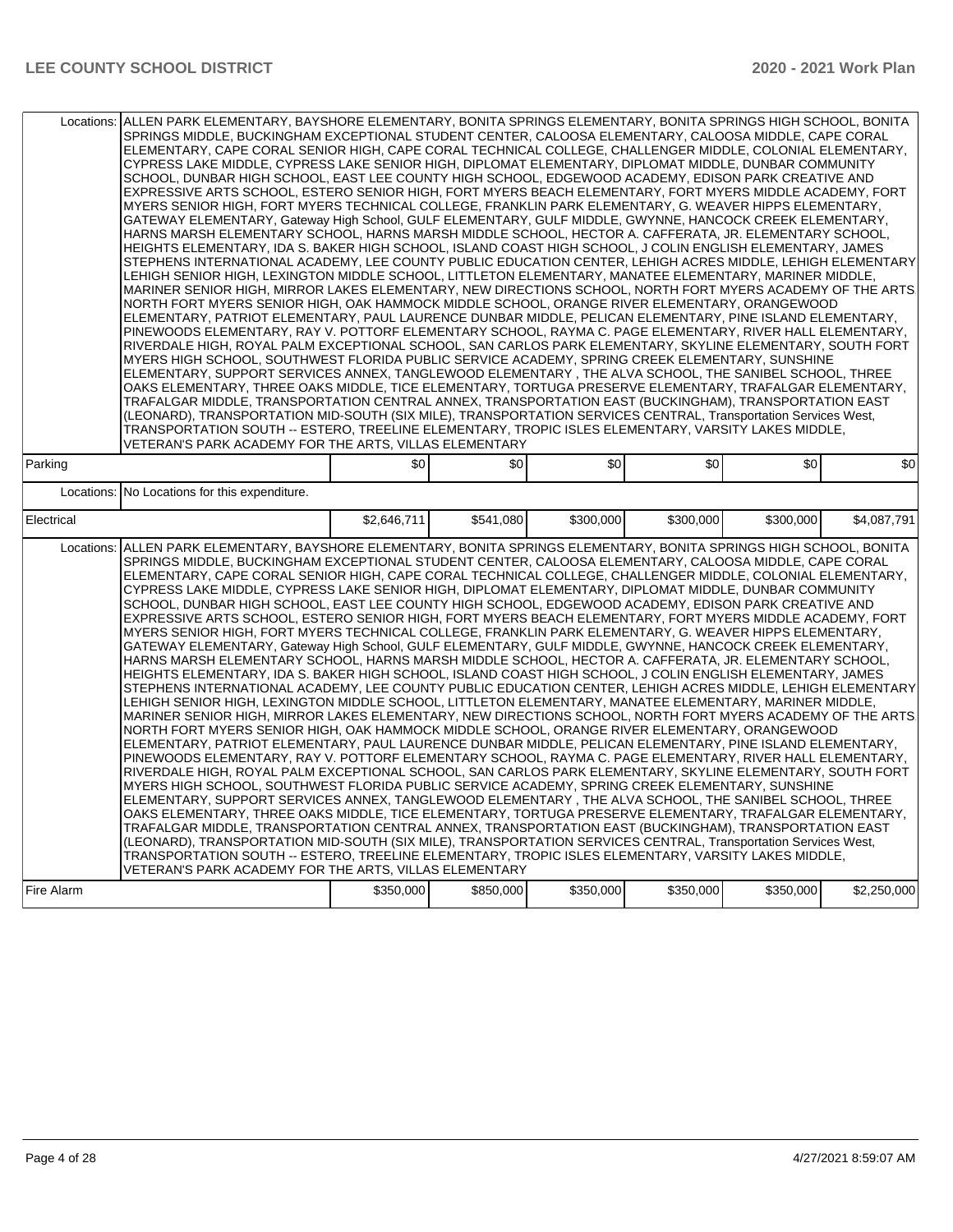| Locations: ALLEN PARK ELEMENTARY, BAYSHORE ELEMENTARY, BONITA SPRINGS ELEMENTARY, BONITA SPRINGS HIGH SCHOOL, BONITA                                                                                                                                                                                                                                                                                                                                                                                                                                                                                                                                                                                                                                                                                                                                                                                                                                                                                                                                                                                                                                                                                                                                                                                                                                                                                                                                                                                                                                                                                                                                                                                                                                                                                                                                                                                                                                                                                                                                                                                                                                                                                                                                                                                                                                                                                                                                                                                                                                                                                               | SPRINGS MIDDLE, BUCKINGHAM EXCEPTIONAL STUDENT CENTER, CALOOSA ELEMENTARY, CALOOSA MIDDLE, CAPE CORAL<br>ELEMENTARY, CAPE CORAL SENIOR HIGH, CAPE CORAL TECHNICAL COLLEGE, CHALLENGER MIDDLE, COLONIAL ELEMENTARY,<br>CYPRESS LAKE MIDDLE, CYPRESS LAKE SENIOR HIGH, DIPLOMAT ELEMENTARY, DIPLOMAT MIDDLE, DUNBAR COMMUNITY<br>SCHOOL, DUNBAR HIGH SCHOOL, EAST LEE COUNTY HIGH SCHOOL, EDGEWOOD ACADEMY, EDISON PARK CREATIVE AND<br>EXPRESSIVE ARTS SCHOOL, ESTERO SENIOR HIGH, FORT MYERS BEACH ELEMENTARY, FORT MYERS MIDDLE ACADEMY, FORT<br>MYERS SENIOR HIGH, FORT MYERS TECHNICAL COLLEGE, FRANKLIN PARK ELEMENTARY, G. WEAVER HIPPS ELEMENTARY,<br>GATEWAY ELEMENTARY, Gateway High School, GULF ELEMENTARY, GULF MIDDLE, GWYNNE, HANCOCK CREEK ELEMENTARY,<br>HARNS MARSH ELEMENTARY SCHOOL, HARNS MARSH MIDDLE SCHOOL, HECTOR A. CAFFERATA, JR. ELEMENTARY SCHOOL,<br>HEIGHTS ELEMENTARY, IDA S. BAKER HIGH SCHOOL, ISLAND COAST HIGH SCHOOL, J COLIN ENGLISH ELEMENTARY, JAMES<br>STEPHENS INTERNATIONAL ACADEMY, LEE COUNTY PUBLIC EDUCATION CENTER, LEHIGH ACRES MIDDLE, LEHIGH ELEMENTARY<br>LEHIGH SENIOR HIGH, LEXINGTON MIDDLE SCHOOL, LITTLETON ELEMENTARY, MANATEE ELEMENTARY, MARINER MIDDLE,<br>MARINER SENIOR HIGH, MIRROR LAKES ELEMENTARY, NEW DIRECTIONS SCHOOL, NORTH FORT MYERS ACADEMY OF THE ARTS.<br>NORTH FORT MYERS SENIOR HIGH, OAK HAMMOCK MIDDLE SCHOOL, ORANGE RIVER ELEMENTARY, ORANGEWOOD<br>ELEMENTARY, PATRIOT ELEMENTARY, PAUL LAURENCE DUNBAR MIDDLE, PELICAN ELEMENTARY, PINE ISLAND ELEMENTARY,<br>PINEWOODS ELEMENTARY, RAY V. POTTORF ELEMENTARY SCHOOL, RAYMA C. PAGE ELEMENTARY, RIVER HALL ELEMENTARY,<br>RIVERDALE HIGH, ROYAL PALM EXCEPTIONAL SCHOOL, SAN CARLOS PARK ELEMENTARY, SKYLINE ELEMENTARY, SOUTH FORT<br>MYERS HIGH SCHOOL, SOUTHWEST FLORIDA PUBLIC SERVICE ACADEMY, SPRING CREEK ELEMENTARY, SUNSHINE<br>ELEMENTARY, SUPPORT SERVICES ANNEX, TANGLEWOOD ELEMENTARY, THE ALVA SCHOOL, THE SANIBEL SCHOOL, THREE<br>OAKS ELEMENTARY, THREE OAKS MIDDLE, TICE ELEMENTARY, TORTUGA PRESERVE ELEMENTARY, TRAFALGAR ELEMENTARY,<br>TRAFALGAR MIDDLE, TRANSPORTATION CENTRAL ANNEX, TRANSPORTATION EAST (BUCKINGHAM), TRANSPORTATION EAST<br>(LEONARD), TRANSPORTATION MID-SOUTH (SIX MILE), TRANSPORTATION SERVICES CENTRAL, Transportation Services West,<br>TRANSPORTATION SOUTH -- ESTERO, TREELINE ELEMENTARY, TROPIC ISLES ELEMENTARY, VARSITY LAKES MIDDLE,<br>VETERAN'S PARK ACADEMY FOR THE ARTS, VILLAS ELEMENTARY |              |              |              |              |               |  |  |  |  |
|--------------------------------------------------------------------------------------------------------------------------------------------------------------------------------------------------------------------------------------------------------------------------------------------------------------------------------------------------------------------------------------------------------------------------------------------------------------------------------------------------------------------------------------------------------------------------------------------------------------------------------------------------------------------------------------------------------------------------------------------------------------------------------------------------------------------------------------------------------------------------------------------------------------------------------------------------------------------------------------------------------------------------------------------------------------------------------------------------------------------------------------------------------------------------------------------------------------------------------------------------------------------------------------------------------------------------------------------------------------------------------------------------------------------------------------------------------------------------------------------------------------------------------------------------------------------------------------------------------------------------------------------------------------------------------------------------------------------------------------------------------------------------------------------------------------------------------------------------------------------------------------------------------------------------------------------------------------------------------------------------------------------------------------------------------------------------------------------------------------------------------------------------------------------------------------------------------------------------------------------------------------------------------------------------------------------------------------------------------------------------------------------------------------------------------------------------------------------------------------------------------------------------------------------------------------------------------------------------------------------|-----------------------------------------------------------------------------------------------------------------------------------------------------------------------------------------------------------------------------------------------------------------------------------------------------------------------------------------------------------------------------------------------------------------------------------------------------------------------------------------------------------------------------------------------------------------------------------------------------------------------------------------------------------------------------------------------------------------------------------------------------------------------------------------------------------------------------------------------------------------------------------------------------------------------------------------------------------------------------------------------------------------------------------------------------------------------------------------------------------------------------------------------------------------------------------------------------------------------------------------------------------------------------------------------------------------------------------------------------------------------------------------------------------------------------------------------------------------------------------------------------------------------------------------------------------------------------------------------------------------------------------------------------------------------------------------------------------------------------------------------------------------------------------------------------------------------------------------------------------------------------------------------------------------------------------------------------------------------------------------------------------------------------------------------------------------------------------------------------------------------------------------------------------------------------------------------------------------------------------------------------------------------------------------------------------------------------------------------------------------------------------------------------------------------------------------------------------------------------------------|--------------|--------------|--------------|--------------|---------------|--|--|--|--|
| Telephone/Intercom System                                                                                                                                                                                                                                                                                                                                                                                                                                                                                                                                                                                                                                                                                                                                                                                                                                                                                                                                                                                                                                                                                                                                                                                                                                                                                                                                                                                                                                                                                                                                                                                                                                                                                                                                                                                                                                                                                                                                                                                                                                                                                                                                                                                                                                                                                                                                                                                                                                                                                                                                                                                          | \$0                                                                                                                                                                                                                                                                                                                                                                                                                                                                                                                                                                                                                                                                                                                                                                                                                                                                                                                                                                                                                                                                                                                                                                                                                                                                                                                                                                                                                                                                                                                                                                                                                                                                                                                                                                                                                                                                                                                                                                                                                                                                                                                                                                                                                                                                                                                                                                                                                                                                                     | \$0          | \$0          | \$0          | \$0          | \$0           |  |  |  |  |
| Locations: No Locations for this expenditure.                                                                                                                                                                                                                                                                                                                                                                                                                                                                                                                                                                                                                                                                                                                                                                                                                                                                                                                                                                                                                                                                                                                                                                                                                                                                                                                                                                                                                                                                                                                                                                                                                                                                                                                                                                                                                                                                                                                                                                                                                                                                                                                                                                                                                                                                                                                                                                                                                                                                                                                                                                      |                                                                                                                                                                                                                                                                                                                                                                                                                                                                                                                                                                                                                                                                                                                                                                                                                                                                                                                                                                                                                                                                                                                                                                                                                                                                                                                                                                                                                                                                                                                                                                                                                                                                                                                                                                                                                                                                                                                                                                                                                                                                                                                                                                                                                                                                                                                                                                                                                                                                                         |              |              |              |              |               |  |  |  |  |
| <b>Closed Circuit Television</b>                                                                                                                                                                                                                                                                                                                                                                                                                                                                                                                                                                                                                                                                                                                                                                                                                                                                                                                                                                                                                                                                                                                                                                                                                                                                                                                                                                                                                                                                                                                                                                                                                                                                                                                                                                                                                                                                                                                                                                                                                                                                                                                                                                                                                                                                                                                                                                                                                                                                                                                                                                                   | \$0                                                                                                                                                                                                                                                                                                                                                                                                                                                                                                                                                                                                                                                                                                                                                                                                                                                                                                                                                                                                                                                                                                                                                                                                                                                                                                                                                                                                                                                                                                                                                                                                                                                                                                                                                                                                                                                                                                                                                                                                                                                                                                                                                                                                                                                                                                                                                                                                                                                                                     | \$0          | \$0          | \$0          | \$0          | \$0           |  |  |  |  |
| Locations: No Locations for this expenditure.                                                                                                                                                                                                                                                                                                                                                                                                                                                                                                                                                                                                                                                                                                                                                                                                                                                                                                                                                                                                                                                                                                                                                                                                                                                                                                                                                                                                                                                                                                                                                                                                                                                                                                                                                                                                                                                                                                                                                                                                                                                                                                                                                                                                                                                                                                                                                                                                                                                                                                                                                                      |                                                                                                                                                                                                                                                                                                                                                                                                                                                                                                                                                                                                                                                                                                                                                                                                                                                                                                                                                                                                                                                                                                                                                                                                                                                                                                                                                                                                                                                                                                                                                                                                                                                                                                                                                                                                                                                                                                                                                                                                                                                                                                                                                                                                                                                                                                                                                                                                                                                                                         |              |              |              |              |               |  |  |  |  |
| Paint                                                                                                                                                                                                                                                                                                                                                                                                                                                                                                                                                                                                                                                                                                                                                                                                                                                                                                                                                                                                                                                                                                                                                                                                                                                                                                                                                                                                                                                                                                                                                                                                                                                                                                                                                                                                                                                                                                                                                                                                                                                                                                                                                                                                                                                                                                                                                                                                                                                                                                                                                                                                              | \$1,432,098                                                                                                                                                                                                                                                                                                                                                                                                                                                                                                                                                                                                                                                                                                                                                                                                                                                                                                                                                                                                                                                                                                                                                                                                                                                                                                                                                                                                                                                                                                                                                                                                                                                                                                                                                                                                                                                                                                                                                                                                                                                                                                                                                                                                                                                                                                                                                                                                                                                                             | \$1,600,000  | \$1,200,000  | \$1,200,000  | \$1,200,000  | \$6,632,098   |  |  |  |  |
| ALLEN PARK ELEMENTARY, BAYSHORE ELEMENTARY, BONITA SPRINGS ELEMENTARY, BONITA SPRINGS HIGH SCHOOL, BONITA<br>Locations:<br>SPRINGS MIDDLE, BUCKINGHAM EXCEPTIONAL STUDENT CENTER, CALOOSA ELEMENTARY, CALOOSA MIDDLE, CAPE CORAL<br>ELEMENTARY, CAPE CORAL SENIOR HIGH, CAPE CORAL TECHNICAL COLLEGE, CHALLENGER MIDDLE, COLONIAL ELEMENTARY,<br>CYPRESS LAKE MIDDLE, CYPRESS LAKE SENIOR HIGH, DIPLOMAT ELEMENTARY, DIPLOMAT MIDDLE, DUNBAR COMMUNITY<br>SCHOOL, DUNBAR HIGH SCHOOL, EAST LEE COUNTY HIGH SCHOOL, EDGEWOOD ACADEMY, EDISON PARK CREATIVE AND<br>EXPRESSIVE ARTS SCHOOL, ESTERO SENIOR HIGH, FORT MYERS BEACH ELEMENTARY, FORT MYERS MIDDLE ACADEMY, FORT<br>MYERS SENIOR HIGH, FORT MYERS TECHNICAL COLLEGE, FRANKLIN PARK ELEMENTARY, G. WEAVER HIPPS ELEMENTARY,<br>GATEWAY ELEMENTARY, Gateway High School, GULF ELEMENTARY, GULF MIDDLE, GWYNNE, HANCOCK CREEK ELEMENTARY,<br>HARNS MARSH ELEMENTARY SCHOOL, HARNS MARSH MIDDLE SCHOOL, HECTOR A. CAFFERATA, JR. ELEMENTARY SCHOOL,<br>HEIGHTS ELEMENTARY, IDA S. BAKER HIGH SCHOOL, ISLAND COAST HIGH SCHOOL, J COLIN ENGLISH ELEMENTARY, JAMES<br>STEPHENS INTERNATIONAL ACADEMY, LEE COUNTY PUBLIC EDUCATION CENTER, LEHIGH ACRES MIDDLE, LEHIGH ELEMENTARY<br>LEHIGH SENIOR HIGH, LEXINGTON MIDDLE SCHOOL, LITTLETON ELEMENTARY, MANATEE ELEMENTARY, MARINER MIDDLE,<br>MARINER SENIOR HIGH, MIRROR LAKES ELEMENTARY, NEW DIRECTIONS SCHOOL, NORTH FORT MYERS ACADEMY OF THE ARTS.<br>NORTH FORT MYERS SENIOR HIGH, OAK HAMMOCK MIDDLE SCHOOL, ORANGE RIVER ELEMENTARY, ORANGEWOOD<br>ELEMENTARY, PATRIOT ELEMENTARY, PAUL LAURENCE DUNBAR MIDDLE, PELICAN ELEMENTARY, PINE ISLAND ELEMENTARY,<br>PINEWOODS ELEMENTARY, RAY V. POTTORF ELEMENTARY SCHOOL, RAYMA C. PAGE ELEMENTARY, RIVER HALL ELEMENTARY,<br>RIVERDALE HIGH, ROYAL PALM EXCEPTIONAL SCHOOL, SAN CARLOS PARK ELEMENTARY, SKYLINE ELEMENTARY, SOUTH FORT<br>MYERS HIGH SCHOOL, SOUTHWEST FLORIDA PUBLIC SERVICE ACADEMY, SPRING CREEK ELEMENTARY, SUNSHINE<br>ELEMENTARY, SUPPORT SERVICES ANNEX, TANGLEWOOD ELEMENTARY, THE ALVA SCHOOL, THE SANIBEL SCHOOL, THREE<br>OAKS ELEMENTARY, THREE OAKS MIDDLE, TICE ELEMENTARY, TORTUGA PRESERVE ELEMENTARY, TRAFALGAR ELEMENTARY,<br>TRAFALGAR MIDDLE, TRANSPORTATION CENTRAL ANNEX, TRANSPORTATION EAST (BUCKINGHAM), TRANSPORTATION EAST<br>(LEONARD), TRANSPORTATION MID-SOUTH (SIX MILE), TRANSPORTATION SERVICES CENTRAL, Transportation Services West,<br>TRANSPORTATION SOUTH -- ESTERO, TREELINE ELEMENTARY, TROPIC ISLES ELEMENTARY, VARSITY LAKES MIDDLE,<br>VETERAN'S PARK ACADEMY FOR THE ARTS. VILLAS ELEMENTARY |                                                                                                                                                                                                                                                                                                                                                                                                                                                                                                                                                                                                                                                                                                                                                                                                                                                                                                                                                                                                                                                                                                                                                                                                                                                                                                                                                                                                                                                                                                                                                                                                                                                                                                                                                                                                                                                                                                                                                                                                                                                                                                                                                                                                                                                                                                                                                                                                                                                                                         |              |              |              |              |               |  |  |  |  |
| Maintenance/Repair                                                                                                                                                                                                                                                                                                                                                                                                                                                                                                                                                                                                                                                                                                                                                                                                                                                                                                                                                                                                                                                                                                                                                                                                                                                                                                                                                                                                                                                                                                                                                                                                                                                                                                                                                                                                                                                                                                                                                                                                                                                                                                                                                                                                                                                                                                                                                                                                                                                                                                                                                                                                 | \$0                                                                                                                                                                                                                                                                                                                                                                                                                                                                                                                                                                                                                                                                                                                                                                                                                                                                                                                                                                                                                                                                                                                                                                                                                                                                                                                                                                                                                                                                                                                                                                                                                                                                                                                                                                                                                                                                                                                                                                                                                                                                                                                                                                                                                                                                                                                                                                                                                                                                                     | \$0          | \$0          | \$0          | \$0          | \$0           |  |  |  |  |
| Locations: No Locations for this expenditure.                                                                                                                                                                                                                                                                                                                                                                                                                                                                                                                                                                                                                                                                                                                                                                                                                                                                                                                                                                                                                                                                                                                                                                                                                                                                                                                                                                                                                                                                                                                                                                                                                                                                                                                                                                                                                                                                                                                                                                                                                                                                                                                                                                                                                                                                                                                                                                                                                                                                                                                                                                      |                                                                                                                                                                                                                                                                                                                                                                                                                                                                                                                                                                                                                                                                                                                                                                                                                                                                                                                                                                                                                                                                                                                                                                                                                                                                                                                                                                                                                                                                                                                                                                                                                                                                                                                                                                                                                                                                                                                                                                                                                                                                                                                                                                                                                                                                                                                                                                                                                                                                                         |              |              |              |              |               |  |  |  |  |
| Sub Total:                                                                                                                                                                                                                                                                                                                                                                                                                                                                                                                                                                                                                                                                                                                                                                                                                                                                                                                                                                                                                                                                                                                                                                                                                                                                                                                                                                                                                                                                                                                                                                                                                                                                                                                                                                                                                                                                                                                                                                                                                                                                                                                                                                                                                                                                                                                                                                                                                                                                                                                                                                                                         | \$46,886,930                                                                                                                                                                                                                                                                                                                                                                                                                                                                                                                                                                                                                                                                                                                                                                                                                                                                                                                                                                                                                                                                                                                                                                                                                                                                                                                                                                                                                                                                                                                                                                                                                                                                                                                                                                                                                                                                                                                                                                                                                                                                                                                                                                                                                                                                                                                                                                                                                                                                            | \$28,293,080 | \$36,342,000 | \$30,132,000 | \$35,297,000 | \$176,951,010 |  |  |  |  |

| <b>PECO Maintenance Expenditures</b> | ሶስ<br>JU.    | \$1,293,490  | \$1,293,490  | \$1,293,490  | \$1,293,490  | \$5,173,960   |
|--------------------------------------|--------------|--------------|--------------|--------------|--------------|---------------|
| 1.50 Mill Sub Total: I               | \$73,289,133 | \$49.825.590 | \$50,676,510 | \$50,706,510 | \$47,191,510 | \$271,689,253 |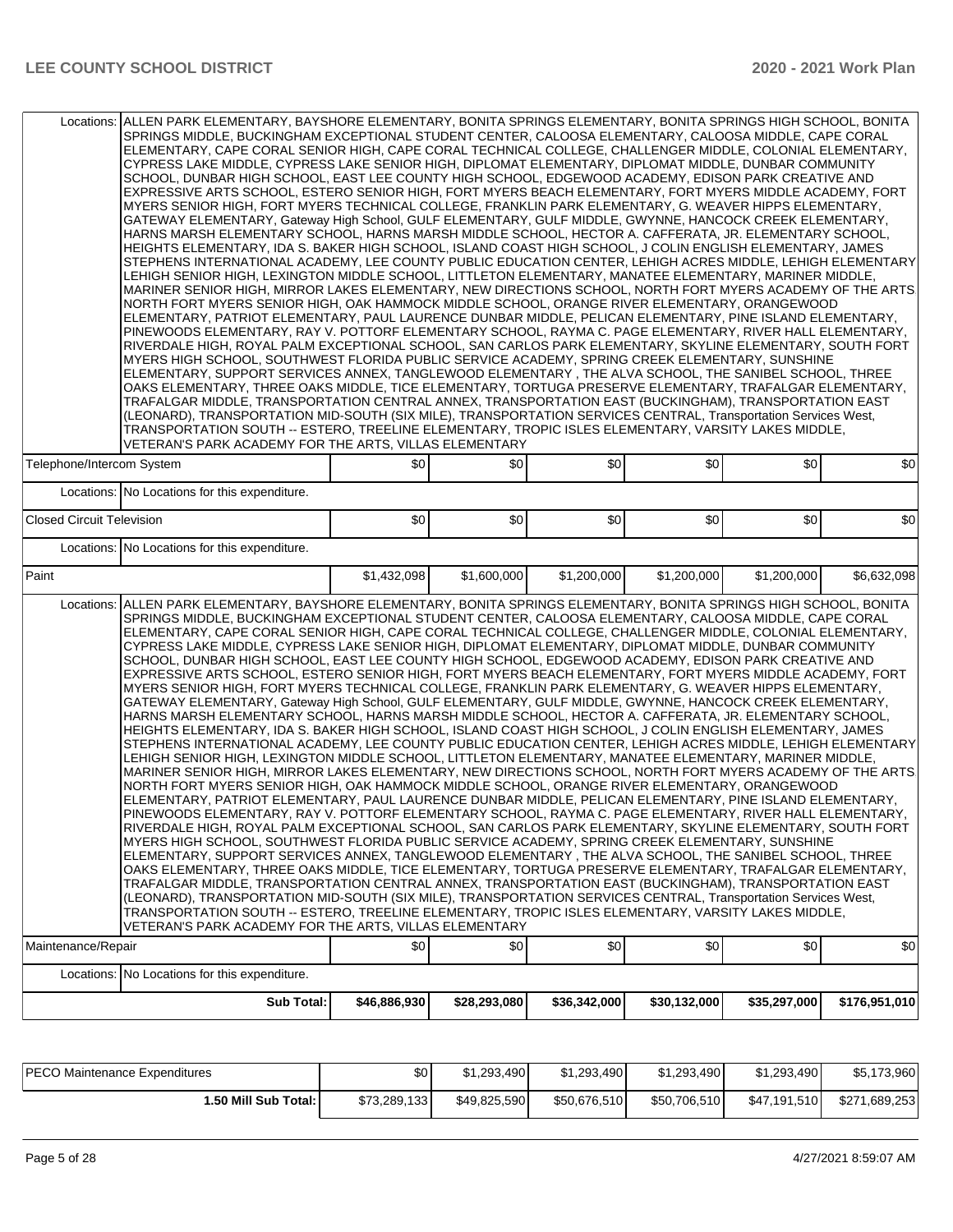| Other Items                                                                                                                                                                                                                                                                                                                                                                                                                                                                                                                                                                                                                                                                                                                                                                                                                                                                                                                                                                                                                                                                                                                                                                                                                                                                                                                                                                                                                                                                                                                                                                                                                                                                                                                                                                                                                                                                                                                                                                                                                                                                                                                                                                                                                                                                                                                                                                                                                                                                                                                                                                                                                                 | $2020 - 2021$<br><b>Actual Budget</b> | $2021 - 2022$<br>Projected | $2022 - 2023$<br>Projected | $2023 - 2024$<br>Projected | $2024 - 2025$<br>Projected | Total         |
|---------------------------------------------------------------------------------------------------------------------------------------------------------------------------------------------------------------------------------------------------------------------------------------------------------------------------------------------------------------------------------------------------------------------------------------------------------------------------------------------------------------------------------------------------------------------------------------------------------------------------------------------------------------------------------------------------------------------------------------------------------------------------------------------------------------------------------------------------------------------------------------------------------------------------------------------------------------------------------------------------------------------------------------------------------------------------------------------------------------------------------------------------------------------------------------------------------------------------------------------------------------------------------------------------------------------------------------------------------------------------------------------------------------------------------------------------------------------------------------------------------------------------------------------------------------------------------------------------------------------------------------------------------------------------------------------------------------------------------------------------------------------------------------------------------------------------------------------------------------------------------------------------------------------------------------------------------------------------------------------------------------------------------------------------------------------------------------------------------------------------------------------------------------------------------------------------------------------------------------------------------------------------------------------------------------------------------------------------------------------------------------------------------------------------------------------------------------------------------------------------------------------------------------------------------------------------------------------------------------------------------------------|---------------------------------------|----------------------------|----------------------------|----------------------------|----------------------------|---------------|
| District Wide Maintenance                                                                                                                                                                                                                                                                                                                                                                                                                                                                                                                                                                                                                                                                                                                                                                                                                                                                                                                                                                                                                                                                                                                                                                                                                                                                                                                                                                                                                                                                                                                                                                                                                                                                                                                                                                                                                                                                                                                                                                                                                                                                                                                                                                                                                                                                                                                                                                                                                                                                                                                                                                                                                   | \$26,402,203                          | \$22,826,000               | \$15,628,000               | \$21,868,000               | \$13,188,000               | \$99,912,203  |
| Locations ALLEN PARK ELEMENTARY, BAYSHORE ELEMENTARY, BONITA SPRINGS ELEMENTARY, BONITA SPRINGS HIGH SCHOOL, BONIT<br>SPRINGS MIDDLE, BUCKINGHAM EXCEPTIONAL STUDENT CENTER, CALOOSA ELEMENTARY, CALOOSA MIDDLE, CAPE CORAL<br>ELEMENTARY, CAPE CORAL SENIOR HIGH, CAPE CORAL TECHNICAL COLLEGE, CHALLENGER MIDDLE, COLONIAL ELEMENTARY<br>CYPRESS LAKE MIDDLE, CYPRESS LAKE SENIOR HIGH, DIPLOMAT ELEMENTARY, DIPLOMAT MIDDLE, DUNBAR COMMUNITY<br>SCHOOL, DUNBAR HIGH SCHOOL, EAST LEE COUNTY HIGH SCHOOL, EDGEWOOD ACADEMY, EDISON PARK CREATIVE AND<br>EXPRESSIVE ARTS SCHOOL. ESTERO SENIOR HIGH. FORT MYERS BEACH ELEMENTARY. FORT MYERS MIDDLE ACADEMY. FOR`<br>MYERS SENIOR HIGH, FORT MYERS TECHNICAL COLLEGE, FRANKLIN PARK ELEMENTARY, G. WEAVER HIPPS ELEMENTARY,<br>GATEWAY ELEMENTARY, GULF ELEMENTARY, GULF MIDDLE, GWYNNE, HANCOCK CREEK ELEMENTARY, HARNS MARSH<br>ELEMENTARY SCHOOL, HARNS MARSH MIDDLE SCHOOL, HECTOR A. CAFFERATA, JR. ELEMENTARY SCHOOL, HEIGHTS<br>ELEMENTARY, IDA S. BAKER HIGH SCHOOL, ISLAND COAST HIGH SCHOOL, J COLIN ENGLISH ELEMENTARY, JAMES STEPHENS<br>INTERNATIONAL ACADEMY, LEE ASSOCIATION FOR RETARDED CITIZENS (LARC), LEE COUNTY DETENTION HOME, LEE COUNTY<br>PUBLIC EDUCATION CENTER. LEHIGH ACRES MIDDLE. LEHIGH ELEMENTARY. LEHIGH SENIOR HIGH. LEXINGTON MIDDLE<br>SCHOOL, LITTLETON ELEMENTARY, MANATEE ELEMENTARY, MARINER MIDDLE, MARINER SENIOR HIGH, MIRROR LAKES<br>ELEMENTARY, NORTH FORT MYERS ACADEMY OF THE ARTS, NORTH FORT MYERS SENIOR HIGH, OAK HAMMOCK MIDDLE<br>ISCHOOL. ORANGE RIVER ELEMENTARY. ORANGEWOOD ELEMENTARY. PATRIOT ELEMENTARY. PAUL LAURENCE DUNBAR<br>MIDDLE, PELICAN ELEMENTARY, PINE ISLAND ELEMENTARY, PINEWOODS ELEMENTARY, RAY V. POTTORF ELEMENTARY<br>SCHOOL, RAYMA C. PAGE ELEMENTARY, RIVER HALL ELEMENTARY, RIVERDALE HIGH, ROYAL PALM EXCEPTIONAL SCHOOL,<br>SAN CARLOS PARK ELEMENTARY, SKYLINE ELEMENTARY, SOUTH FORT MYERS HIGH SCHOOL, SOUTHWEST FLORIDA PUBLIC<br>SERVICE ACADEMY, SPRING CREEK ELEMENTARY, SUNSHINE ELEMENTARY, SUPPLY DEPARTMENT, SUPPORT SERVICES<br>ANNEX, TANGLEWOOD ELEMENTARY , THE ALVA SCHOOL, THE SANIBEL SCHOOL, THREE OAKS ELEMENTARY, THREE OAKS<br>MIDDLE, TICE ELEMENTARY, TORTUGA PRESERVE ELEMENTARY, TRAFALGAR ELEMENTARY, TRAFALGAR MIDDLE,<br>TRANSPORTATION CENTRAL ANNEX, TRANSPORTATION EAST (BUCKINGHAM), TRANSPORTATION EAST (LEONARD),<br>TRANSPORTATION MID-SOUTH (SIX MILE), TRANSPORTATION SERVICES CENTRAL, TRANSPORTATION SOUTH -- ESTERO,<br>TREELINE ELEMENTARY, TROPIC ISLES ELEMENTARY, VARSITY LAKES MIDDLE, VETERAN'S PARK ACADEMY FOR THE ARTS,<br><b>VILLAS ELEMENTARY</b> |                                       |                            |                            |                            |                            |               |
| Total:                                                                                                                                                                                                                                                                                                                                                                                                                                                                                                                                                                                                                                                                                                                                                                                                                                                                                                                                                                                                                                                                                                                                                                                                                                                                                                                                                                                                                                                                                                                                                                                                                                                                                                                                                                                                                                                                                                                                                                                                                                                                                                                                                                                                                                                                                                                                                                                                                                                                                                                                                                                                                                      | \$73,289,133                          | \$51,119,080               | \$51,970,000               | \$52,000,000               | \$48,485,000               | \$276,863,213 |

# **Local 1.50 Mill Expenditure For Maintenance, Repair and Renovation**

Anticipated expenditures expected from local funding sources over the years covered by the current work plan.

| Item                                                         | 2020 - 2021<br><b>Actual Budget</b> | 2021 - 2022<br>Projected | 2022 - 2023<br>Projected | 2023 - 2024<br>Projected | 2024 - 2025<br>Projected | <b>Total</b>  |
|--------------------------------------------------------------|-------------------------------------|--------------------------|--------------------------|--------------------------|--------------------------|---------------|
| Remaining Maint and Repair from 1.5 Mills                    | \$73,289,133                        | \$49,825,590             | \$50,676,510             | \$50,706,510             | \$47,191,510             | \$271,689,253 |
| Maintenance/Repair Salaries                                  | \$0                                 | \$0                      | \$0                      | \$0                      | \$0                      | \$0           |
| <b>School Bus Purchases</b>                                  | \$8,898,425                         | \$6,000,000              | \$6,000,000              | \$6,000,000              | \$6,000,000              | \$32,898,425  |
| <b>Other Vehicle Purchases</b>                               | \$0                                 | \$0                      | \$0                      | \$0                      | \$0                      | \$0           |
| Capital Outlay Equipment                                     | \$4,766,691                         | \$3,370,000              | \$3,443,000              | \$3,518,000              | \$3,595,000              | \$18,692,691  |
| Rent/Lease Payments                                          | \$168,759                           | \$168,759                | \$42,190                 | \$0                      | \$0                      | \$379,708     |
| <b>COP Debt Service</b>                                      | \$65,010,420                        | \$79,469,233             | \$117,755,531            | \$116,900,440            | \$117,306,315            | \$496,441,939 |
| Rent/Lease Relocatables                                      | \$224,208                           | \$224,208                | \$224,208                | \$224,208                | \$224,208                | \$1,121,040   |
| <b>Environmental Problems</b>                                | \$0                                 | \$0                      | \$0                      | \$0                      | \$0                      | \$0           |
| s.1011.14 Debt Service                                       | \$0                                 | \$0                      | \$0                      | \$0                      | \$0                      | \$0           |
| <b>Special Facilities Construction Account</b>               | \$0                                 | \$0                      | \$0                      | \$0                      | \$0                      | \$0           |
| Premiums for Property Casualty Insurance - 1011.71<br>(4a,b) | \$0                                 | \$0                      | \$0                      | \$0                      | \$0                      | \$0           |
| Qualified School Construction Bonds (QSCB)                   | \$2,027,819                         | \$2,023,819              | \$2,023,819              | \$2,023,819              | \$2,023,819              | \$10,123,095  |
| Qualified Zone Academy Bonds (QZAB)                          | \$0                                 | \$0                      | \$0                      | \$0                      | \$0                      | \$0           |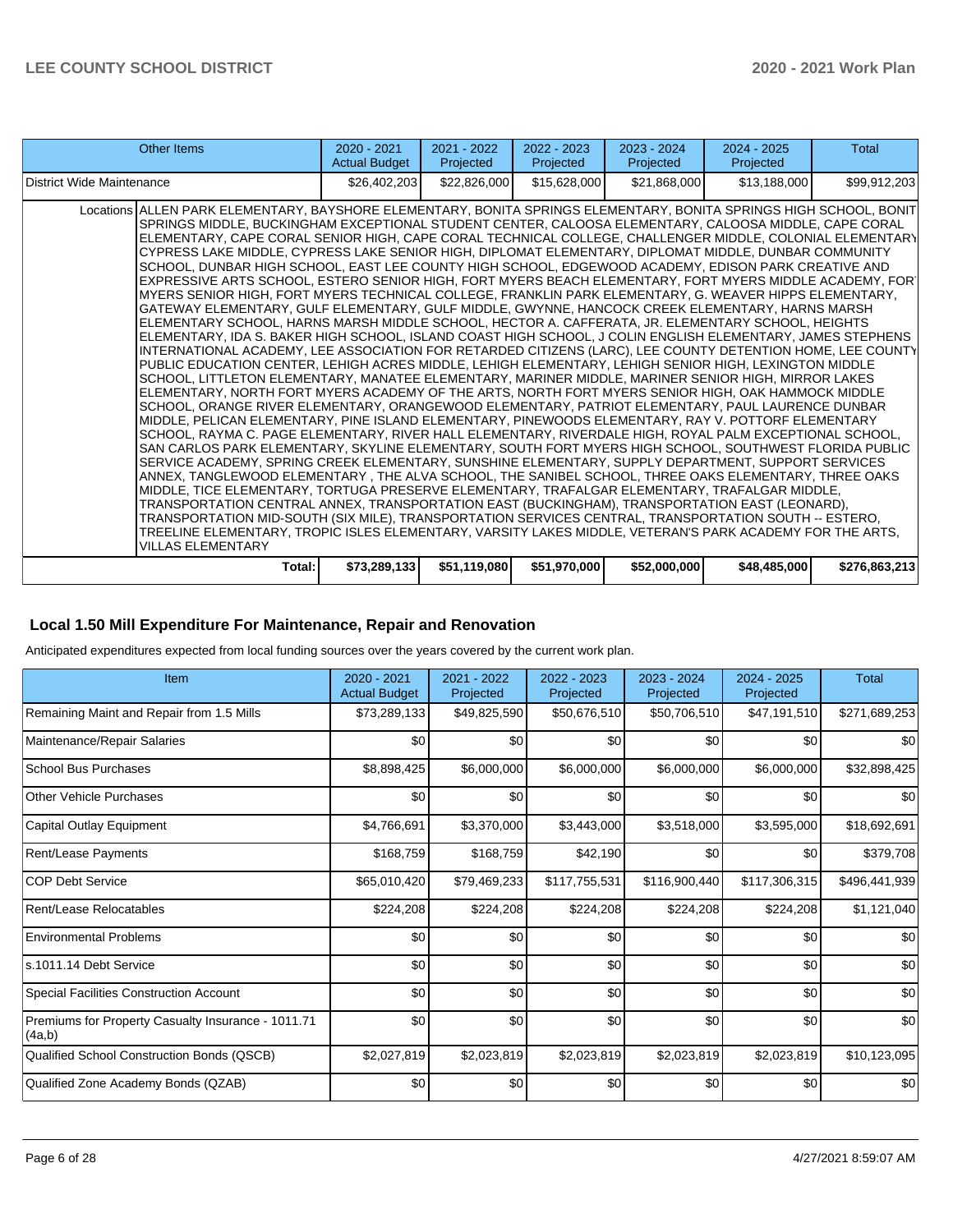| <b>Technology Equipment/Software</b>                | \$22,115,605  | \$20,802,770  | \$19,835,905  | \$14,760,000  | \$21,834,516  | \$99,348,796    |
|-----------------------------------------------------|---------------|---------------|---------------|---------------|---------------|-----------------|
| Security                                            | \$35,050,161  | \$12,510,000  | \$2,330,000   | \$2,180,000   | \$2,180,000   | \$54,250,161    |
| <b>Transfer to Operating</b>                        | \$16,000,000  | \$16,000,000  | \$16,000,000  | \$16,000,000  | \$16,000,000  | \$80,000,000    |
| Reserves                                            | \$193,071,976 | \$256,828,954 | \$321,436,999 | \$220,890,901 | \$252,988,579 | \$1,245,217,409 |
| <b>Capitalized Personnel</b>                        | \$1,568,237   | \$1,647,000   | \$1,729,000   | \$1,815,000   | \$1,906,000   | \$8,665,237     |
| FY17 Bus Loan                                       | \$4,191,551   | \$4,212,274   | \$0           | \$0           | \$0           | \$8,403,825     |
| Charter Schools - Local Capital Improvement Revenue | \$0           | \$7,162,900   | \$7,377,800   | \$7,599,150   | \$7,827,100   | \$29,966,950    |
| Transfer to Charter Schools for Capital Outlay      | \$6,710,000   | \$6,911,000   | \$7,118,000   | \$7,332,000   | \$7,552,000   | \$35,623,000    |
| School Technology Upgrades                          | \$11,155,683  | \$12,100,000  | \$11,445,000  | \$200,000     | \$200,000     | \$35,100,683    |
| Facilities/Construction Projects                    | \$537,253     | \$547,690     | \$547,690     | \$547,690     | \$547,690     | \$2,728,013     |
| Safety                                              | \$44,200      | \$45,625      | \$45,625      | \$45,625      | \$45,625      | \$226,700       |
| Charter School Safety Grant                         | \$248,433     | \$0           | \$0           | \$0           | \$0           | \$248,433       |
| Planning/Operations                                 | \$2,247,408   | \$2,303,000   | \$406,000     | \$5,209,000   | \$412,000     | \$10,577,408    |
| <b>Local Expenditure Totals:</b>                    | \$447,325,962 | \$482,152,822 | \$568,437,277 | \$455,952,343 | \$487,834,362 | \$2,441,702,766 |

# **Revenue**

### **1.50 Mill Revenue Source**

Schedule of Estimated Capital Outlay Revenue from each currently approved source which is estimated to be available for expenditures on the projects included in the tentative district facilities work program. All amounts are NET after considering carryover balances, interest earned, new COP's, 1011.14 and 1011.15 loans, etc. Districts cannot use 1.5-Mill funds for salaries except for those explicitly associated with maintenance/repair projects. (1011.71 (5), F.S.)

| Item                                                                                | Fund | $2020 - 2021$<br><b>Actual Value</b> | $2021 - 2022$<br>Projected | 2022 - 2023<br>Projected | 2023 - 2024<br>Projected | $2024 - 2025$<br>Projected | Total             |
|-------------------------------------------------------------------------------------|------|--------------------------------------|----------------------------|--------------------------|--------------------------|----------------------------|-------------------|
| (1) Non-exempt property<br>lassessed valuation                                      |      | \$96,587,103,127                     | \$99,484,722,500           | \$102,469,444,500        | \$105,543,750,000        | \$108,709,722,500          | \$512,794,742,627 |
| (2) The Millage projected for<br>discretionary capital outlay per<br>ls.1011.71     |      | 1.50                                 | 1.50                       | 1.50                     | 1.50                     | 1.50                       |                   |
| $(3)$ Full value of the 1.50-Mill<br>discretionary capital outlay per<br>ls.1011.71 |      | \$162,266,333                        | \$167,134,334              | \$172,148,667            | \$177,313,500            | \$182,632,334              | \$861,495,168     |
| $(4)$ Value of the portion of the 1.50<br>-Mill ACTUALLY levied                     | 370  | \$139,085,429                        | \$143,258,000              | \$147,556,000            | \$151,983,000            | \$156,542,000              | \$738,424,429     |
| $(5)$ Difference of lines $(3)$ and $(4)$                                           |      | \$23,180,904                         | \$23,876,334               | \$24,592,667             | \$25,330,500             | \$26,090,334               | \$123,070,739     |

# **PECO Revenue Source**

The figure in the row designated "PECO Maintenance" will be subtracted from funds available for new construction because PECO maintenance dollars cannot be used for new construction.

| Item                         | Fund         | 2020 - 2021<br><b>Actual Budget</b> | 2021 - 2022<br>Projected | 2022 - 2023<br>Projected | 2023 - 2024<br>Projected | $2024 - 2025$<br>Projected | Total |
|------------------------------|--------------|-------------------------------------|--------------------------|--------------------------|--------------------------|----------------------------|-------|
| <b>PECO New Construction</b> | 340 <b>I</b> | <b>SO</b>                           | \$0                      | \$0                      | \$0 <sub>1</sub>         | \$0                        | \$0   |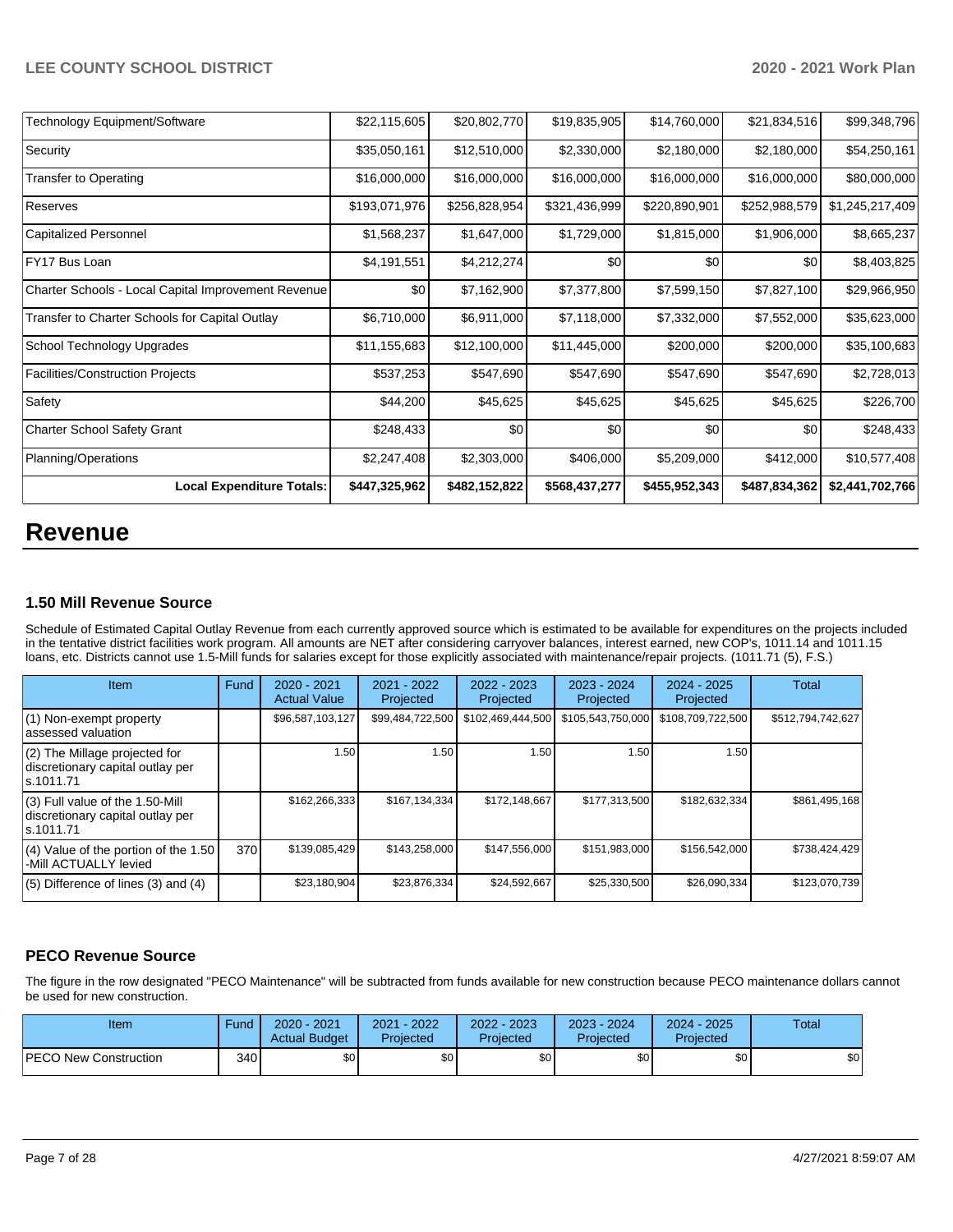| PECO Maintenance Expenditures | \$0 <sub>1</sub> | \$1.293.490 | \$1.293.490 | \$1.293.490 | \$1,293,490 | \$5,173,960 |
|-------------------------------|------------------|-------------|-------------|-------------|-------------|-------------|
|                               | \$0              | \$1.293.490 | \$1,293,490 | \$1.293.490 | \$1.293.490 | \$5,173,960 |

#### **CO & DS Revenue Source**

Revenue from Capital Outlay and Debt Service funds.

| <b>Item</b>                               | Fund | 2020 - 2021<br><b>Actual Budget</b> | 2021 - 2022<br>Projected | 2022 - 2023<br>Projected | $2023 - 2024$<br>Projected | $2024 - 2025$<br>Projected | Total        |
|-------------------------------------------|------|-------------------------------------|--------------------------|--------------------------|----------------------------|----------------------------|--------------|
| ICO & DS Cash Flow-through<br>Distributed | 360  | \$3.224.110                         | \$3,224,110              | \$3,224,110              | \$3,224,110                | \$3,224,110                | \$16,120,550 |
| ICO & DS Interest on<br>Undistributed CO  | 360  | \$106.049                           | \$106.049                | \$106.049                | \$106.049                  | \$106.049                  | \$530.245    |
|                                           |      | \$3,330,159                         | \$3,330,159              | \$3,330,159              | \$3,330,159                | \$3,330,159                | \$16,650,795 |

#### **Fair Share Revenue Source**

Nothing reported for this section. All legally binding commitments for proportionate fair-share mitigation for impacts on public school facilities must be included in the 5-year district work program.

#### **Sales Surtax Referendum**

Specific information about any referendum for a 1-cent or ½-cent surtax referendum during the previous year.

**Did the school district hold a surtax referendum during the past fiscal year 2019 - 2020?**

No

## **Additional Revenue Source**

Any additional revenue sources

| <b>Item</b>                                                                                     | 2020 - 2021<br><b>Actual Value</b> | $2021 - 2022$<br>Projected | 2022 - 2023<br>Projected | 2023 - 2024<br>Projected | 2024 - 2025<br>Projected | Total         |
|-------------------------------------------------------------------------------------------------|------------------------------------|----------------------------|--------------------------|--------------------------|--------------------------|---------------|
| Proceeds from a s.1011.14/15 F.S. Loans                                                         | \$0                                | \$0                        | \$0                      | \$0                      | \$0                      | \$0           |
| District Bonds - Voted local bond<br>referendum proceeds per s.9, Art VII<br>State Constitution | \$0                                | \$0                        | \$0                      | \$0                      | \$0                      | \$0           |
| Proceeds from Special Act Bonds                                                                 | \$0                                | \$0                        | \$0                      | \$0                      | \$0                      | \$0           |
| Estimated Revenue from CO & DS Bond<br>Sale                                                     | \$0                                | \$0                        | \$0                      | \$0                      | \$0                      | \$0           |
| Proceeds from Voted Capital<br>Improvements millage                                             | \$0                                | \$0                        | \$0                      | \$0                      | \$0                      | \$0           |
| Other Revenue for Other Capital Projects                                                        | \$405,000                          | \$419,000                  | \$434,000                | \$449,000                | \$465,000                | \$2,172,000   |
| Proceeds from 1/2 cent sales surtax<br>authorized by school board                               | \$76,123,394                       | \$79,929,564               | \$83,926,042             | \$88,122,344             | \$92,528,461             | \$420,629,805 |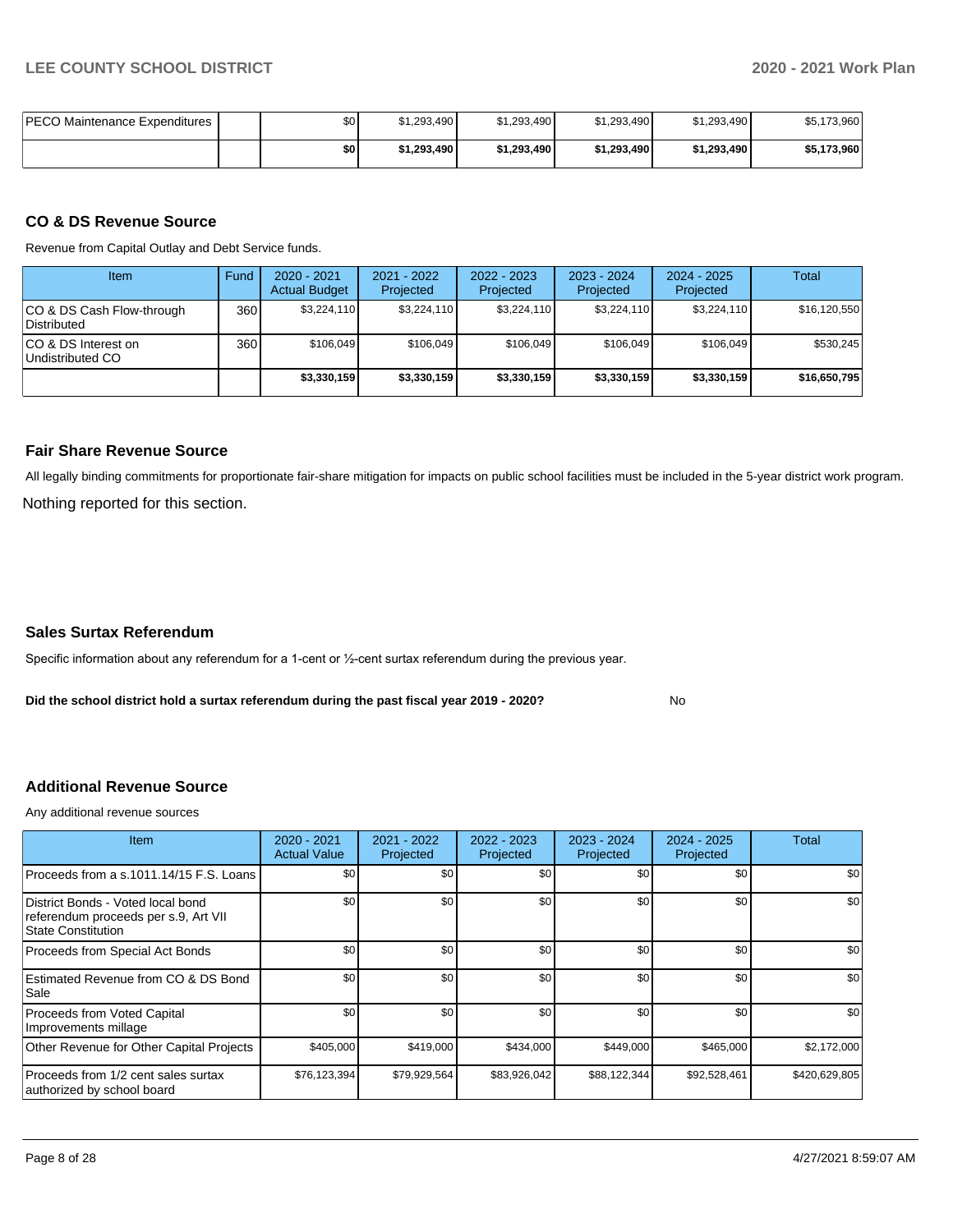| Proceeds from local governmental<br>infrastructure sales surtax                                                           | \$0           | \$0           | \$0           | \$0           | \$0           | \$0             |
|---------------------------------------------------------------------------------------------------------------------------|---------------|---------------|---------------|---------------|---------------|-----------------|
| Proceeds from Certificates of<br>Participation (COP's) Sale                                                               | \$0           | \$108,000,000 | \$241,000,000 | \$0           | \$0           | \$349,000,000   |
| Classrooms First Bond proceeds amount<br>authorized in FY 1997-98                                                         | \$0           | \$0           | \$0           | \$0           | \$0           | \$0             |
| <b>Classrooms for Kids</b>                                                                                                | \$0           | \$0           | \$0           | \$0           | \$0           | \$0             |
| <b>District Equity Recognition</b>                                                                                        | \$0           | \$0           | \$0           | \$0           | \$0           | \$0             |
| <b>Federal Grants</b>                                                                                                     | \$0           | \$0           | \$0           | \$0           | \$0           | \$0             |
| Proportionate share mitigation (actual<br>cash revenue only, not in kind donations)                                       | \$0           | \$0           | \$0           | \$0           | \$0           | \$0             |
| Impact fees received                                                                                                      | \$16,808,000  | \$17,480,000  | \$18,179,000  | \$18,906,000  | \$19,662,000  | \$91,035,000    |
| Private donations                                                                                                         | \$0           | \$0           | \$0           | \$0           | \$0           | \$0             |
| Grants from local governments or not-for-<br>profit organizations                                                         | \$0           | \$0           | \$0           | \$0           | \$0           | \$0             |
| Interest, Including Profit On Investment                                                                                  | \$1,341,000   | \$1,096,000   | \$1,308,000   | \$1,523,000   | \$1,244,000   | \$6,512,000     |
| Revenue from Bonds pledging proceeds<br>from 1 cent or 1/2 cent Sales Surtax                                              | \$0           | \$0           | \$0           | \$0           | \$0           | \$0             |
| <b>Total Fund Balance Carried Forward</b>                                                                                 | \$317,807,357 | \$191,341,817 | \$255,098,795 | \$319,706,840 | \$219,160,742 | \$1,303,115,551 |
| General Capital Outlay Obligated Fund<br><b>Balance Carried Forward From Total</b><br><b>Fund Balance Carried Forward</b> | \$0           | \$0           | \$0           | \$0           | \$0           | \$0             |
| <b>Special Facilities Construction Account</b>                                                                            | \$0           | \$0           | \$0           | \$0           | \$0           | \$0             |
| One Cent - 1/2 Cent Sales Surtax Debt<br>Service From Total Fund Balance Carried<br>Forward                               | \$0           | \$0           | \$0           | \$0           | \$0           | \$0             |
| Capital Outlay Projects Funds Balance<br>Carried Forward From Total Fund<br><b>Balance Carried Forward</b>                | \$0           | \$0           | \$0           | \$0           | \$0           | \$0             |
| <b>Charter School Capital Outlay</b>                                                                                      | \$6,710,000   | \$6,911,000   | \$7,118,000   | \$7,332,000   | \$7,552,000   | \$35,623,000    |
| <b>Subtotal</b>                                                                                                           | \$419,194,751 | \$405,177,381 | \$607,063,837 | \$436,039,184 | \$340,612,203 | \$2,208,087,356 |

# **Total Revenue Summary**

| <b>Item Name</b>                                                   | 2020 - 2021<br><b>Budget</b> | $2021 - 2022$<br>Projected | $2022 - 2023$<br>Projected | 2023 - 2024<br>Projected | 2024 - 2025<br>Projected | <b>Five Year Total</b> |
|--------------------------------------------------------------------|------------------------------|----------------------------|----------------------------|--------------------------|--------------------------|------------------------|
| Local 1.5 Mill Discretionary Capital Outlay<br>Revenue             | \$139,085,429                | \$143,258,000              | \$147,556,000              | \$151,983,000            | \$156,542,000            | \$738,424,429          |
| <b>IPECO and 1.5 Mill Maint and Other 1.5</b><br>Mill Expenditures | (\$447,325,962)              | (\$482, 152, 822)          | (\$568,437,277)            | (\$455,952,343)          | (\$487,834,362)          | (\$2,441,702,766)      |
| <b>PECO Maintenance Revenue</b>                                    | \$0 <sub>1</sub>             | \$1,293,490                | \$1,293,490                | \$1,293,490              | \$1,293,490              | \$5,173,960            |
| <b>Available 1.50 Mill for New</b><br><b>Construction</b>          | $($ \$308,240,533)           | $($ \$338,894,822)         | (\$420,881,277)            | $($ \$303,969,343)       | (\$331, 292, 362)        | (\$1,703,278,337)      |

| Item Name        | 2020 - 2021<br><b>Budget</b> | 2021 - 2022<br><b>Projected</b> | $2022 - 2023$<br>Projected | 2023 - 2024<br>Projected | 2024 - 2025<br>Projected | <b>Five Year Total</b> |
|------------------|------------------------------|---------------------------------|----------------------------|--------------------------|--------------------------|------------------------|
| ICO & DS Revenue | \$3,330,159                  | \$3,330,159                     | \$3,330,159                | \$3,330,159              | \$3,330,159              | \$16,650,795           |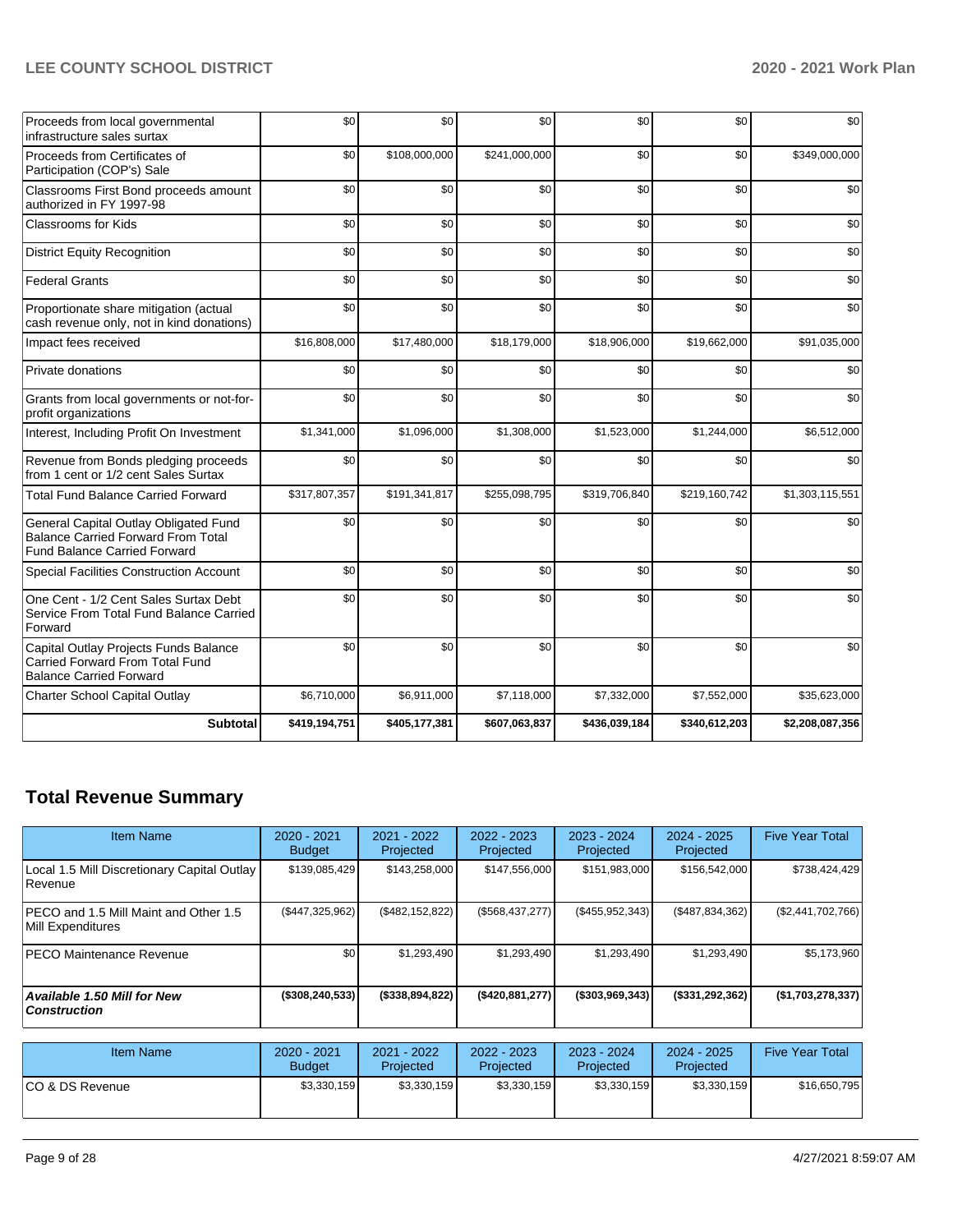| <b>IPECO New Construction Revenue</b> | \$0           | \$0           | \$0           | \$0           | \$0           | \$0             |
|---------------------------------------|---------------|---------------|---------------|---------------|---------------|-----------------|
|                                       |               |               |               |               |               |                 |
| <b>Other/Additional Revenue</b>       | \$419,194,751 | \$405.177.381 | \$607,063,837 | \$436,039,184 | \$340,612,203 | \$2,208,087,356 |
|                                       |               |               |               |               |               |                 |
| <b>Total Additional Revenuel</b>      | \$422,524,910 | \$408,507,540 | \$610,393,996 | \$439,369,343 | \$343,942,362 | \$2,224,738,151 |
| <b>Total Available Revenue</b>        | \$114,284,377 | \$69,612,718  | \$189,512,719 | \$135,400,000 | \$12,650,000  | \$521.459.814   |

# **Project Schedules**

# **Capacity Project Schedules**

A schedule of capital outlay projects necessary to ensure the availability of satisfactory classrooms for the projected student enrollment in K-12 programs.

| <b>Project Description</b>                       | Location                  |                          | 2020 - 2021  | 2021 - 2022  | 2022 - 2023  | 2023 - 2024 | 2024 - 2025 | Total            | Funded |
|--------------------------------------------------|---------------------------|--------------------------|--------------|--------------|--------------|-------------|-------------|------------------|--------|
| Addition to a High<br>School in West Zone        | Location not<br>specified | Planned<br>Cost:         | \$0          | \$1,500,000  | \$9,250,000  | \$9,250,000 | \$0         | \$20,000,000 Yes |        |
|                                                  |                           | <b>Student Stations:</b> | $\mathbf 0$  | $\Omega$     | 0            | 500         | $\pmb{0}$   | 500              |        |
|                                                  |                           | <b>Total Classrooms:</b> | $\mathbf 0$  | $\Omega$     | $\Omega$     | 20          | 0           | 20               |        |
|                                                  |                           | Gross Sq Ft:             | $\mathbf 0$  | 0            | 0            | 25,000      | 0           | 25,000           |        |
| New High School in<br>East Zone                  | Location not<br>specified | Planned<br>Cost:         | \$59,432,604 | \$0          | \$0          | \$0         | \$0         | \$59,432,604 Yes |        |
|                                                  |                           | <b>Student Stations:</b> | 2,099        | $\Omega$     | $\mathbf 0$  | 0           | $\pmb{0}$   | 2,099            |        |
|                                                  | <b>Total Classrooms:</b>  |                          | 92           | $\Omega$     | $\Omega$     | 0           | 0           | 92               |        |
|                                                  | Gross Sq Ft:              |                          | 357,368      | $\Omega$     | 0            | 0           | 0           | 357,368          |        |
| New Middle School<br>in East Zone                | Location not<br>specified | Planned<br>Cost:         | \$45,084,288 | \$0          | \$0          | \$0         | \$0         | \$45,084,288 Yes |        |
|                                                  |                           | <b>Student Stations:</b> | 1,210        | $\Omega$     | 0            | 0           | $\pmb{0}$   | 1,210            |        |
|                                                  |                           | <b>Total Classrooms:</b> | 58           | $\Omega$     | 0            | 0           | $\pmb{0}$   | 58               |        |
|                                                  |                           | Gross Sq Ft:             | 215,561      | $\Omega$     | $\Omega$     | $\Omega$    | 0           | 215,561          |        |
| New Elementary<br>School in South Zone specified | Location not              | Planned<br>Cost:         | \$1,878,118  | \$20,503,046 | \$20,503,046 | \$0         | \$0         | \$42,884,210 Yes |        |
|                                                  |                           | <b>Student Stations:</b> | $\mathbf 0$  | $\Omega$     | 1,034        | 0           | $\mathbf 0$ | 1,034            |        |
|                                                  |                           | <b>Total Classrooms:</b> | $\mathbf 0$  | $\Omega$     | 59           | 0           | 0           | 59               |        |
|                                                  |                           | Gross Sq Ft:             | $\mathbf 0$  | $\Omega$     | 149,451      | $\Omega$    | $\mathbf 0$ | 149,451          |        |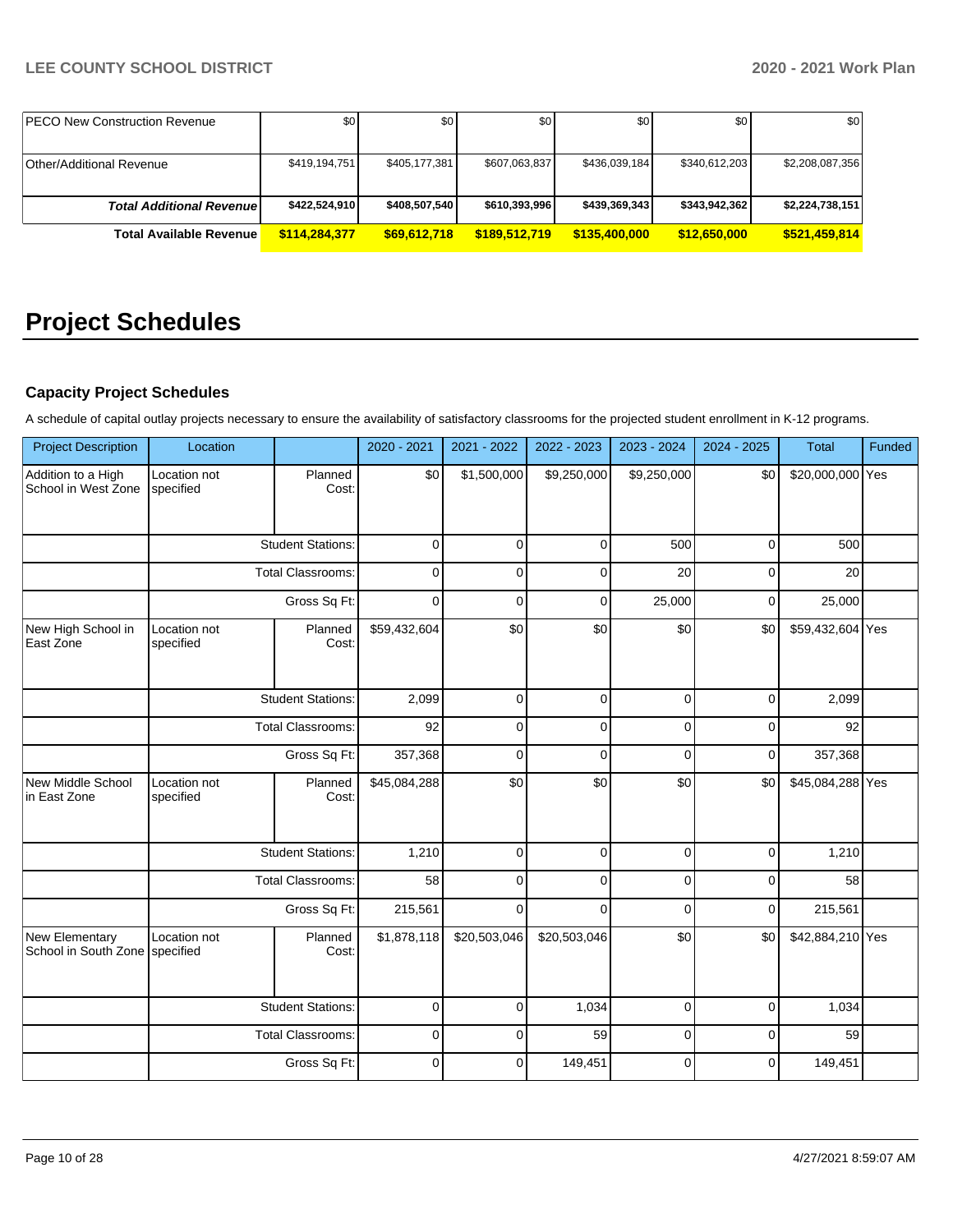| New Middle School<br>in South Zone | Location not<br>specified | Planned<br>Cost:  | \$2,396,445 | \$31,359,672 | \$31,359,673 | \$0 <sub>1</sub> | \$0 | \$65,115,790 Yes |  |
|------------------------------------|---------------------------|-------------------|-------------|--------------|--------------|------------------|-----|------------------|--|
|                                    | <b>Student Stations:</b>  |                   |             |              | 1,210        | οı               |     | 1,210            |  |
|                                    |                           | Total Classrooms: |             |              | 58           |                  |     | 58               |  |
|                                    |                           | Gross Sq Ft:      |             |              | 206,776      |                  |     | 206,776          |  |

| Planned Cost:   \$108,791,455 |         | \$53,362,718 | \$61,112,719 | \$9,250,000     | \$0 \$232,516,892] |
|-------------------------------|---------|--------------|--------------|-----------------|--------------------|
| <b>Student Stations:</b>      | 3,309   |              | 2,244        | 500             | 6,053              |
| <b>Total Classrooms: I</b>    | 150     |              | 117          | 20 <sub>1</sub> | 287                |
| Gross Sq Ft:                  | 572.929 |              | 356,227      | 25,000          | 954,156            |

#### **Other Project Schedules**

Major renovations, remodeling, and additions of capital outlay projects that do not add capacity to schools.

| <b>Project Description</b> | Location                                   | 2020 - 2021<br><b>Actual Budget</b> | 2021 - 2022<br>Projected | $2022 - 2023$<br>Projected | 2023 - 2024<br>Projected | $2024 - 2025$<br>Projected | Total             | Funded |
|----------------------------|--------------------------------------------|-------------------------------------|--------------------------|----------------------------|--------------------------|----------------------------|-------------------|--------|
| Major Remodel/Replacement  | <b>IFRANKLIN PARK</b><br><b>ELEMENTARY</b> | \$0                                 | \$3,000,000              | \$25,000,000               | \$25,000,000             | \$0 <sub>1</sub>           | \$53,000,000 Yes  |        |
| Major Remodel/Replacement  | <b>ICYPRESS LAKE MIDDLE</b>                | \$0                                 | \$4,000,000              | \$28,000,000               | \$28,000,000             | \$0                        | \$60,000,000 Yes  |        |
|                            |                                            | \$0                                 | \$7,000,000              | \$53,000,000               | \$53,000,000             |                            | \$0 \$113,000,000 |        |

### **Additional Project Schedules**

Any projects that are not identified in the last approved educational plant survey.

| <b>Project Description</b>                          | Location                                                        | <b>Num</b><br>Classroom<br>s | 2020 - 2021<br><b>Actual Budget</b> | 2021 - 2022<br>Projected | $2022 - 2023$<br>Projected | 2023 - 2024<br>Projected | $2024 - 2025$<br>Projected | Total                        | Funded |
|-----------------------------------------------------|-----------------------------------------------------------------|------------------------------|-------------------------------------|--------------------------|----------------------------|--------------------------|----------------------------|------------------------------|--------|
| Major<br>Remodel/Renovation                         | <b>RIVERDALE HIGH</b>                                           |                              | \$3,200,000                         | \$0                      | \$12,650,000               | \$12,650,000             | \$12,650,000               | \$41,150,000 Yes             |        |
| <b>Pre-K Remodel</b>                                | <b>JAMES STEPHENS</b><br><b>INTERNATIONAL</b><br><b>ACADEMY</b> |                              | \$1,892,922                         | \$0                      | \$0                        | \$0                      | \$0                        | \$1,892,922 Yes              |        |
| Remodel                                             | LEHIGH ACRES<br><b>MIDDLE</b>                                   |                              | \$400,000                           | \$2,250,000              | \$2,250,000                | \$0                      | \$0                        | \$4,900,000 Yes              |        |
| New Elementary School Location not<br>lin East Zone | specified                                                       | 59                           | \$0                                 | \$2,000,000              | \$25,500,000               | \$25,500,000             | \$0                        | \$53,000,000 Yes             |        |
| K-8 Innovative School<br>lin East Zone              | Location not<br>specified                                       | 70                           | \$0                                 | \$5,000,000              | \$35,000,000               | \$35,000,000             | \$0                        | \$75,000,000 Yes             |        |
|                                                     |                                                                 | 129                          | \$5,492,922                         | \$9,250,000              | \$75,400,000               | \$73,150,000             |                            | \$12,650,000   \$175,942,922 |        |

#### **Non Funded Growth Management Project Schedules**

Schedule indicating which projects, due to planned development, that CANNOT be funded from current revenues projected over the next five years.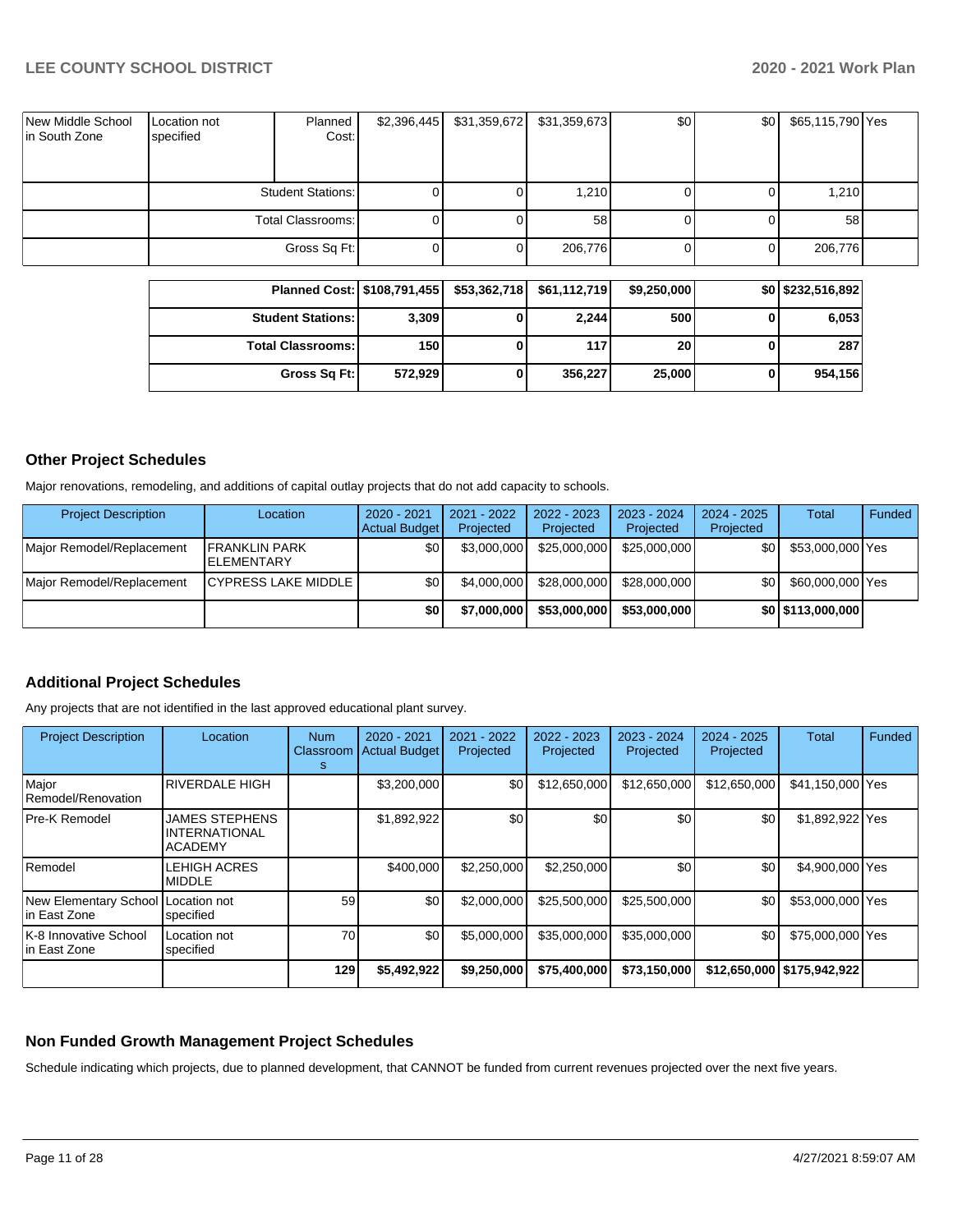# **Capacity Tracking**

| Location                                     | $2020 -$<br>2021 Satis.<br>Stu. Sta. | Actual<br>$2020 -$<br><b>2021 FISH</b><br>Capacity | Actual<br>$2019 -$<br>2020<br><b>COFTE</b> | # Class<br><b>Rooms</b> | Actual<br>Average<br>$2020 -$<br>2021 Class<br><b>Size</b> | Actual<br>$2020 -$<br>2021<br><b>Utilization</b> | <b>New</b><br>Stu.<br>Capacity | <b>New</b><br>Rooms to<br>be<br>Added/Re<br>moved | Projected<br>$2024 -$<br>2025<br><b>COFTE</b> | Projected<br>$2024 -$<br>2025<br><b>Utilization</b> | Projected<br>$2024 -$<br>2025 Class<br><b>Size</b> |
|----------------------------------------------|--------------------------------------|----------------------------------------------------|--------------------------------------------|-------------------------|------------------------------------------------------------|--------------------------------------------------|--------------------------------|---------------------------------------------------|-----------------------------------------------|-----------------------------------------------------|----------------------------------------------------|
| <b>ALLEN PARK</b><br><b>ELEMENTARY</b>       | 1.010                                | 1,010                                              | 955                                        | 55                      | 17                                                         | 95.00 %                                          | $\Omega$                       | $\Omega$                                          | 987                                           | 98.00 %                                             | 18                                                 |
| THE ALVA SCHOOL                              | 1,104                                | 993                                                | 1,064                                      | 52                      | 20                                                         | 107.00%                                          | $\Omega$                       | $\mathbf 0$                                       | 1.098                                         | 111.00 %                                            | 21                                                 |
| <b>BONITA SPRINGS</b><br><b>ELEMENTARY</b>   | 468                                  | 468                                                | 466                                        | 26                      | 18                                                         | 100.00%                                          | $\Omega$                       | $\Omega$                                          | 493                                           | 105.00 %                                            | 19                                                 |
| <b>CAPE CORAL</b><br><b>ELEMENTARY</b>       | 838                                  | 838                                                | 685                                        | 46                      | 15                                                         | 82.00%                                           | $\Omega$                       | $\Omega$                                          | 707                                           | 84.00 %                                             | 15                                                 |
| <b>CYPRESS LAKE MIDDLE</b>                   | 978                                  | 880                                                | 928                                        | 43                      | 22                                                         | 105.00%                                          | $\Omega$                       | $\Omega$                                          | 908                                           | 103.00%                                             | 21                                                 |
| <b>DUNBAR COMMUNITY</b><br><b>SCHOOL</b>     | 225                                  | 337                                                | $\Omega$                                   | 9                       | $\Omega$                                                   | 0.00%                                            | $\Omega$                       | $\Omega$                                          | $\mathbf 0$                                   | 0.00%                                               | $\overline{0}$                                     |
| <b>TREELINE</b><br><b>ELEMENTARY</b>         | 1,030                                | 1,030                                              | 1,087                                      | 57                      | 19                                                         | 106.00%                                          | $\Omega$                       | $\Omega$                                          | 1,095                                         | 106.00%                                             | 19                                                 |
| <b>ISLAND COAST HIGH</b><br><b>SCHOOL</b>    | 2,059                                | 1,956                                              | 1.607                                      | 83                      | 19                                                         | 82.00%                                           | $\Omega$                       | $\Omega$                                          | 2,224                                         | 114.00%                                             | 27                                                 |
| <b>TORTUGA PRESERVE</b><br><b>ELEMENTARY</b> | 1,056                                | 1,056                                              | 1,000                                      | 58                      | 17                                                         | 95.00 %                                          | $\Omega$                       | $\overline{0}$                                    | 1.123                                         | 106.00%                                             | 19                                                 |
| <b>HARNS MARSH MIDDLE</b><br><b>SCHOOL</b>   | 1,377                                | 1,239                                              | 1,407                                      | 59                      | 24                                                         | 114.00%                                          | $\Omega$                       | $\Omega$                                          | 1,376                                         | 111.00 %                                            | 23                                                 |
| <b>BONITA SPRINGS HIGH</b><br><b>SCHOOL</b>  | 1,592                                | 1,512                                              | 1,056                                      | 64                      | 17                                                         | 70.00%                                           | $\Omega$                       | $\Omega$                                          | 1,616                                         | 107.00%                                             | 25                                                 |
| Gateway High School                          | $\Omega$                             | $\Omega$                                           | $\Omega$                                   | $\Omega$                | $\Omega$                                                   | 0.00%                                            | 2.010                          | 92                                                | 1.685                                         | 84.00%                                              | 18                                                 |
| <b>EAST LEE COUNTY</b><br><b>HIGH SCHOOL</b> | 2,035                                | 1,933                                              | 1,753                                      | 86                      | 20                                                         | 91.00%                                           | $\Omega$                       | $\Omega$                                          | 1,621                                         | 84.00%                                              | 19                                                 |
| <b>RIVER HALL</b><br><b>ELEMENTARY</b>       | 984                                  | 984                                                | 1,027                                      | 54                      | 19                                                         | 104.00%                                          | $\Omega$                       | $\mathbf 0$                                       | 1,046                                         | 106.00%                                             | 19                                                 |
| <b>MANATEE</b><br><b>ELEMENTARY</b>          | 940                                  | 940                                                | 910                                        | 52                      | 18                                                         | 97.00 %                                          | $\Omega$                       | $\Omega$                                          | 999                                           | 106.00%                                             | 19                                                 |
| PATRIOT ELEMENTARY                           | 984                                  | 984                                                | 781                                        | 54                      | 14                                                         | 79.00 %                                          | $\Omega$                       | $\mathbf{0}$                                      | 830                                           | 84.00%                                              | 15                                                 |
| <b>CHALLENGER MIDDLE</b>                     | 1,366                                | 1,229                                              | 1,107                                      | 59                      | 19                                                         | 90.00%                                           | $\Omega$                       | $\Omega$                                          | 1,247                                         | 101.00%                                             | 21                                                 |
| <b>OAK HAMMOCK MIDDLE</b><br><b>SCHOOL</b>   | 1,438                                | 1,294                                              | 1,563                                      | 62                      | 25                                                         | 121.00%                                          | $\Omega$                       | $\Omega$                                          | 1,437                                         | 111.00 %                                            | 23                                                 |
| <b>RAY V. POTTORF</b><br>ELEMENTARY SCHOOL   | 864                                  | 864                                                | 703                                        | 48                      | 15                                                         | 81.00%                                           | $\Omega$                       | 0                                                 | 844                                           | 98.00 %                                             | 18                                                 |
| RAYMA C. PAGE<br><b>ELEMENTARY</b>           | 846                                  | 846                                                | 848                                        | 47                      | 18                                                         | 100.00%                                          | $\Omega$                       | $\mathbf 0$                                       | 953                                           | 113.00 %                                            | 20                                                 |
| <b>IDA S. BAKER HIGH</b><br>SCHOOL           | 1.993                                | 1,893                                              | 1.715                                      | 85                      | 20                                                         | 91.00 %                                          | $\Omega$                       | $\Omega$                                          | 2.155                                         | 114.00 %                                            | 25                                                 |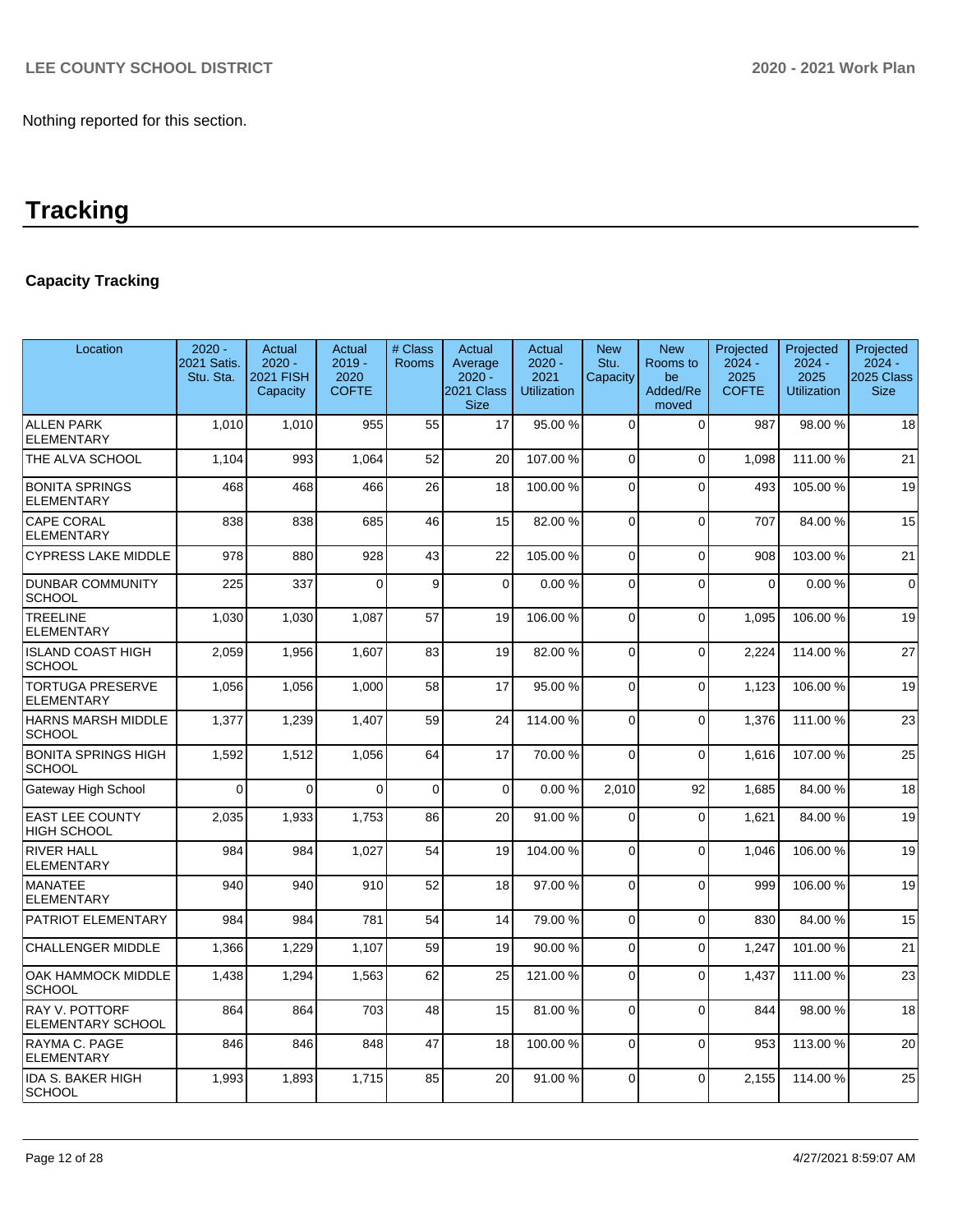| <b>SOUTH FORT MYERS</b><br><b>HIGH SCHOOL</b>             | 2,107    | 2,001    | 1,759    | 89          | 20             | 88.00 %  | $\Omega$    | $\mathbf 0$ | 2,022    | 101.00 % | 23             |
|-----------------------------------------------------------|----------|----------|----------|-------------|----------------|----------|-------------|-------------|----------|----------|----------------|
| HECTOR A.<br>CAFFERATA, JR.<br>ELEMENTARY SCHOOL          | 862      | 862      | 648      | 46          | 14             | 75.00 %  | $\Omega$    | $\Omega$    | 895      | 104.00%  | 19             |
| <b>G. WEAVER HIPPS</b><br><b>ELEMENTARY</b>               | 784      | 784      | 812      | 44          | 18             | 104.00%  | $\Omega$    | $\Omega$    | 862      | 110.00%  | 20             |
| <b>MARINER MIDDLE</b>                                     | 1,309    | 1,178    | 1,044    | 56          | 19             | 89.00 %  | $\Omega$    | $\Omega$    | 1,195    | 101.00%  | 21             |
| <b>LEE COUNTY</b><br><b>DETENTION HOME</b>                | $\Omega$ | $\Omega$ | $\Omega$ | $\mathbf 0$ | $\Omega$       | 0.00%    | $\Omega$    | $\Omega$    | $\Omega$ | 0.00%    | $\mathbf 0$    |
| <b>VARSITY LAKES MIDDLE</b>                               | 1,342    | 1,207    | 1,351    | 57          | 24             | 112.00%  | $\Omega$    | $\Omega$    | 1,340    | 111.00 % | 24             |
| <b>TRAFALGAR</b><br><b>ELEMENTARY</b>                     | 936      | 936      | 825      | 54          | 15             | 88.00 %  | $\Omega$    | $\Omega$    | 790      | 84.00 %  | 15             |
| <b>LEXINGTON MIDDLE</b><br><b>SCHOOL</b>                  | 1,190    | 1,071    | 1,105    | 52          | 21             | 103.00 % | 0           | $\mathbf 0$ | 1,104    | 103.00%  | 21             |
| <b>HARNS MARSH</b><br>ELEMENTARY SCHOOL                   | 948      | 948      | 996      | 51          | 20             | 105.00 % | $\Omega$    | $\mathbf 0$ | 1,008    | 106.00%  | 20             |
| <b>PINEWOODS</b><br><b>ELEMENTARY</b>                     | 998      | 998      | 1,138    | 55          | 21             | 114.00%  | $\Omega$    | $\Omega$    | 1,052    | 105.00 % | 19             |
| <b>ROYAL PALM</b><br><b>EXCEPTIONAL SCHOOL</b>            | 230      | 230      | 172      | 23          | $\overline{7}$ | 75.00 %  | $\Omega$    | $\mathbf 0$ | 153      | 67.00 %  | $\overline{7}$ |
| <b>DIPLOMAT MIDDLE</b>                                    | 1,094    | 984      | 877      | 48          | 18             | 89.00 %  | $\Omega$    | $\Omega$    | 998      | 101.00%  | 21             |
| <b>MIRROR LAKES</b><br><b>ELEMENTARY</b>                  | 1,014    | 1,014    | 1,045    | 57          | 18             | 103.00%  | $\Omega$    | $\mathbf 0$ | 1,115    | 110.00%  | 20             |
| PAUL LAURENCE<br>DUNBAR MIDDLE                            | 1,124    | 1,011    | 1,025    | 49          | 21             | 101.00%  | $\Omega$    | $\Omega$    | 1,043    | 103.00 % | 21             |
| <b>VETERAN'S PARK</b><br>ACADEMY FOR THE<br><b>ARTS</b>   | 1,898    | 1,708    | 1,774    | 89          | 20             | 104.00%  | $\Omega$    | $\Omega$    | 1,885    | 110.00%  | 21             |
| THREE OAKS MIDDLE                                         | 1,123    | 1,010    | 1,080    | 49          | 22             | 107.00%  | $\Omega$    | $\Omega$    | 1,042    | 103.00%  | 21             |
| <b>DUNBAR ATHLETICS</b>                                   | $\Omega$ | $\Omega$ | $\Omega$ | $\mathbf 0$ | $\Omega$       | 0.00%    | $\Omega$    | $\mathbf 0$ | $\Omega$ | 0.00%    | $\mathbf 0$    |
| <b>HANCOCK CREEK</b><br><b>ELEMENTARY</b>                 | 964      | 964      | 863      | 54          | 16             | 90.00 %  | $\Omega$    | $\mathbf 0$ | 1,001    | 104.00%  | 19             |
| LEHIGH SENIOR HIGH                                        | 2,549    | 2,421    | 2,462    | 106         | 23             | 102.00%  | $\mathbf 0$ | $\mathbf 0$ | 2,030    | 84.00 %  | 19             |
| <b>CAPE CORAL</b><br><b>TECHNICAL COLLEGE</b>             | 367      | 440      | 9        | 19          | $\overline{0}$ | 2.00 %   | $\mathbf 0$ | $\Omega$    | 0        | 0.00%    | $\mathbf 0$    |
| <b>NEW DIRECTIONS</b><br><b>SCHOOL</b>                    | 683      | 683      | 320      | 42          | 8              | 47.00 %  | $\mathbf 0$ | $\Omega$    | 325      | 48.00 %  | 8              |
| <b>SKYLINE ELEMENTARY</b>                                 | 1,282    | 1,282    | 998      | 73          | 14             | 78.00 %  | $\Omega$    | $\mathbf 0$ | 1,081    | 84.00 %  | 15             |
| TRAFALGAR MIDDLE                                          | 1,145    | 1,030    | 943      | 50          | 19             | 92.00 %  | $\mathbf 0$ | $\mathbf 0$ | 1,045    | 101.00%  | 21             |
| <b>DIPLOMAT</b><br><b>ELEMENTARY</b>                      | 982      | 982      | 1,009    | 55          | 18             | 103.00 % | $\Omega$    | $\mathbf 0$ | 1,020    | 104.00 % | 19             |
| <b>COLONIAL</b><br><b>ELEMENTARY</b>                      | 900      | 900      | 812      | 50          | 16             | 90.00 %  | 0           | $\mathbf 0$ | 879      | 98.00 %  | 18             |
| <b>LITTLETON</b><br><b>ELEMENTARY</b>                     | 754      | 754      | 539      | 41          | 13             | 71.00 %  | $\mathbf 0$ | $\mathbf 0$ | 647      | 86.00 %  | 16             |
| <b>GATEWAY</b><br><b>ELEMENTARY</b>                       | 731      | 731      | 781      | 39          | 20             | 107.00%  | $\Omega$    | $\mathbf 0$ | 777      | 106.00%  | 20             |
| LEHIGH ACRES MIDDLE                                       | 1,441    | 1,296    | 1,456    | 62          | 23             | 112.00%  | 0           | $\mathbf 0$ | 1,439    | 111.00%  | 23             |
| <b>BUCKINGHAM</b><br>EXCEPTIONAL<br><b>STUDENT CENTER</b> | 125      | 125      | 89       | 12          | $\overline{7}$ | 71.00%   | 0           | $\mathbf 0$ | 94       | 75.00 %  | 8              |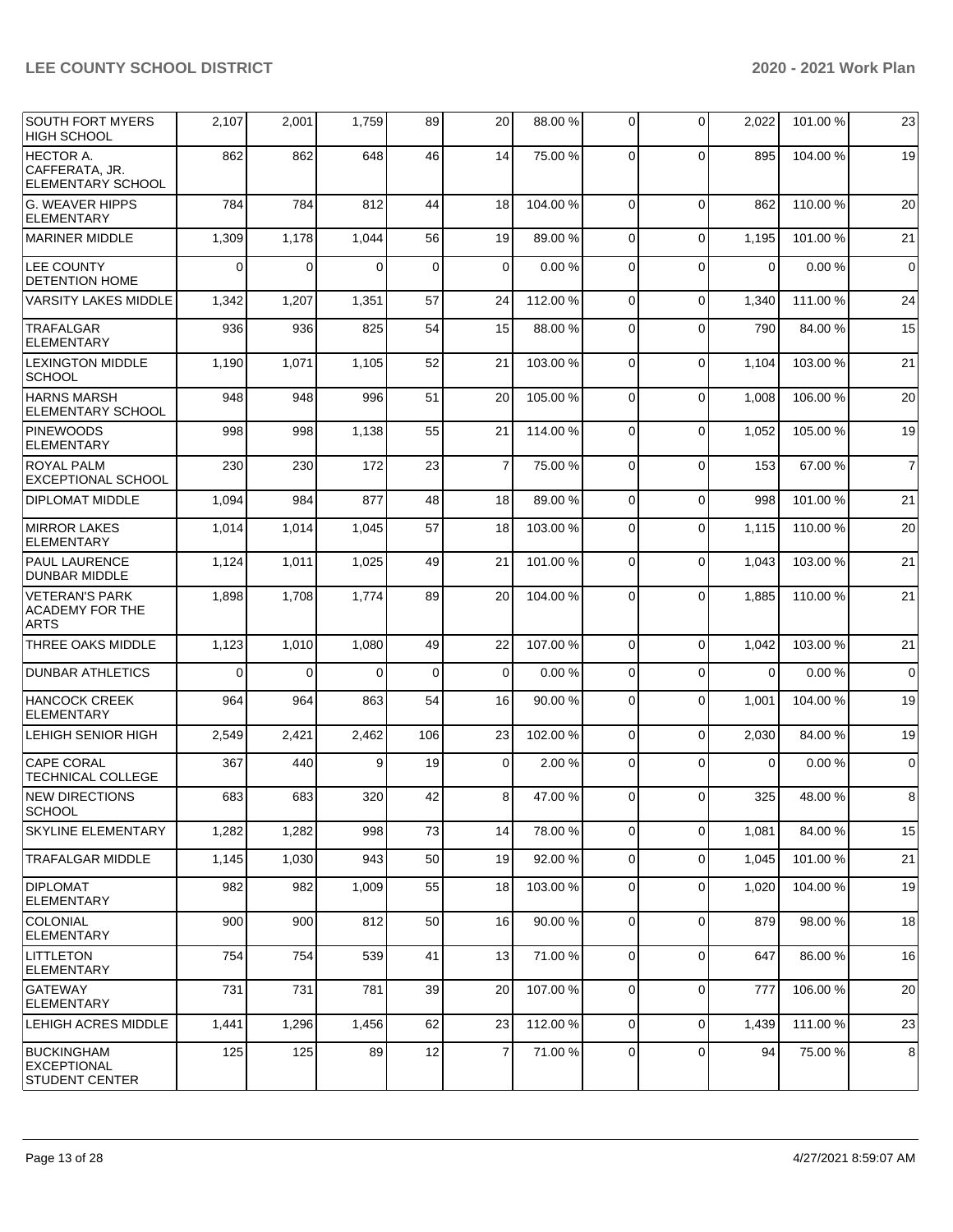| <b>SUNSHINE</b><br><b>ELEMENTARY</b>                                | 1,134 | 1,134          | 1,066    | 63          | 17             | 94.00 %  | 0           | $\Omega$    | 1,205          | 106.00 % | 19             |
|---------------------------------------------------------------------|-------|----------------|----------|-------------|----------------|----------|-------------|-------------|----------------|----------|----------------|
| <b>MARINER SENIOR HIGH</b>                                          | 1,715 | 1,629          | 1,465    | 71          | 21             | 90.00 %  | $\Omega$    | $\Omega$    | 1,854          | 114.00%  | 26             |
| <b>ESTERO SENIOR HIGH</b>                                           | 1,729 | 1,642          | 1,433    | 73          | 20             | 87.00 %  | $\Omega$    | $\Omega$    | 1,659          | 101.00%  | 23             |
| <b>THREE OAKS</b><br><b>ELEMENTARY</b>                              | 838   | 838            | 947      | 47          | 20             | 113.00 % | $\Omega$    | $\Omega$    | 944            | 113.00 % | 20             |
| <b>CAPE CORAL SENIOR</b><br><b>HIGH</b>                             | 1,830 | 1,738          | 1,633    | 79          | 21             | 94.00 %  | $\Omega$    | $\Omega$    | 1,978          | 114.00 % | 25             |
| <b>SAN CARLOS PARK</b><br><b>ELEMENTARY</b>                         | 974   | 974            | 848      | 55          | 15             | 87.00 %  | $\Omega$    | $\Omega$    | 1,097          | 113.00 % | 20             |
| PELICAN ELEMENTARY                                                  | 1,287 | 1,287          | 927      | 71          | 13             | 72.00 %  | $\Omega$    | $\Omega$    | 1,086          | 84.00%   | 15             |
| <b>GULF MIDDLE</b>                                                  | 1,024 | 921            | 835      | 45          | 19             | 91.00 %  | $\Omega$    | $\Omega$    | 935            | 102.00%  | 21             |
| <b>GULF ELEMENTARY</b>                                              | 1,230 | 1,230          | 1,093    | 69          | 16             | 89.00 %  | $\mathbf 0$ | $\Omega$    | 1,038          | 84.00%   | 15             |
| <b>SPRING CREEK</b><br><b>ELEMENTARY</b>                            | 781   | 781            | 705      | 43          | 16             | 90.00 %  | $\Omega$    | $\Omega$    | 823            | 105.00 % | 19             |
| <b>TANGLEWOOD</b><br><b>ELEMENTARY</b>                              | 764   | 764            | 779      | 42          | 19             | 102.00%  | $\Omega$    | $\Omega$    | 746            | 98.00 %  | 18             |
| <b>CALOOSA</b><br><b>ELEMENTARY</b>                                 | 992   | 992            | 940      | 56          | 17             | 95.00 %  | $\Omega$    | $\Omega$    | 1,030          | 104.00 % | 18             |
| <b>CALOOSA MIDDLE</b>                                               | 1,159 | 1,043          | 918      | 51          | 18             | 88.00 %  | $\Omega$    | $\Omega$    | 1,058          | 101.00%  | 21             |
| <b>RIVERDALE HIGH</b>                                               | 2,336 | 2,219          | 2,188    | 97          | 23             | 99.00 %  | $\Omega$    | $\Omega$    | 1,860          | 84.00%   | 19             |
| <b>NORTH FORT MYERS</b><br>ACADEMY OF THE ARTS                      | 1,367 | 1,230          | 1,131    | 63          | 18             | 92.00 %  | $\Omega$    | $\Omega$    | 1,153          | 94.00 %  | 18             |
| <b>BONITA SPRINGS</b><br><b>MIDDLE</b>                              | 1,029 | 926            | 938      | 45          | 21             | 101.00%  | $\Omega$    | $\Omega$    | 955            | 103.00 % | 21             |
| <b>VILLAS ELEMENTARY</b>                                            | 842   | 842            | 859      | 47          | 18             | 102.00%  | $\mathbf 0$ | $\Omega$    | 823            | 98.00 %  | 18             |
| <b>SOUTHWEST FLORIDA</b><br><b>PUBLIC SERVICE</b><br><b>ACADEMY</b> | 270   | 405            | 0        | 14          | 0              | 0.00%    | 0           | $\Omega$    | 0              | 0.00%    | $\overline{0}$ |
| <b>HEIGHTS ELEMENTARY</b>                                           | 1,295 | 1,295          | 1,166    | 71          | 16             | 90.00 %  | $\Omega$    | $\Omega$    | 1,248          | 96.00 %  | 18             |
| <b>BAYSHORE</b><br><b>ELEMENTARY</b>                                | 656   | 656            | 656      | 36          | 18             | 100.00%  | $\Omega$    | $\Omega$    | 504            | 77.00 %  | 14             |
| <b>CYPRESS LAKE SENIOR</b><br><b>HIGH</b>                           | 1,690 | 1,605          | 1,484    | 70          | 21             | 92.00 %  | $\Omega$    | $\Omega$    | 1,621          | 101.00 % | 23             |
| <b>FORT MYERS</b><br><b>TECHNICAL COLLEGE</b>                       | 654   | 784            | 15       | 35          | $\overline{0}$ | 2.00 %   | 0           | 0           | $\overline{0}$ | 0.00%    | $\overline{0}$ |
| <b>ORANGEWOOD</b><br><b>ELEMENTARY</b>                              | 624   | 624            | 607      | 34          | 18             | 97.00 %  | 0           | $\Omega$    | 610            | 98.00 %  | 18             |
| <b>PINE ISLAND</b><br><b>ELEMENTARY</b>                             | 355   | 355            | 254      | 19          | 13             | 71.00 %  | $\Omega$    | $\Omega$    | 190            | 54.00 %  | 10             |
| <b>LEE ASSOCIATION FOR</b><br><b>RETARDED CITIZENS</b><br>(LARC)    | 0     | $\overline{0}$ | $\Omega$ | $\mathbf 0$ | $\mathbf 0$    | 0.00%    | 0           | $\Omega$    | $\overline{0}$ | 0.00%    | $\overline{0}$ |
| THE SANIBEL SCHOOL                                                  | 427   | 384            | 283      | 21          | 13             | 74.00 %  | $\Omega$    | $\Omega$    | 276            | 72.00 %  | 13             |
| <b>TICE ELEMENTARY</b>                                              | 616   | 616            | 550      | 34          | 16             | 89.00%   | 0           | $\mathbf 0$ | 473            | 77.00 %  | 14             |
| <b>TROPIC ISLES</b><br><b>ELEMENTARY</b>                            | 968   | 968            | 856      | 54          | 16             | 88.00 %  | 0           | $\mathbf 0$ | 1,005          | 104.00 % | 19             |
| FRANKLIN PARK<br><b>ELEMENTARY</b>                                  | 579   | 579            | 423      | 31          | 14             | 73.00 %  | $\mathbf 0$ | $\Omega$    | 566            | 98.00 %  | 18             |
| <b>J COLIN ENGLISH</b><br><b>ELEMENTARY</b>                         | 584   | 584            | 381      | 32          | 12             | 65.00 %  | 0           | $\mathbf 0$ | 501            | 86.00 %  | 16             |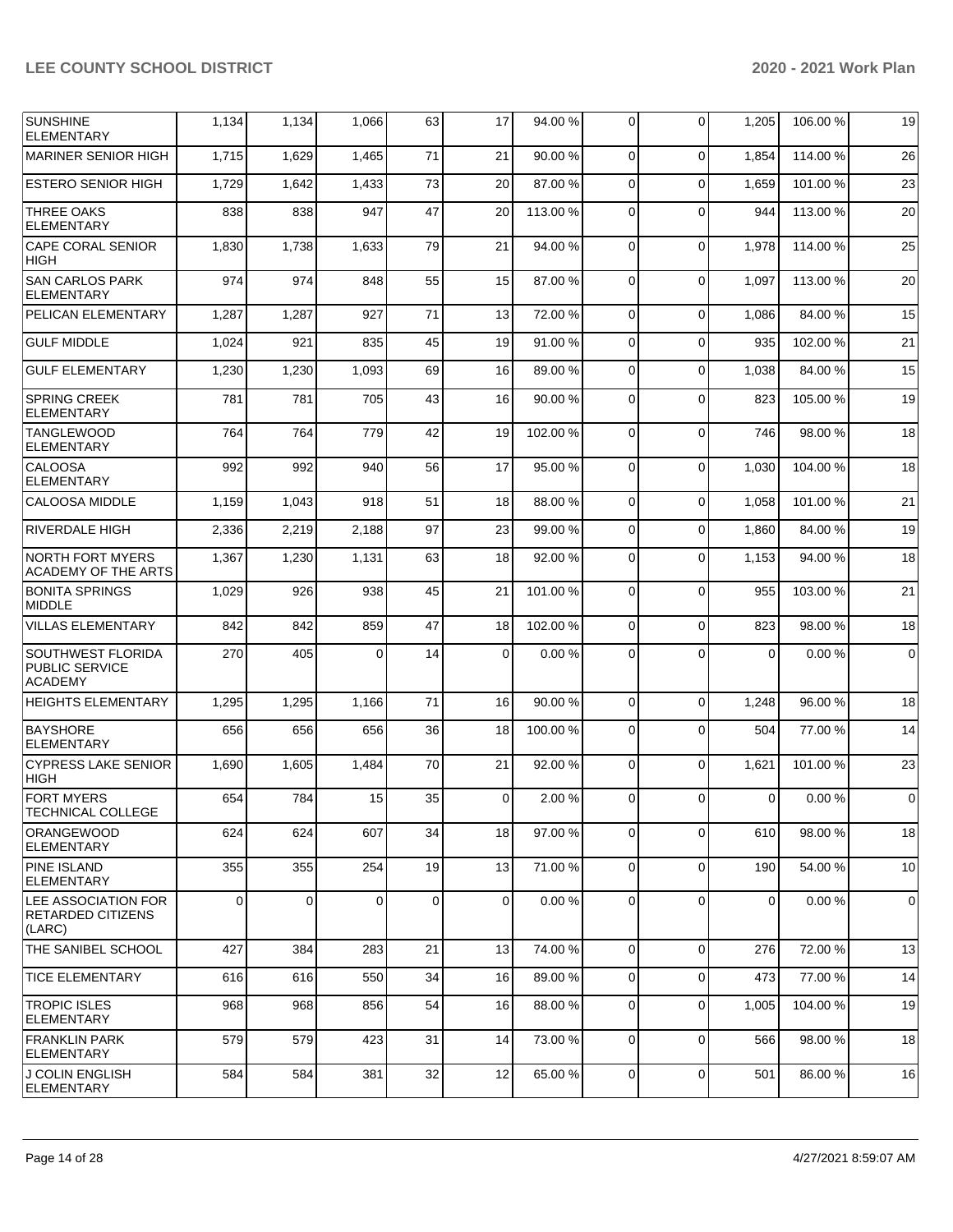| <b>JAMES STEPHENS</b><br><b>INTERNATIONAL</b>                                  | 1,095  | 1,095  | 434    | 52    | 8  | 40.00 %  | 0        | $\Omega$ | 841    | 77.00 %  | 16             |
|--------------------------------------------------------------------------------|--------|--------|--------|-------|----|----------|----------|----------|--------|----------|----------------|
| <b>ACADEMY</b>                                                                 |        |        |        |       |    |          |          |          |        |          |                |
| <b>LEHIGH ELEMENTARY</b>                                                       | 1,128  | 1,128  | 1,092  | 62    | 18 | 97.00 %  | 0        | $\Omega$ | 1,240  | 110.00%  | 20             |
| INORTH FORT MYERS<br><b>SENIOR HIGH</b>                                        | 1,794  | 1,704  | 1,906  | 76    | 25 | 112.00 % | $\Omega$ | $\Omega$ | 1,939  | 114.00 % | 26             |
| <b>ORANGE RIVER</b><br><b>IELEMENTARY</b>                                      | 816    | 816    | 776    | 46    | 17 | 95.00 %  | 0        | $\Omega$ | 627    | 77.00 %  | 14             |
| <b>DUNBAR HIGH SCHOOL</b>                                                      | 1,866  | 1,772  | 1,820  | 80    | 23 | 103.00 % | 0        | $\Omega$ | 1,486  | 84.00 %  | 19             |
| EDGEWOOD ACADEMY                                                               | 736    | 736    | 530    | 40    | 13 | 72.00 %  | $\Omega$ | $\Omega$ | 565    | 77.00 %  | 14             |
| IEDISON PARK<br><b>CREATIVE AND</b><br><b>EXPRESSIVE ARTS</b><br><b>SCHOOL</b> | 455    | 455    | 402    | 24    | 17 | 88.00 %  | $\Omega$ | $\Omega$ | 445    | 98.00 %  | 19             |
| FORT MYERS BEACH<br><b>ELEMENTARY</b>                                          | 223    | 223    | 98     | 12    | 8  | 44.00 %  | 0        | $\Omega$ | 88     | 39.00 %  | $\overline{7}$ |
| <b>FORT MYERS MIDDLE</b><br><b>ACADEMY</b>                                     | 952    | 856    | 682    | 43    | 16 | 80.00 %  | 0        | $\Omega$ | 883    | 103.00 % | 21             |
| <b>FORT MYERS SENIOR</b><br> HIGH                                              | 1,963  | 1,864  | 1,768  | 84    | 21 | 95.00 %  | $\Omega$ | $\Omega$ | 1,883  | 101.00 % | 22             |
|                                                                                | 92,846 | 89,530 | 81,480 | 4,508 | 18 | 91.01 %  | 2,010    | 92       | 88,521 | 96.70%   | 19             |

The COFTE Projected Total (88,521) for 2024 - 2025 must match the Official Forecasted COFTE Total (88,522 ) for 2024 - 2025 before this section can be completed. In the event that the COFTE Projected Total does not match the Official forecasted COFTE, then the Balanced Projected COFTE Table should be used to balance COFTE.

| Projected COFTE for 2024 - 2025 |        |
|---------------------------------|--------|
| Elementary (PK-3)               | 26,964 |
| Middle (4-8)                    | 33,627 |
| High (9-12)                     | 27,930 |
|                                 | 88,522 |

| <b>Grade Level Type</b> | <b>Balanced Projected</b><br>COFTE for 2024 - 2025 |
|-------------------------|----------------------------------------------------|
| Elementary (PK-3)       |                                                    |
| Middle (4-8)            |                                                    |
| High (9-12)             |                                                    |
|                         | 88,521                                             |

# **Relocatable Replacement**

Number of relocatable classrooms clearly identified and scheduled for replacement in the school board adopted financially feasible 5-year district work program.

| Location                               | 2020 - 2021 | 2021 - 2022 | 2022 - 2023 | $2023 - 2024$ | 2024 - 2025 | Year 5 Total |
|----------------------------------------|-------------|-------------|-------------|---------------|-------------|--------------|
| <b>LEHIGH ACRES MIDDLE</b>             |             |             |             |               |             |              |
| IVARSITY LAKES MIDDLE                  |             |             |             |               |             |              |
| HARNS MARSH ELEMENTARY SCHOOL          |             |             |             |               |             |              |
| <b>OAK HAMMOCK MIDDLE SCHOOL</b>       |             |             |             |               |             |              |
| <b>Total Relocatable Replacements:</b> |             |             |             | 16            |             | 16           |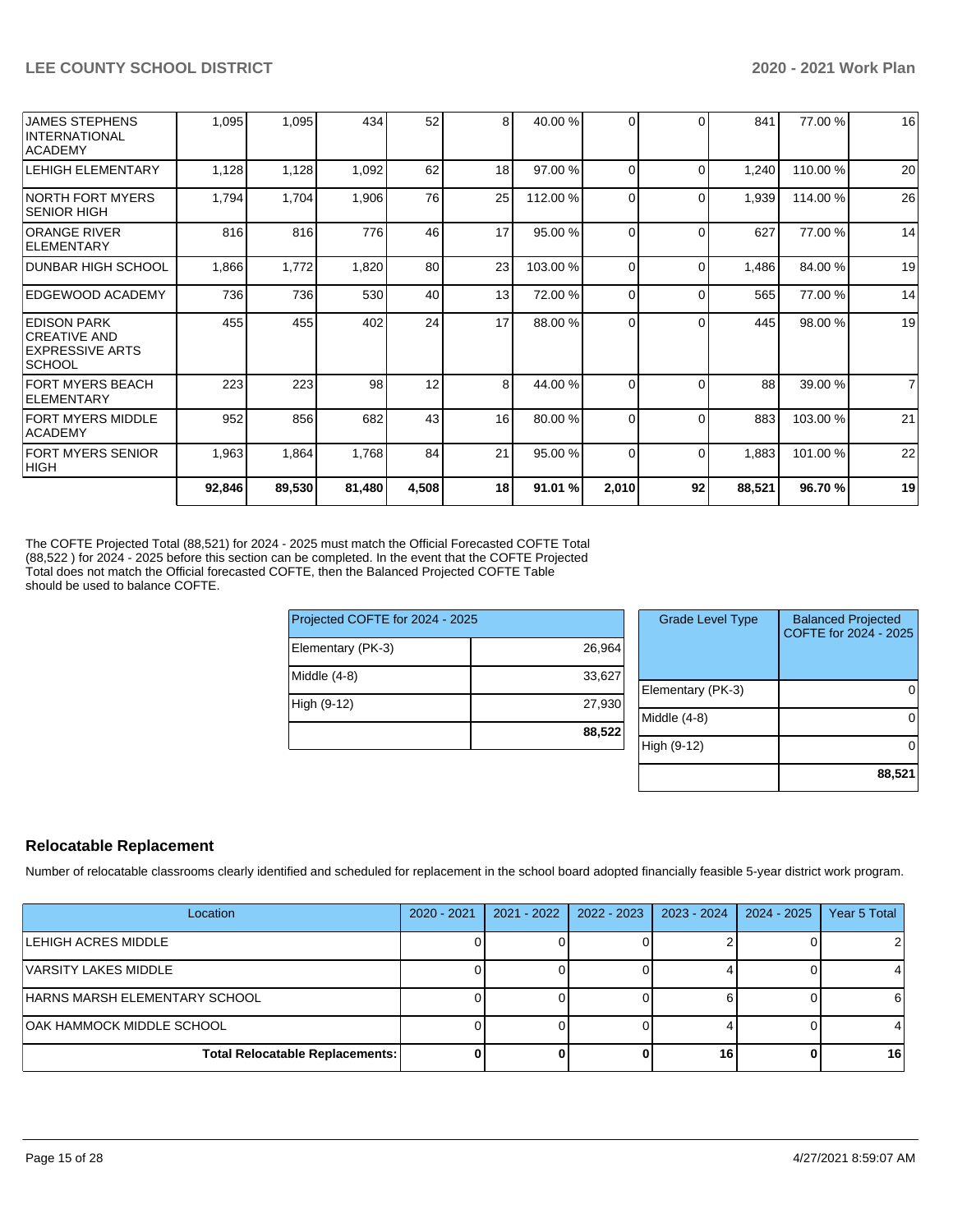# **Charter Schools Tracking**

Information regarding the use of charter schools.

| Location-Type                                            | # Relocatable<br>units or<br>permanent<br>classrooms | Owner          | <b>Year Started or</b><br>Scheduled | <b>Student</b><br><b>Stations</b> | <b>Students</b><br>Enrolled | Years in<br>Contract | <b>Total Charter</b><br><b>Students</b><br>projected for<br>2024 - 2025 |
|----------------------------------------------------------|------------------------------------------------------|----------------|-------------------------------------|-----------------------------------|-----------------------------|----------------------|-------------------------------------------------------------------------|
| 4171 Oasis Charter Middle 6-8                            |                                                      | 36 MUNICIPAL   | 2007                                | 900                               | 840                         | 15                   | 900                                                                     |
| 4212 City of Palms Charter HS 9-<br>12                   |                                                      | 8 PRIVATE      | 2007                                | 350                               | 81                          | 15                   | 120                                                                     |
| 4181 Oasis Charter High 9-12                             |                                                      | 36 MUNICIPAL   | 2008                                | 1,000                             | 685                         | 12                   | 727                                                                     |
| 4305 Athenian Academy Charter<br>School                  |                                                      | 49 PRIVATE     | 2018                                | 1,092                             | 198                         | 4                    | 546                                                                     |
| 4151 Oasis Elementary Charter<br>School North K-5        |                                                      | 36 MUNICIPAL   | 2007                                | 800                               | 761                         | 14                   | 800                                                                     |
| 4251 Coronado High School 9-12                           |                                                      | 5 PRIVATE      | 2009                                | 500                               | 273                         | 12                   | 353                                                                     |
| 4261 Gateway Charter<br>Intermediate 5-8                 |                                                      | 43 PRIVATE     | 2009                                | 1,350                             | 903                         | 13                   | 1,014                                                                   |
| 4242 North Nicholas High 9-12                            |                                                      | 8 PRIVATE      | 2009                                | 500                               | 266                         | 13                   | 318                                                                     |
| 4281 Oak Creek Charter School<br>of Bonita Springs K-8   |                                                      | 12 PRIVATE     | 2010                                | 600                               | 479                         | 12                   | 555                                                                     |
| 4155 Florida SouthWestern<br>Collegiate High School      |                                                      | 8 PRIVATE      | 2011                                | 436                               | 376                         | 10                   | 436                                                                     |
| 4231 Heritage Charter Academy<br>of Cape Coral           |                                                      | 12 PRIVATE     | 2012                                | 436                               | 141                         | 10                   | 260                                                                     |
| 4302 Donna J Beasley Technical<br>Academy                |                                                      | 12 PRIVATE     | 2014                                | 500                               | 190                         | 8                    | 246                                                                     |
| 4274 Island Park Charter High<br>School                  |                                                      | 7 PRIVATE      | 2015                                | 500                               | 268                         | $\overline{7}$       | 350                                                                     |
| 4223 Palm Acres Charter High<br>School                   |                                                      | 5 PRIVATE      | 2015                                | 400                               | 224                         | $\overline{7}$       | 365                                                                     |
| 4303 Northern Palm Charter HS                            |                                                      | 5 PRIVATE      | 2016                                | 400                               | 110                         | 6                    | 148                                                                     |
| 4304 - Harlem Heights<br><b>Community Charter School</b> |                                                      | 8 PRIVATE      | 2016                                | 188                               | 150                         | 6                    | 188                                                                     |
| 4100 The Island School K-5                               | 6                                                    | <b>PRIVATE</b> | 2001                                | 60                                | 59                          | 21                   | 60                                                                      |
| 4102 Bonita Springs Charter<br>School K-8                |                                                      | 92 PRIVATE     | 2003                                | 1,600                             | 1,302                       | 19                   | 1,420                                                                   |
| 4103 Gateway Charter<br>Elementary K-4                   |                                                      | 68 PRIVATE     | 2004                                | 1,600                             | 1,081                       | 18                   | 1,254                                                                   |
| 4121 Gateway Charter High 9-12                           |                                                      | 41 PRIVATE     | 2005                                | 1,600                             | 564                         | 14                   | 603                                                                     |
| 4111 Mld Cape Global Academy<br>K-8                      |                                                      | 60 PRIVATE     | 2005                                | 1,600                             | 667                         | 17                   | 781                                                                     |
| 4143 Oasis Charter Elementary<br>South K-5               |                                                      | 39 MUNICIPAL   | 2006                                | 920                               | 869                         | 16                   | 912                                                                     |
| 4141 Six Mile Charter Academy<br>K-8                     |                                                      | 65 PRIVATE     | 2006                                | 1,600                             | 826                         | 16                   | 957                                                                     |
|                                                          | 661                                                  |                |                                     | 18,932                            | 11,313                      |                      | 13,313                                                                  |

# **Special Purpose Classrooms Tracking**

The number of classrooms that will be used for certain special purposes in the current year, by facility and type of classroom, that the district will, 1), not use for educational purposes, and 2), the co-teaching classrooms that are not open plan classrooms and will be used for educational purposes.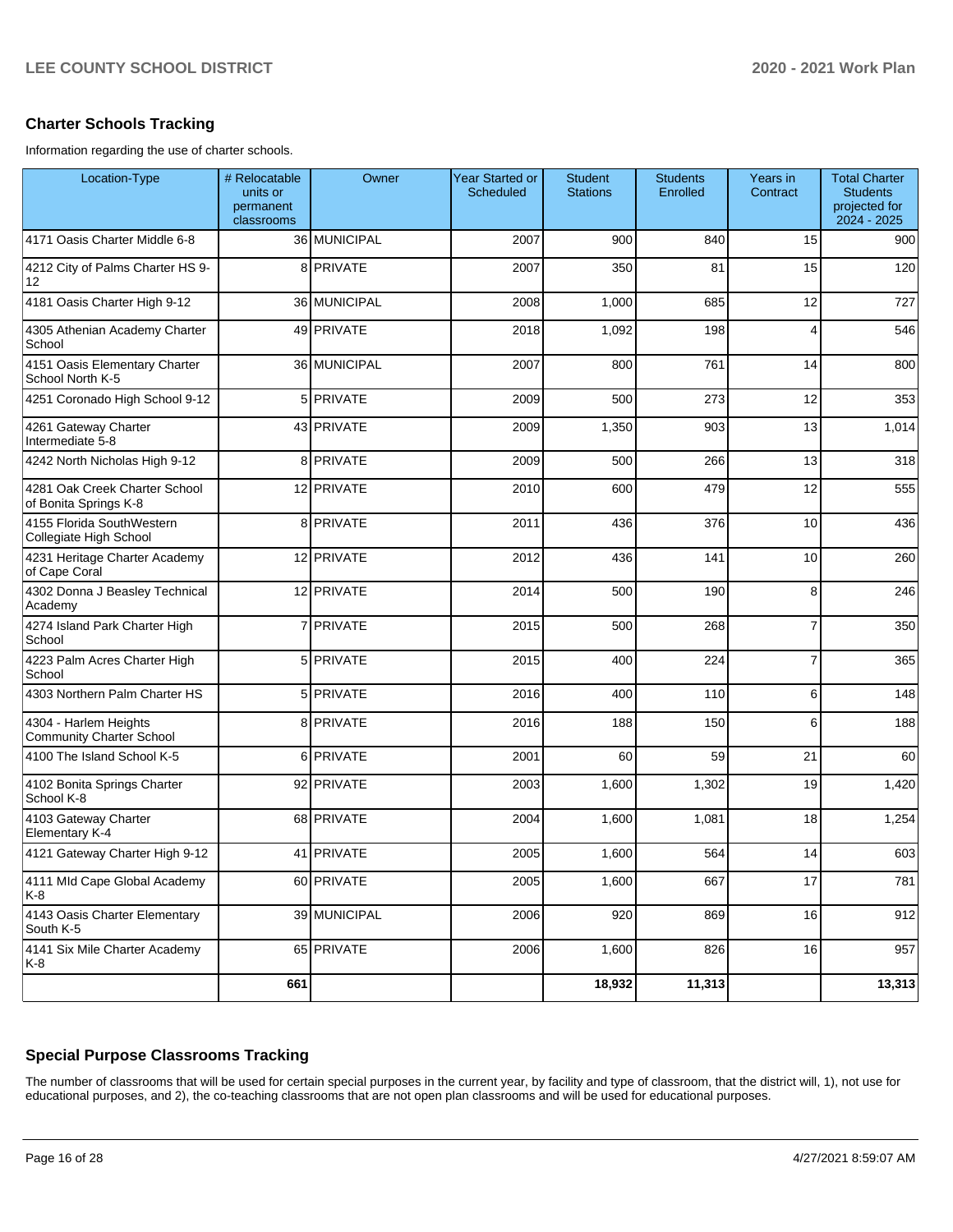| School                                        | School Type                          | # of Elementary<br>K-3 Classrooms | # of Middle 4-8<br><b>Classrooms</b> | # of High 9-12<br><b>Classrooms</b> | # of ESE<br><b>Classrooms</b>   | # of Combo<br>Classrooms | <b>Total</b><br><b>Classrooms</b> |
|-----------------------------------------------|--------------------------------------|-----------------------------------|--------------------------------------|-------------------------------------|---------------------------------|--------------------------|-----------------------------------|
|                                               | <b>Total Educational Classrooms:</b> | 0                                 | 0                                    | 0                                   | 0                               | 0                        | 0                                 |
| School                                        | School Type                          | # of Elementary<br>K-3 Classrooms | # of Middle 4-8<br><b>Classrooms</b> | # of High 9-12<br><b>Classrooms</b> | # of $ESE$<br><b>Classrooms</b> | # of Combo<br>Classrooms | <b>Total</b><br><b>Classrooms</b> |
| TRAFALGAR ELEMENTARY                          | Co-Teaching                          | $\Omega$                          | $\mathbf 1$                          | 0                                   | $\Omega$                        | 0                        |                                   |
| <b>IDA S. BAKER HIGH SCHOOL</b>               | Co-Teaching                          | $\Omega$                          | 0                                    | 6                                   | $\Omega$                        | $\Omega$                 |                                   |
| MIRROR LAKES ELEMENTARY                       | Co-Teaching                          |                                   | 3                                    | 0                                   | $\Omega$                        | 0                        |                                   |
| <b>PAUL LAURENCE DUNBAR</b><br><b>MIDDLE</b>  | Co-Teaching                          | $\Omega$                          | 4                                    | $\Omega$                            | $\Omega$                        | 0                        |                                   |
| PELICAN ELEMENTARY                            | Co-Teaching                          |                                   | 2                                    | 0                                   | $\Omega$                        | 0                        | 3                                 |
| <b>GULF ELEMENTARY</b>                        | Co-Teaching                          |                                   | 0                                    | $\Omega$                            | $\Omega$                        | 2                        | 3                                 |
| <b>RIVERDALE HIGH</b>                         | Co-Teaching                          | 0                                 | 0                                    | 3                                   | $\Omega$                        | 0                        |                                   |
| <b>BONITA SPRINGS MIDDLE</b>                  | Co-Teaching                          | $\Omega$                          |                                      | $\Omega$                            | $\Omega$                        | 0                        |                                   |
| <b>SAN CARLOS PARK</b><br><b>ELEMENTARY</b>   | Co-Teaching                          | 5                                 | 2                                    | $\Omega$                            | $\Omega$                        | 0                        |                                   |
| <b>HEIGHTS ELEMENTARY</b>                     | Co-Teaching                          | 5                                 | 4                                    | 0                                   | $\Omega$                        | 0                        | 9                                 |
| <b>TROPIC ISLES ELEMENTARY</b>                | Co-Teaching                          | $\Omega$                          | $\Omega$                             | 0                                   | $\Omega$                        |                          |                                   |
| NORTH FORT MYERS SENIOR<br>HIGH               | Co-Teaching                          | 0                                 | $\Omega$                             | 2                                   | $\Omega$                        | $\Omega$                 |                                   |
| ORANGEWOOD ELEMENTARY                         | Co-Teaching                          |                                   | 1                                    | $\Omega$                            | $\Omega$                        | 0                        | 2                                 |
| MANATEE ELEMENTARY                            | Co-Teaching                          | $\Omega$                          | 1                                    | 0                                   | $\Omega$                        | 0                        |                                   |
| <b>PATRIOT ELEMENTARY</b>                     | Co-Teaching                          | 5                                 | 4                                    | 0                                   | $\Omega$                        | 0                        | 9                                 |
| <b>VETERAN'S PARK ACADEMY FOR</b><br>THE ARTS | Co-Teaching                          | $\Omega$                          | $\overline{2}$                       | $\Omega$                            | $\Omega$                        | 0                        |                                   |
| HANCOCK CREEK ELEMENTARY                      | Co-Teaching                          | $\Omega$                          | 0                                    | $\Omega$                            | $\Omega$                        |                          |                                   |
| COLONIAL ELEMENTARY                           | Co-Teaching                          | $\Omega$                          | 3                                    | $\Omega$                            | $\Omega$                        | 0                        |                                   |
| <b>LITTLETON ELEMENTARY</b>                   | Co-Teaching                          |                                   | 0                                    | $\Omega$                            | $\Omega$                        | 0                        |                                   |
| GATEWAY ELEMENTARY                            | Co-Teaching                          |                                   |                                      |                                     | ∩                               |                          |                                   |
| MARINER SENIOR HIGH                           | Co-Teaching                          | $\Omega$                          | 0                                    | 4                                   | $\Omega$                        | 0                        | 4                                 |
| THREE OAKS ELEMENTARY                         | Co-Teaching                          | 0                                 | 1                                    | 0                                   | $\Omega$                        | 0                        | $\mathbf{1}$                      |
| SUNSHINE ELEMENTARY                           | Co-Teaching                          | $\mathbf 0$                       | 0                                    | 0                                   | $\mathbf 0$                     |                          | $\mathbf{1}$                      |
| <b>DUNBAR HIGH SCHOOL</b>                     | Co-Teaching                          | 0                                 | 0                                    | 3                                   | $\mathbf 0$                     | 0                        | 3                                 |
| EDGEWOOD ACADEMY                              | Co-Teaching                          | $\mathbf 0$                       | 1                                    | 0                                   | $\mathbf 0$                     | 0                        | $\mathbf{1}$                      |
| HECTOR A. CAFFERATA, JR.<br>ELEMENTARY SCHOOL | Co-Teaching                          | $\Omega$                          |                                      | $\Omega$                            | $\Omega$                        | 0                        | $\mathbf{1}$                      |
| <b>TORTUGA PRESERVE</b><br><b>ELEMENTARY</b>  | Co-Teaching                          | 3                                 | $\overline{2}$                       | 0                                   | $\Omega$                        |                          | 6                                 |
|                                               | <b>Total Co-Teaching Classrooms:</b> | 25                                | 33                                   | 18                                  | $\bf{0}$                        | 6                        | 82                                |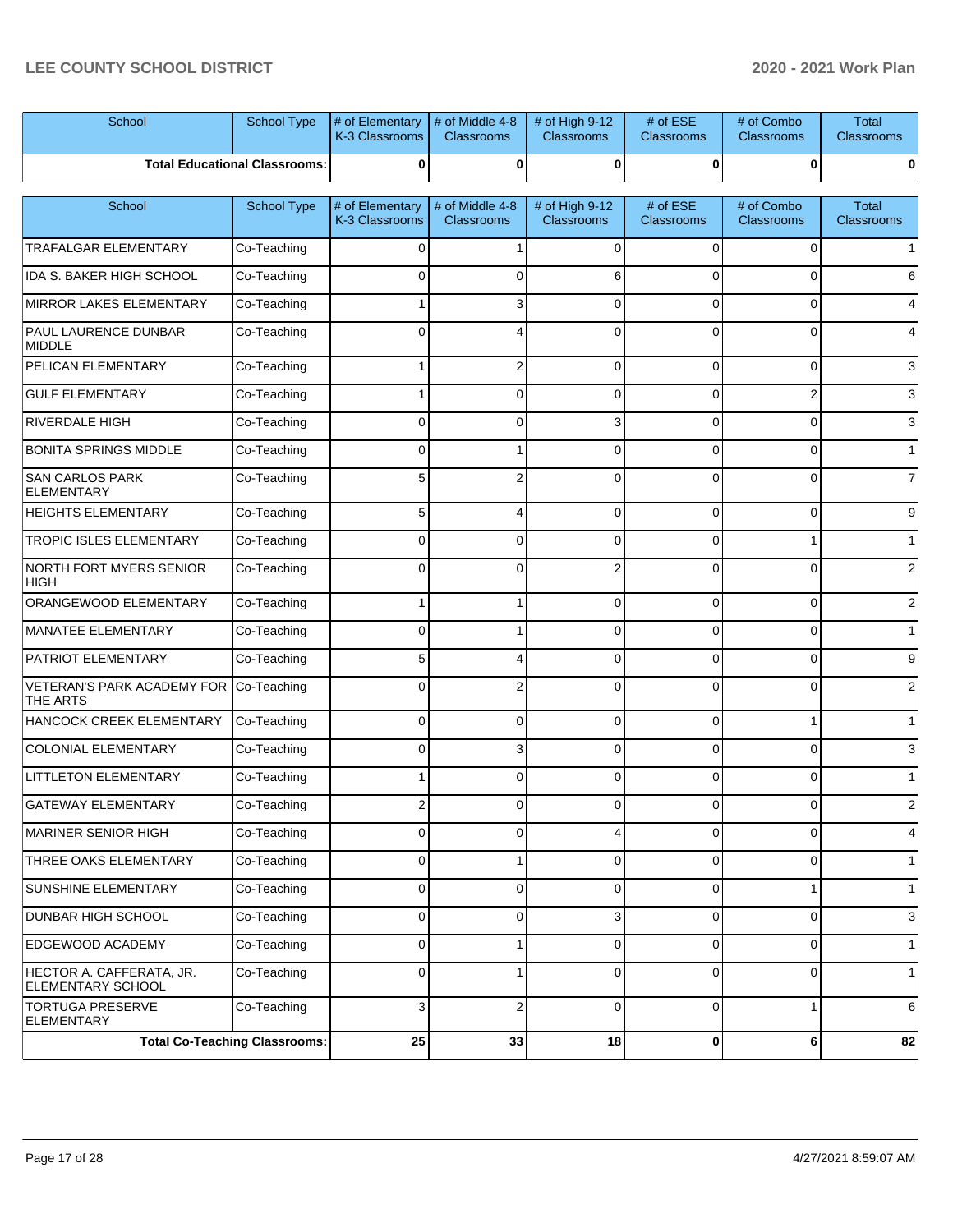#### **Infrastructure Tracking**

**Necessary offsite infrastructure requirements resulting from expansions or new schools. This section should include infrastructure information related to capacity project schedules and other project schedules (Section 4).** 

East Zone Middle School, East Zone High School, South Zone Middle School, South Zone Elementary School, Addition at West Zone High School, Franklin Park Elementary Remodel, Cypress Lake Middle Remodel - sewer system, water system, site drainage, site work, parking lot, sidewalks, landscaping, fencing, roads.

**Proposed location of planned facilities, whether those locations are consistent with the comprehensive plans of all affected local governments, and recommendations for infrastructure and other improvements to land adjacent to existing facilities. Provisions of 1013.33(12), (13) and (14) and 1013.36 must be addressed for new facilities planned within the 1st three years of the plan (Section 5).** 

East Zone High School - Griffin Dr, Fort Myers, FL 33913 East Zone Middle School - Sunrise Blvd, Lehigh Acres, FL 33974 South Zone Middle School - Three Oaks Parkway, Estero, FL 33928 South Zone Elementary School - Three Oaks Parkway, Estero, FL 33928 West Zone High School Addition - West Zone of District.

**Consistent with Comp Plan?** Yes

#### **Net New Classrooms**

The number of classrooms, by grade level and type of construction, that were added during the last fiscal year.

| List the net new classrooms added in the 2019 - 2020 fiscal year.                                                                                       |                              |                                   |                              |                        | year.                        |                          | List the net new classrooms to be added in the 2020 - 2021 fiscal      |                        |
|---------------------------------------------------------------------------------------------------------------------------------------------------------|------------------------------|-----------------------------------|------------------------------|------------------------|------------------------------|--------------------------|------------------------------------------------------------------------|------------------------|
| "Classrooms" is defined as capacity carrying classrooms that are added to increase<br>capacity to enable the district to meet the Class Size Amendment. |                              |                                   |                              |                        |                              |                          | Totals for fiscal year 2020 - 2021 should match totals in Section 15A. |                        |
| Location                                                                                                                                                | $2019 - 2020$ #<br>Permanent | $2019 - 2020$ #<br><b>Modular</b> | 2019 - 2020 #<br>Relocatable | $2019 - 2020$<br>Total | $2020 - 2021$ #<br>Permanent | 2020 - 2021 #<br>Modular | $2020 - 2021$ #<br>Relocatable                                         | $2020 - 2021$<br>Total |
| Elementary (PK-3)                                                                                                                                       |                              |                                   |                              |                        |                              |                          |                                                                        |                        |
| Middle (4-8)                                                                                                                                            |                              |                                   |                              |                        | 58                           |                          |                                                                        | 58                     |
| High (9-12)                                                                                                                                             |                              |                                   |                              |                        | 92                           |                          |                                                                        | 92                     |
|                                                                                                                                                         |                              |                                   |                              |                        | 150                          |                          |                                                                        | 150                    |

#### **Relocatable Student Stations**

Number of students that will be educated in relocatable units, by school, in the current year, and the projected number of students for each of the years in the workplan.

| <b>Site</b>                     | $2020 - 2021$ | $2021 - 2022$ | $2022 - 2023$ | $2023 - 2024$ | $2024 - 2025$   | 5 Year Average |
|---------------------------------|---------------|---------------|---------------|---------------|-----------------|----------------|
| HARNS MARSH ELEMENTARY SCHOOL   | 36            | 36            | 36            | 36            | 36 I            | 36             |
| INORTH FORT MYERS SENIOR HIGH   |               |               |               |               |                 | 0              |
| <b>ORANGE RIVER ELEMENTARY</b>  | 54            | 54            | 54            | 54            | 54              | 54             |
| <b>ORANGEWOOD ELEMENTARY</b>    | 18.           | 18            | 18            | 18            | 18 <sub>l</sub> | 18             |
| <b>PINE ISLAND ELEMENTARY</b>   |               |               |               |               |                 | 0              |
| BONITA SPRINGS HIGH SCHOOL      |               |               |               |               |                 | 0              |
| <b>FRANKLIN PARK ELEMENTARY</b> |               |               |               |               |                 | 0              |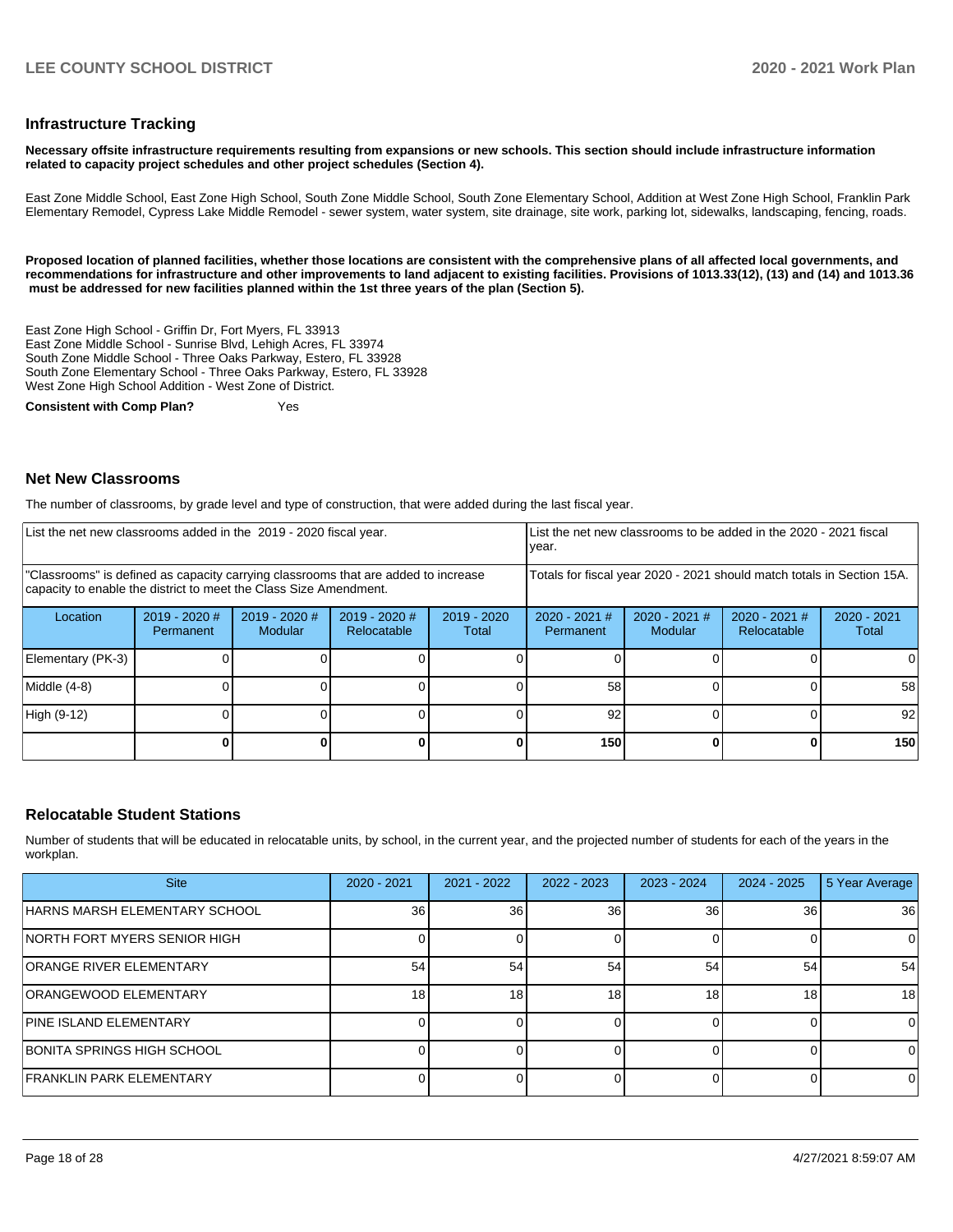| J COLIN ENGLISH ELEMENTARY                           | 0   | 0           | 0           | 0        | $\overline{0}$ | $\mathbf 0$    |
|------------------------------------------------------|-----|-------------|-------------|----------|----------------|----------------|
| <b>BONITA SPRINGS ELEMENTARY</b>                     | 72  | 72          | 72          | 72       | 72             | 72             |
| CAPE CORAL ELEMENTARY                                | 0   | $\mathbf 0$ | $\mathbf 0$ | 0        | $\overline{0}$ | $\mathbf 0$    |
| <b>CYPRESS LAKE MIDDLE</b>                           | 0   | 0           | $\mathbf 0$ | 0        | $\overline{0}$ | $\mathbf 0$    |
| <b>DUNBAR COMMUNITY SCHOOL</b>                       | 0   | 0           | $\Omega$    | $\Omega$ | $\overline{0}$ | $\mathbf 0$    |
| <b>DUNBAR HIGH SCHOOL</b>                            | 0   | 0           | $\mathbf 0$ | 0        | $\overline{0}$ | $\mathbf 0$    |
| <b>EDGEWOOD ACADEMY</b>                              | 0   | 0           | $\Omega$    | 0        | $\overline{0}$ | $\mathbf 0$    |
| HECTOR A. CAFFERATA, JR. ELEMENTARY<br><b>SCHOOL</b> | 0   | $\Omega$    | $\Omega$    | $\Omega$ | 0              | $\overline{0}$ |
| G. WEAVER HIPPS ELEMENTARY                           | 54  | 54          | 54          | 54       | 54             | 54             |
| <b>ALLEN PARK ELEMENTARY</b>                         | 0   | 0           | $\Omega$    | $\Omega$ | $\overline{0}$ | $\mathbf 0$    |
| THE ALVA SCHOOL                                      | 0   | 0           | $\Omega$    | $\Omega$ | $\overline{0}$ | $\overline{0}$ |
| LEE ASSOCIATION FOR RETARDED CITIZENS<br>(LARC)      | 0   | $\Omega$    | $\Omega$    | $\Omega$ | $\overline{0}$ | $\mathbf 0$    |
| <b>DUNBAR ATHLETICS</b>                              | 0   | 0           | 0           | 0        | $\overline{0}$ | $\overline{0}$ |
| LEE COUNTY DETENTION HOME                            | 0   | 0           | $\Omega$    | 0        | $\overline{0}$ | $\mathbf 0$    |
| OAK HAMMOCK MIDDLE SCHOOL                            | 66  | 66          | 66          | 66       | 66             | 66             |
| <b>TREELINE ELEMENTARY</b>                           | 36  | 36          | 36          | 36       | 36             | 36             |
| ISLAND COAST HIGH SCHOOL                             | 0   | 0           | $\Omega$    | 0        | 0              | $\overline{0}$ |
| <b>TORTUGA PRESERVE ELEMENTARY</b>                   | 0   | 0           | $\Omega$    | 0        | $\overline{0}$ | $\mathbf 0$    |
| HARNS MARSH MIDDLE SCHOOL                            | 0   | 0           | $\Omega$    | 0        | $\overline{0}$ | $\overline{0}$ |
| <b>VARSITY LAKES MIDDLE</b>                          | 133 | 133         | 133         | 133      | 133            | 133            |
| <b>TRAFALGAR ELEMENTARY</b>                          | 0   | 0           | 0           | 0        | $\overline{0}$ | $\overline{0}$ |
| RAYMA C. PAGE ELEMENTARY                             | 0   | 0           | $\Omega$    | 0        | $\overline{0}$ | $\mathbf 0$    |
| IDA S. BAKER HIGH SCHOOL                             | 0   | 0           | $\Omega$    | 0        | $\overline{0}$ | $\overline{0}$ |
| SOUTH FORT MYERS HIGH SCHOOL                         | 0   | 0           | $\Omega$    | 0        | $\Omega$       | $\overline{0}$ |
| MIRROR LAKES ELEMENTARY                              | 54  | 54          | 54          | 54       | 54             | 54             |
| <b>PAUL LAURENCE DUNBAR MIDDLE</b>                   | 0   | 0           | $\Omega$    | 0        | 0              | $\overline{0}$ |
| <b>PELICAN ELEMENTARY</b>                            | 0   | 0           | $\Omega$    | 0        | 0              | $\mathbf 0$    |
| <b>GULF MIDDLE</b>                                   | 0   | 0           | 0           | 0        | $\overline{0}$ | $\overline{0}$ |
| <b>GULF ELEMENTARY</b>                               | 0   | 0           | $\mathbf 0$ | 0        | 0              | $\overline{0}$ |
| PINEWOODS ELEMENTARY                                 | 18  | 18          | 18          | 18       | 18             | 18             |
| ROYAL PALM EXCEPTIONAL SCHOOL                        | 0   | 0           | 0           | 0        | 0              | $\mathbf 0$    |
| <b>DIPLOMAT MIDDLE</b>                               | 0   | 0           | 0           | 0        | $\overline{0}$ | $\overline{0}$ |
| <b>CALOOSA MIDDLE</b>                                | 0   | 0           | $\Omega$    | 0        | 0              | $\overline{0}$ |
| RIVERDALE HIGH                                       | 300 | 300         | 300         | 300      | $\overline{0}$ | 240            |
| NORTH FORT MYERS ACADEMY OF THE ARTS                 | 0   | 0           | 0           | 0        | $\overline{0}$ | $\mathbf 0$    |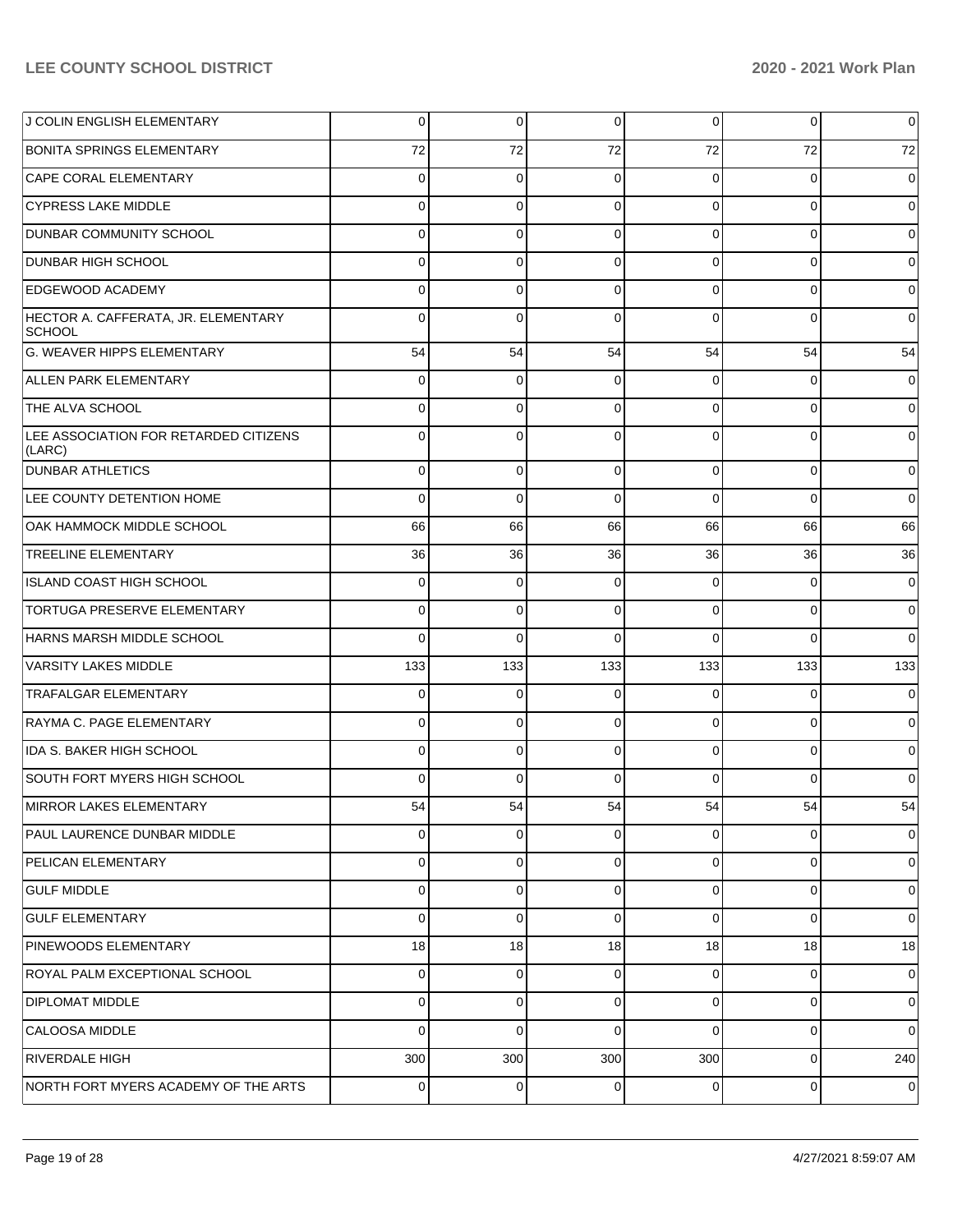| <b>BONITA SPRINGS MIDDLE</b>          | 0        | $\overline{0}$ | 0        | $\overline{0}$ | 0           | 0           |
|---------------------------------------|----------|----------------|----------|----------------|-------------|-------------|
| CAPE CORAL SENIOR HIGH                | 0        | 0              | $\Omega$ | 0              | $\Omega$    | 0           |
| SAN CARLOS PARK ELEMENTARY            | $\Omega$ | $\Omega$       | $\Omega$ | $\Omega$       | $\Omega$    | $\Omega$    |
| <b>HEIGHTS ELEMENTARY</b>             | $\Omega$ | $\mathbf 0$    | $\Omega$ | $\Omega$       | $\Omega$    | 0           |
| <b>BAYSHORE ELEMENTARY</b>            | $\Omega$ | $\Omega$       | $\Omega$ | $\Omega$       | $\Omega$    | 0           |
| Gateway High School                   | $\Omega$ | $\mathbf 0$    | $\Omega$ | $\Omega$       | $\Omega$    | $\Omega$    |
| <b>RIVER HALL ELEMENTARY</b>          | 18       | 18             | 18       | 18             | 18          | 18          |
| LEXINGTON MIDDLE SCHOOL               | $\Omega$ | $\mathbf 0$    | $\Omega$ | $\Omega$       | $\Omega$    | 0           |
| <b>EAST LEE COUNTY HIGH SCHOOL</b>    | $\Omega$ | $\Omega$       | $\Omega$ | $\Omega$       | $\Omega$    | 0           |
| MANATEE ELEMENTARY                    | $\Omega$ | $\mathbf 0$    | $\Omega$ | $\Omega$       | $\Omega$    | 0           |
| PATRIOT ELEMENTARY                    | $\Omega$ | 0              | $\Omega$ | $\Omega$       | $\Omega$    | 0           |
| <b>CHALLENGER MIDDLE</b>              | $\Omega$ | $\mathbf 0$    | $\Omega$ | $\Omega$       | $\Omega$    | $\Omega$    |
| CAPE CORAL TECHNICAL COLLEGE          | 25       | 25             | 25       | 25             | 25          | 25          |
| NEW DIRECTIONS SCHOOL                 | $\Omega$ | $\mathbf 0$    | $\Omega$ | $\Omega$       | $\Omega$    | 0           |
| VETERAN'S PARK ACADEMY FOR THE ARTS   | $\Omega$ | $\Omega$       | $\Omega$ | $\Omega$       | $\Omega$    | $\Omega$    |
| MARINER MIDDLE                        | $\Omega$ | $\mathbf 0$    | $\Omega$ | $\Omega$       | $\Omega$    | 0           |
| RAY V. POTTORF ELEMENTARY SCHOOL      | $\Omega$ | $\Omega$       | $\Omega$ | $\Omega$       | $\Omega$    | 0           |
| HANCOCK CREEK ELEMENTARY              | $\Omega$ | 0              | $\Omega$ | $\Omega$       | $\Omega$    | 0           |
| LEHIGH SENIOR HIGH                    | $\Omega$ | $\Omega$       | $\Omega$ | $\Omega$       | $\Omega$    | $\Omega$    |
| <b>COLONIAL ELEMENTARY</b>            | 18       | 18             | 18       | 18             | 18          | 18          |
| LITTLETON ELEMENTARY                  | 18       | 18             | 18       | 18             | 18          | 18          |
| <b>GATEWAY ELEMENTARY</b>             | 18       | 18             | 18       | 18             | 18          | 18          |
| THREE OAKS MIDDLE                     | 22       | 22             | 22       | 22             | 22          | 22          |
| MARINER SENIOR HIGH                   | $\Omega$ | $\mathbf 0$    | $\Omega$ | $\Omega$       | $\Omega$    | $\Omega$    |
| <b>ESTERO SENIOR HIGH</b>             | 0        | 0              | $\Omega$ | 0              | $\Omega$    | 0           |
| THREE OAKS ELEMENTARY                 | 144      | 144            | 144      | 144            | 144         | 144         |
| <b>SKYLINE ELEMENTARY</b>             | $\Omega$ | $\mathbf 0$    | 0        | $\Omega$       | 0           | 0           |
| <b>TRAFALGAR MIDDLE</b>               | 44       | 44             | 44       | 44             | 44          | 44          |
| <b>DIPLOMAT ELEMENTARY</b>            | $\Omega$ | $\overline{0}$ | 0        | $\Omega$       | $\mathbf 0$ | 0           |
| JAMES STEPHENS INTERNATIONAL ACADEMY  | $\Omega$ | $\mathbf 0$    | $\Omega$ | $\Omega$       | $\mathbf 0$ | $\mathbf 0$ |
| LEHIGH ELEMENTARY                     | 90       | 90             | 90       | 90             | 90          | 90          |
| SPRING CREEK ELEMENTARY               | 72       | 72             | 72       | 72             | 72          | 72          |
| LEHIGH ACRES MIDDLE                   | 264      | 264            | 264      | 264            | 264         | 264         |
| BUCKINGHAM EXCEPTIONAL STUDENT CENTER | 25       | 25             | 25       | 25             | 25          | 25          |
| SUNSHINE ELEMENTARY                   | 98       | 98             | 98       | 98             | 98          | 98          |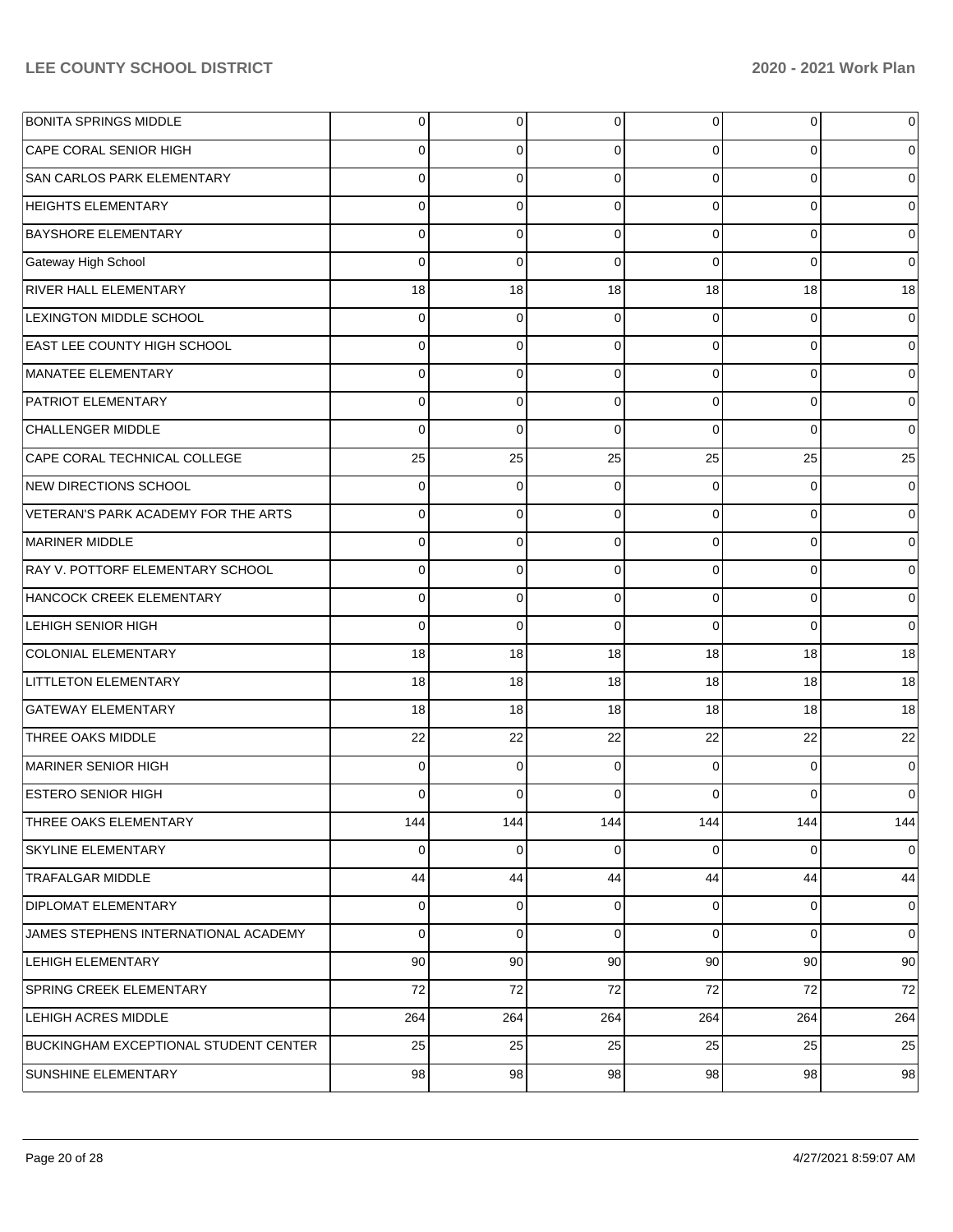| <b>EDISON PARK CREATIVE AND EXPRESSIVE ARTS</b><br> SCHOOL | O        |   |   |              | 0        | $\Omega$       |
|------------------------------------------------------------|----------|---|---|--------------|----------|----------------|
| <b>FORT MYERS BEACH ELEMENTARY</b>                         |          |   | ∩ | 0            | $\Omega$ | $\Omega$       |
| FORT MYERS MIDDLE ACADEMY                                  | ∩        |   | O | 0            | $\Omega$ | $\overline{0}$ |
| FORT MYERS SENIOR HIGH                                     | 0        |   |   | 0            | 0        | $\overline{0}$ |
| CYPRESS LAKE SENIOR HIGH                                   |          |   |   | U            | $\Omega$ | $\overline{0}$ |
| FORT MYERS TECHNICAL COLLEGE                               | ∩        |   | O | <sup>0</sup> | $\Omega$ | $\overline{0}$ |
| TANGLEWOOD ELEMENTARY                                      | 0        |   | O | 0            | $\Omega$ | $\overline{0}$ |
| CALOOSA ELEMENTARY                                         |          |   |   |              | U        | $\Omega$       |
| <b>THE SANIBEL SCHOOL</b>                                  | C        |   | O | <sup>0</sup> | $\Omega$ | $\overline{0}$ |
| <b>TICE ELEMENTARY</b>                                     | 0        |   | 0 | 0            | 0        | $\Omega$       |
| <b>TROPIC ISLES ELEMENTARY</b>                             |          |   |   |              | O        | $\overline{0}$ |
| VILLAS ELEMENTARY                                          | $\Omega$ |   | ∩ | <sup>0</sup> | $\Omega$ | $\Omega$       |
| SOUTHWEST FLORIDA PUBLIC SERVICE<br><b>ACADEMY</b>         | 0        | n | 0 | $\Omega$     | 0        | $\Omega$       |

| Totals for LEE COUNTY SCHOOL DISTRICT             |        |        |        |        |        |        |
|---------------------------------------------------|--------|--------|--------|--------|--------|--------|
| Total students in relocatables by year.           | 1,697  | 1,697  | 1,697  | 1.697  | 1.397  | 1.637  |
| Total number of COFTE students projected by year. | 83.287 | 84.784 | 86.203 | 87.472 | 88.522 | 86.054 |
| Percent in relocatables by year.                  | 2%     | 2%     | 2%     | 2%     | 2%     | 2%     |

# **Leased Facilities Tracking**

Exising leased facilities and plans for the acquisition of leased facilities, including the number of classrooms and student stations, as reported in the educational plant survey, that are planned in that location at the end of the five year workplan.

| Location                     | # of Leased<br>Classrooms 2020 -<br>2021 | <b>FISH Student</b><br><b>Stations</b> | Owner              | # of Leased<br>Classrooms 2024 -<br>2025 | <b>FISH Student</b><br><b>Stations</b> |
|------------------------------|------------------------------------------|----------------------------------------|--------------------|------------------------------------------|----------------------------------------|
| <b>SUNSHINE ELEMENTARY</b>   | 0                                        | 0                                      |                    | ∩                                        | 0                                      |
| <b>IMARINER SENIOR HIGH</b>  | 0                                        | 0                                      |                    |                                          | 0                                      |
| <b>THREE OAKS ELEMENTARY</b> |                                          |                                        | 126 Mobile Modular |                                          | 126                                    |
| <b>SKYLINE ELEMENTARY</b>    | 0                                        | 0                                      |                    | ∩                                        | $\Omega$                               |
| <b>TRAFALGAR MIDDLE</b>      | 0                                        | 0                                      |                    | $\Omega$                                 | 0                                      |
| <b>DIPLOMAT ELEMENTARY</b>   | 0                                        | $\Omega$                               |                    | $\Omega$                                 |                                        |
| COLONIAL ELEMENTARY          | 0                                        | $\Omega$                               |                    | ∩                                        | 0                                      |
| <b>LITTLETON ELEMENTARY</b>  | 0                                        | 0                                      |                    | $\Omega$                                 | 0                                      |
| <b>THREE OAKS MIDDLE</b>     | 0                                        | $\Omega$                               |                    | $\Omega$                                 |                                        |
| <b>DUNBAR ATHLETICS</b>      | 0                                        | 0                                      |                    | ∩                                        | <sup>0</sup>                           |
| HANCOCK CREEK ELEMENTARY     | 0                                        | 0                                      |                    | $\Omega$                                 | 0                                      |
| CAPE CORAL TECHNICAL COLLEGE | 0                                        | 0                                      |                    | $\Omega$                                 |                                        |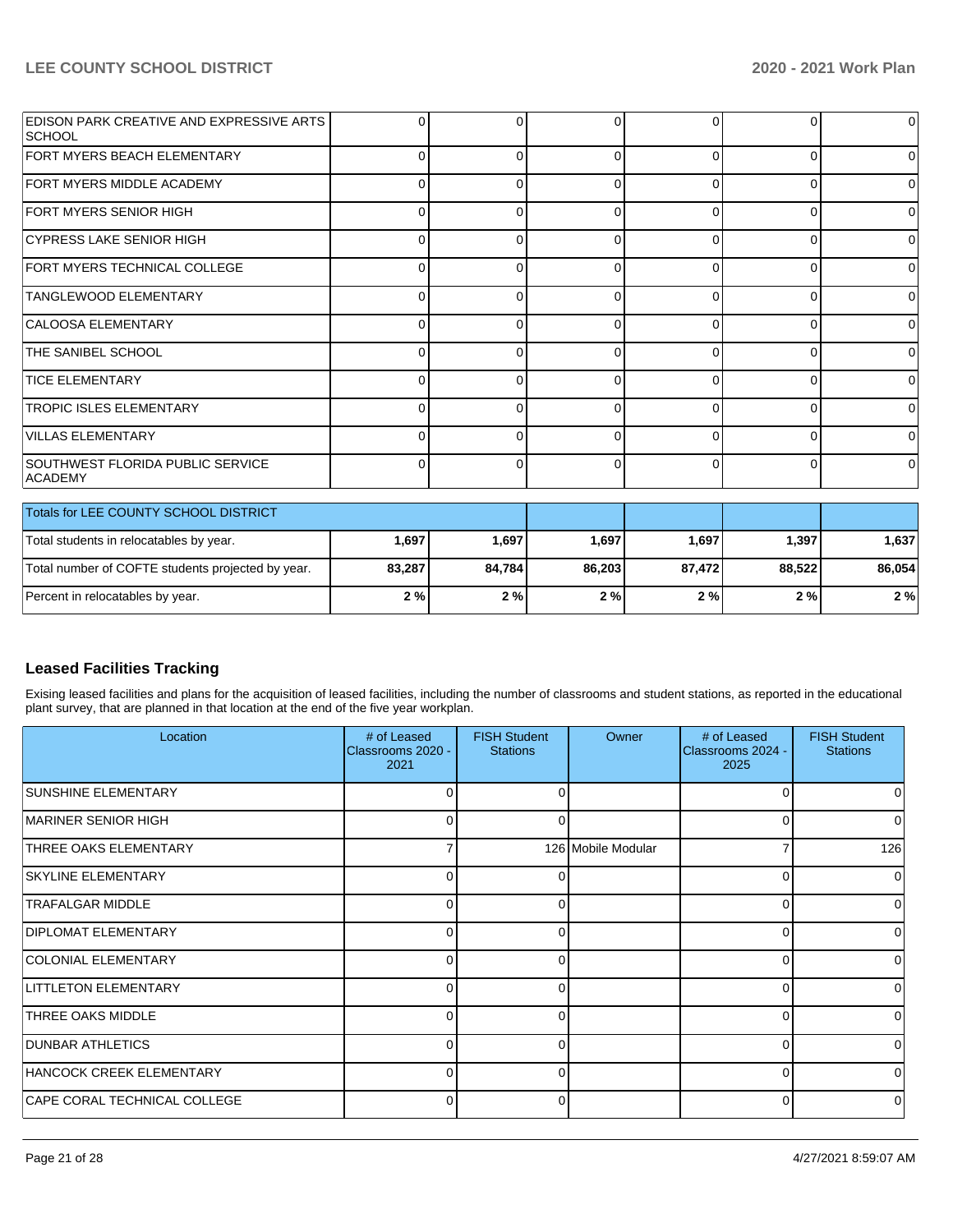| NEW DIRECTIONS SCHOOL                                      | 0        | 0           |                   | 0              | 0              |
|------------------------------------------------------------|----------|-------------|-------------------|----------------|----------------|
| <b>PINEWOODS ELEMENTARY</b>                                | 0        | 0           |                   | 0              | 0              |
| BONITA SPRINGS HIGH SCHOOL                                 | 0        | 0           |                   | 0              | 0              |
| IDA S. BAKER HIGH SCHOOL                                   | 0        | 0           |                   | 0              | 0              |
| SOUTH FORT MYERS HIGH SCHOOL                               | 0        | 0           |                   | 0              | 0              |
| HECTOR A. CAFFERATA, JR. ELEMENTARY SCHOOL                 | 0        | 0           |                   | 0              | 0              |
| G. WEAVER HIPPS ELEMENTARY                                 | 0        | 0           |                   | 0              | 0              |
| <b>EAST LEE COUNTY HIGH SCHOOL</b>                         | 0        | $\Omega$    |                   | 0              | 0              |
| <b>RIVER HALL ELEMENTARY</b>                               | 0        |             | 36 Mobile Modular | $\overline{2}$ | 36             |
| MANATEE ELEMENTARY                                         | 0        | 0           |                   | 0              | 0              |
| <b>PATRIOT ELEMENTARY</b>                                  | 0        | 0           |                   | 0              | 0              |
| <b>CHALLENGER MIDDLE</b>                                   | 0        | 0           |                   | 0              | 0              |
| OAK HAMMOCK MIDDLE SCHOOL                                  | 1        |             | 88 Mobile Modular | $\Omega$       | 0              |
| <b>TREELINE ELEMENTARY</b>                                 | $\Omega$ | 0           |                   | 0              | 0              |
| ISLAND COAST HIGH SCHOOL                                   | 0        | 0           |                   | 0              | 0              |
| <b>CYPRESS LAKE MIDDLE</b>                                 | 0        | 0           |                   | 0              | 0              |
| <b>FORT MYERS SENIOR HIGH</b>                              | 0        | 0           |                   | 0              | 0              |
| NORTH FORT MYERS SENIOR HIGH                               | $\Omega$ | 0           |                   | 0              | 0              |
| <b>ORANGE RIVER ELEMENTARY</b>                             | 0        | 0           |                   | 0              | 0              |
| <b>THE SANIBEL SCHOOL</b>                                  | $\Omega$ | 0           |                   | 0              | 0              |
| <b>HEIGHTS ELEMENTARY</b>                                  | $\Omega$ | 0           |                   | 0              | 0              |
| NORTH FORT MYERS ACADEMY OF THE ARTS                       | 0        | 0           |                   | 0              | 0              |
| <b>GULF ELEMENTARY</b>                                     | $\Omega$ | 0           |                   | $\Omega$       | 0              |
| <b>SPRING CREEK ELEMENTARY</b>                             | 0        | 0           |                   | 0              | 0              |
| BUCKINGHAM EXCEPTIONAL STUDENT CENTER                      |          |             |                   |                | O              |
| <b>ESTERO SENIOR HIGH</b>                                  | 0        | 0           |                   | 0              | 0              |
| GATEWAY ELEMENTARY                                         | 0        | 0           |                   | 0              | 0              |
| <b>TORTUGA PRESERVE ELEMENTARY</b>                         | 0        | $\mathbf 0$ |                   | 0              | 0              |
| <b>EDISON PARK CREATIVE AND EXPRESSIVE ARTS</b><br> SCHOOL | $\Omega$ | 0           |                   | $\Omega$       | $\mathbf 0$    |
| FORT MYERS BEACH ELEMENTARY                                | $\Omega$ | $\Omega$    |                   | $\mathbf 0$    | $\mathbf 0$    |
| FORT MYERS MIDDLE ACADEMY                                  | $\Omega$ | $\Omega$    |                   | 0              | $\overline{0}$ |
| <b>FRANKLIN PARK ELEMENTARY</b>                            | $\Omega$ | $\Omega$    |                   | 0              | $\mathbf 0$    |
| J COLIN ENGLISH ELEMENTARY                                 | $\Omega$ | $\Omega$    |                   | 0              | 0              |
| JAMES STEPHENS INTERNATIONAL ACADEMY                       | $\Omega$ | $\Omega$    |                   | 0              | $\mathbf 0$    |
| <b>LEHIGH ELEMENTARY</b>                                   | 0        | $\mathbf 0$ |                   | 0              | 0l             |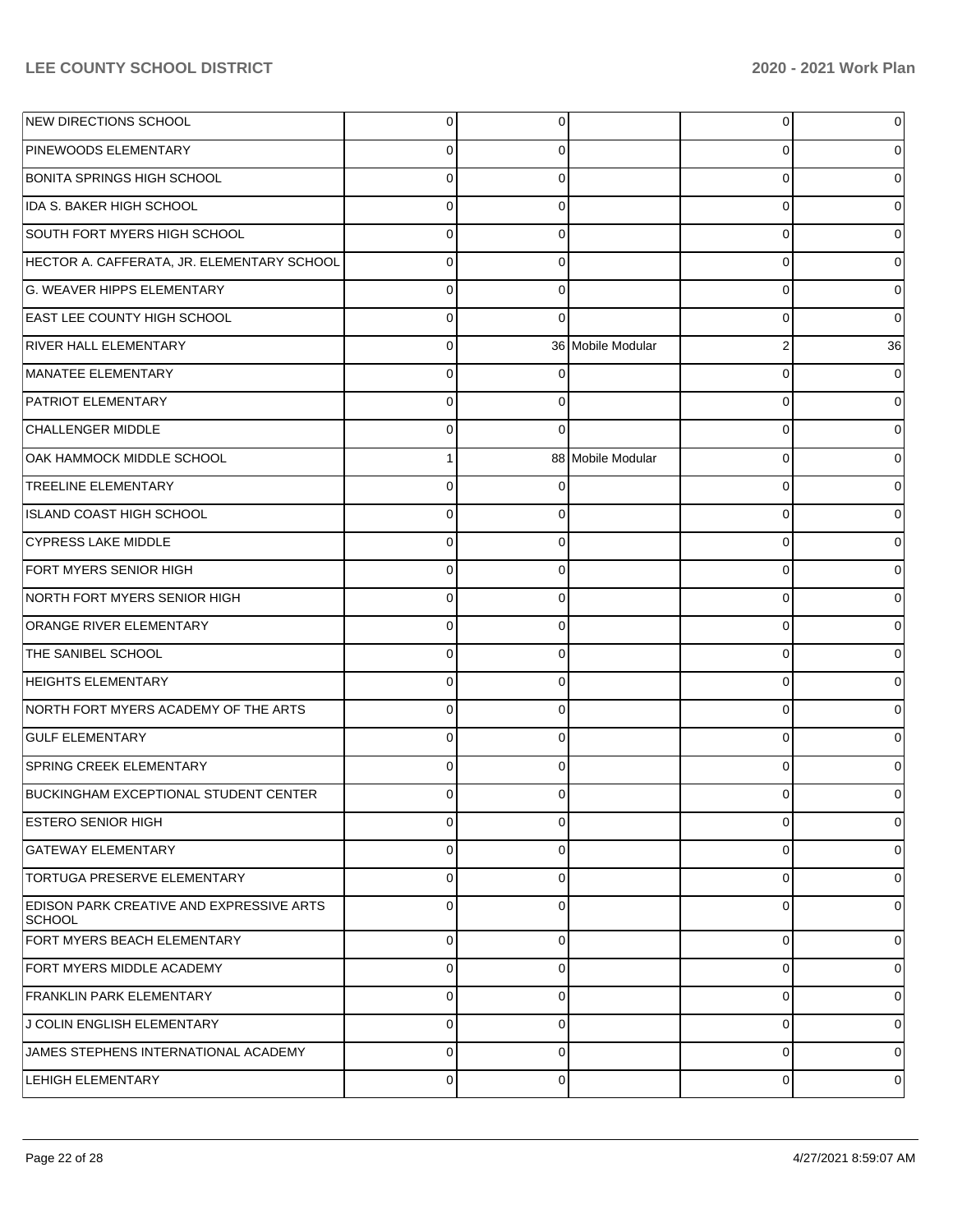| ORANGEWOOD ELEMENTARY                           | $\overline{0}$ | 0        | 0        | $\mathbf 0$    |
|-------------------------------------------------|----------------|----------|----------|----------------|
| PINE ISLAND ELEMENTARY                          | $\Omega$       | 0        | 0        | $\overline{0}$ |
| LEE ASSOCIATION FOR RETARDED CITIZENS<br>(LARC) | $\Omega$       | $\Omega$ | O        | $\mathbf 0$    |
| <b>TICE ELEMENTARY</b>                          | $\Omega$       | $\Omega$ | $\Omega$ | $\overline{0}$ |
| <b>TROPIC ISLES ELEMENTARY</b>                  | $\Omega$       | $\Omega$ | $\Omega$ | $\overline{0}$ |
| <b>VILLAS ELEMENTARY</b>                        | $\mathbf 0$    | $\Omega$ | $\Omega$ | $\overline{0}$ |
| SOUTHWEST FLORIDA PUBLIC SERVICE ACADEMY        | $\Omega$       | $\Omega$ | $\Omega$ | $\overline{0}$ |
| <b>BAYSHORE ELEMENTARY</b>                      | $\Omega$       | $\Omega$ | $\Omega$ | $\overline{0}$ |
| FORT MYERS TECHNICAL COLLEGE                    | $\Omega$       | $\Omega$ | $\Omega$ | $\overline{0}$ |
| <b>LEHIGH ACRES MIDDLE</b>                      | $\mathbf 0$    | 44       | $\Omega$ | $\overline{0}$ |
| <b>LEHIGH SENIOR HIGH</b>                       | $\Omega$       | $\Omega$ | $\Omega$ | $\overline{0}$ |
| <b>VARSITY LAKES MIDDLE</b>                     | $\mathbf 0$    | 88       | $\Omega$ | $\overline{0}$ |
| HARNS MARSH MIDDLE SCHOOL                       | 0              | 132      | $\Omega$ | $\overline{0}$ |
| Gateway High School                             | $\Omega$       | $\Omega$ | $\Omega$ | $\overline{0}$ |
| ALLEN PARK ELEMENTARY                           | $\Omega$       | $\Omega$ | $\Omega$ | $\overline{0}$ |
| THE ALVA SCHOOL                                 | $\Omega$       | $\Omega$ | $\Omega$ | $\overline{0}$ |
| <b>BONITA SPRINGS ELEMENTARY</b>                | $\Omega$       | $\Omega$ | $\Omega$ | $\overline{0}$ |
| CAPE CORAL ELEMENTARY                           | $\mathbf 0$    | $\Omega$ | $\Omega$ | $\overline{0}$ |
| <b>DUNBAR COMMUNITY SCHOOL</b>                  | $\Omega$       | $\Omega$ | $\Omega$ | $\overline{0}$ |
| <b>DUNBAR HIGH SCHOOL</b>                       | $\Omega$       | $\Omega$ | $\Omega$ | $\overline{0}$ |
| <b>EDGEWOOD ACADEMY</b>                         | $\Omega$       | $\Omega$ | $\Omega$ | $\overline{0}$ |
| ROYAL PALM EXCEPTIONAL SCHOOL                   | $\Omega$       | $\Omega$ | $\Omega$ | $\overline{0}$ |
| <b>DIPLOMAT MIDDLE</b>                          | $\Omega$       | $\Omega$ | $\Omega$ | $\overline{0}$ |
| MIRROR LAKES ELEMENTARY                         | $\Omega$       | $\Omega$ | $\Omega$ | $\overline{0}$ |
| PAUL LAURENCE DUNBAR MIDDLE                     | $\Omega$       | 0        | 0        | $\overline{0}$ |
| VETERAN'S PARK ACADEMY FOR THE ARTS             | $\Omega$       | $\Omega$ | $\Omega$ | $\overline{0}$ |
| MARINER MIDDLE                                  | $\mathbf 0$    | $\Omega$ | 0        | $\overline{0}$ |
| LEE COUNTY DETENTION HOME                       | $\mathbf 0$    | $\Omega$ | $\Omega$ | $\overline{0}$ |
| <b>TRAFALGAR ELEMENTARY</b>                     | $\mathbf 0$    | $\Omega$ | 0        | 0              |
| <b>LEXINGTON MIDDLE SCHOOL</b>                  | $\mathbf 0$    | $\Omega$ | 0        | 0              |
| HARNS MARSH ELEMENTARY SCHOOL                   | $\mathbf 0$    | $\Omega$ | 0        | 0              |
| RAY V. POTTORF ELEMENTARY SCHOOL                | $\mathbf 0$    | $\Omega$ | 0        | $\overline{0}$ |
| RAYMA C. PAGE ELEMENTARY                        | $\mathbf 0$    | $\Omega$ | 0        | 0              |
| <b>CYPRESS LAKE SENIOR HIGH</b>                 | $\mathbf 0$    | $\Omega$ | 0        | $\overline{0}$ |
| TANGLEWOOD ELEMENTARY                           | $\mathbf 0$    | 0        | 0        | 0              |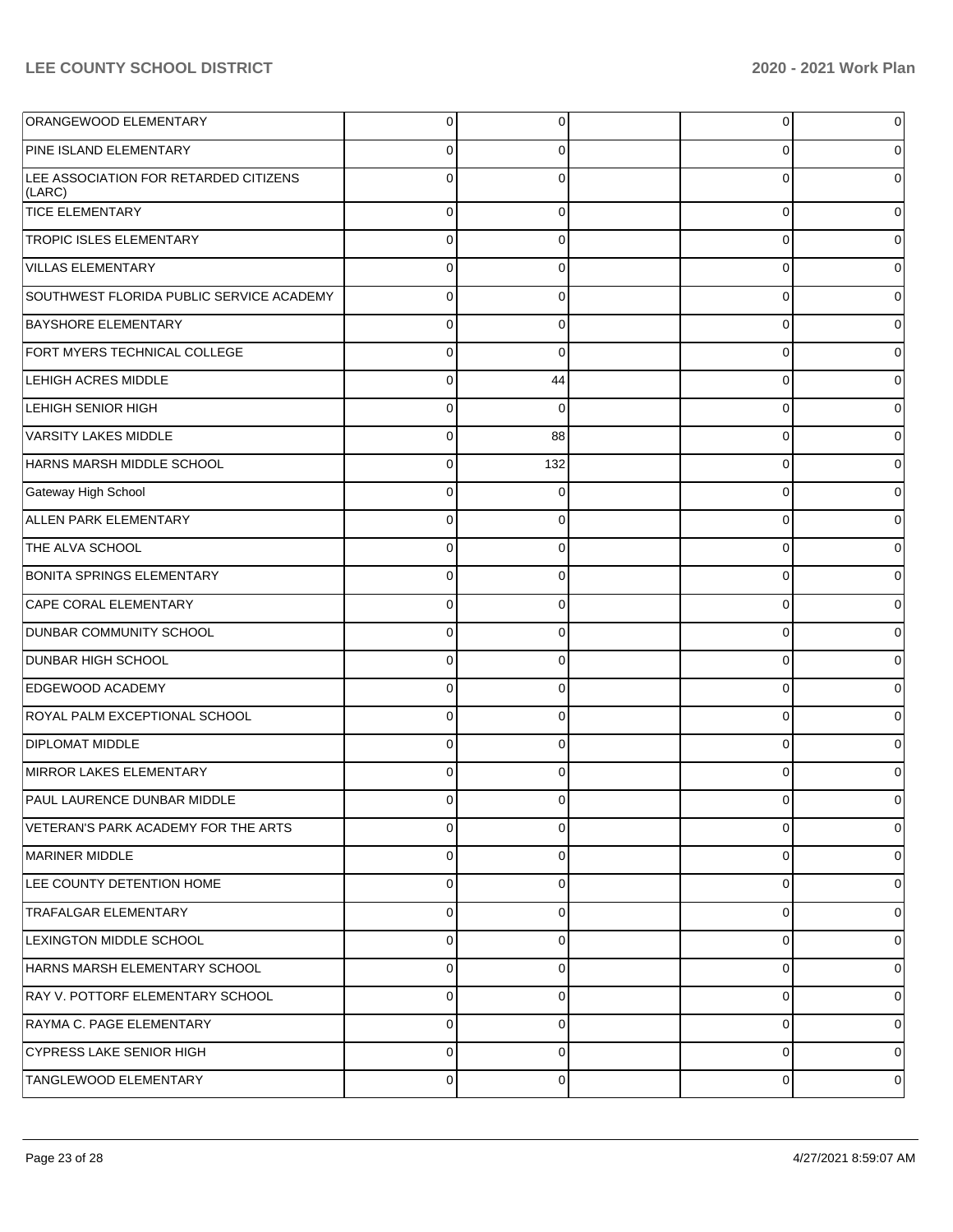| CALOOSA ELEMENTARY                |     |  | $\Omega$ |
|-----------------------------------|-----|--|----------|
| CALOOSA MIDDLE                    |     |  | $\Omega$ |
| RIVERDALE HIGH                    |     |  |          |
| BONITA SPRINGS MIDDLE             |     |  |          |
| CAPE CORAL SENIOR HIGH            |     |  |          |
| <b>SAN CARLOS PARK ELEMENTARY</b> |     |  | $\Omega$ |
| <b>PELICAN ELEMENTARY</b>         |     |  |          |
| <b>GULF MIDDLE</b>                |     |  | 0        |
|                                   | 514 |  | 162      |

#### **Failed Standard Relocatable Tracking**

Relocatable units currently reported by school, from FISH, and the number of relocatable units identified as 'Failed Standards'.

Nothing reported for this section.

# **Planning**

#### **Class Size Reduction Planning**

**Plans approved by the school board that reduce the need for permanent student stations such as acceptable school capacity levels, redistricting, busing, year-round schools, charter schools, magnet schools, public-private partnerships, multitrack scheduling, grade level organization, block scheduling, or other alternatives.**

Implementation of Amendment 9 has hampered strategies to reduce the need for permanent student stations. Lee County already capitalizes on efficiencies afforded by our open-enrollment student assignment system. Transporting higher percentages of students is one of the cost inefficiences to more fully utilizing our schools. The District has its own virtual program which offers online learning courses. Charter schools are a factor in reducing the apparent future need.

Open Enrollment Planning: In order to ensure sufficient seats for students residing within the School District, capacity will be set at 90% of program capacity to meet growth in five years based on projections.

#### **School Closure Planning**

**Plans for the closure of any school, including plans for disposition of the facility or usage of facility space, and anticipated revenues.** 

None

# **Long Range Planning**

#### **Ten-Year Maintenance**

District projects and locations regarding the projected need for major renovation, repair, and maintenance projects within the district in years 6-10 beyond the projects plans detailed in the five years covered by the work plan.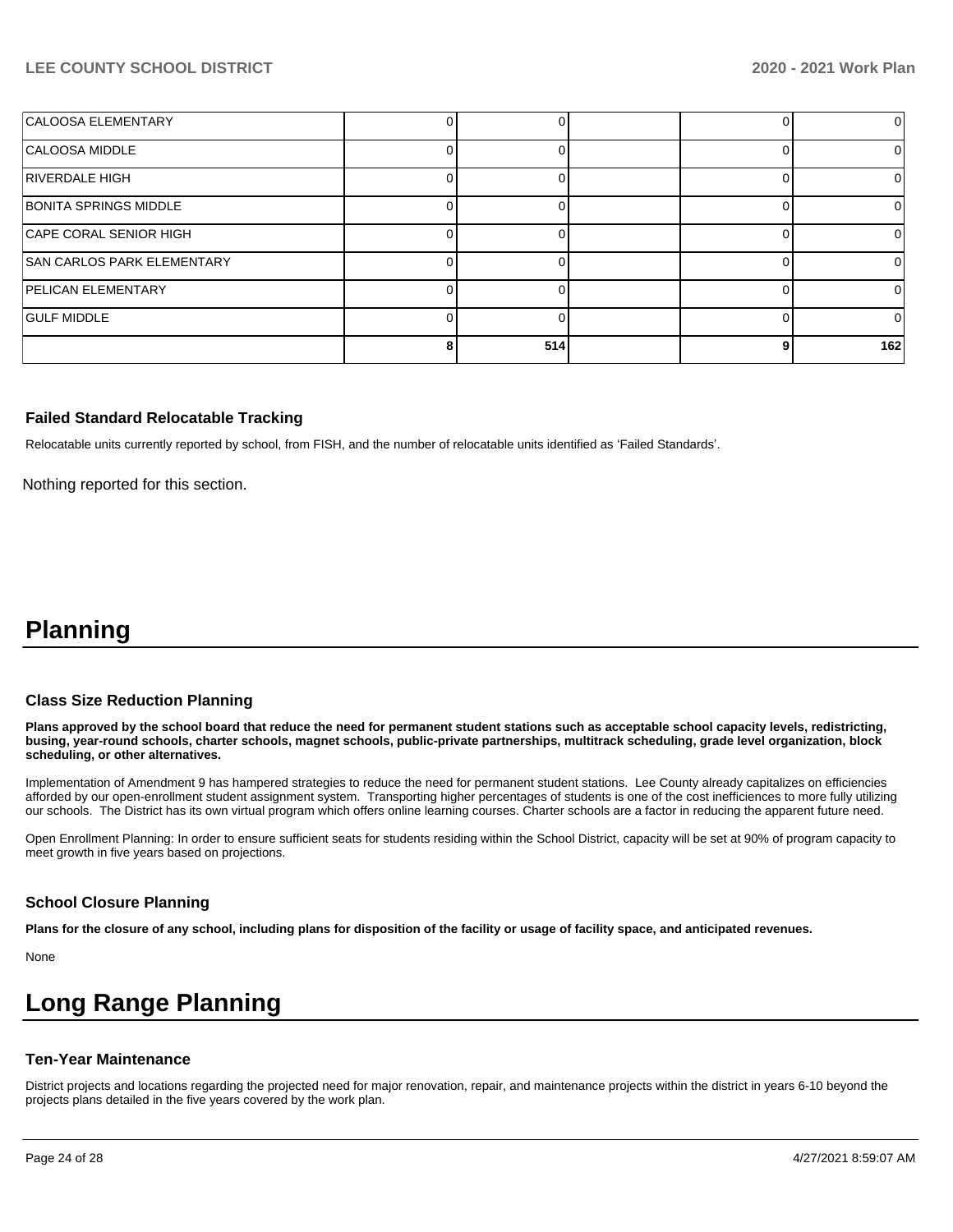| Project                         | 2024 - 2025 / 2029 - 2030<br><b>Projected Cost</b> |
|---------------------------------|----------------------------------------------------|
| <b>DEBT SERVICE</b>             | \$407,804,603                                      |
| <b>MAINTENANCE TRANSFER</b>     | \$80,000,000                                       |
| EQUIPMENT/BUSES                 | \$47,000,000                                       |
| <b>DISTRICTWIDE MAINTENANCE</b> | \$175,000,000                                      |
| SAFETY/SECURITY                 | \$12,182,000                                       |
| <b>TECHNOLOGY</b>               | \$131,904,000                                      |
| SAFETY TO LIFE                  | \$18,044,000                                       |
| <b>DISTRICTWIDE HVAC</b>        | \$28,379,700                                       |
|                                 | \$900,314,303                                      |

# **Ten-Year Capacity**

Schedule of capital outlay projects projected to ensure the availability of satisfactory student stations for the projected student enrollment in K-12 programs for the future 5 years beyond the 5-year district facilities work program.

| Project                      | Location, Community, Quadrant or other<br>general location | 2024 - 2025 / 2029 - 2030<br><b>Projected Cost</b> |
|------------------------------|------------------------------------------------------------|----------------------------------------------------|
| NEW MIDDLE SCHOOL FY28       | <b>EAST ZONE</b>                                           | \$67,000,000                                       |
| NEW HIGH SCHOOL FY28         | SOUTH ZONE                                                 | \$98,900,000                                       |
| NEW HIGH SCHOOL FY28         | <b>WEST ZONE</b>                                           | \$98,900,000                                       |
| NEW ELEMENTARY SCHOOL FY29   | <b>EAST ZONE</b>                                           | \$56,200,000                                       |
| <b>INEW HIGH SCHOOL FY29</b> | <b>EAST ZONE</b>                                           | \$101,900,000                                      |
| NEW MIDDLE SCHOOL FY30       | SOUTH ZONE                                                 | \$71,100,000                                       |
|                              |                                                            | \$494,000,000                                      |

# **Ten-Year Planned Utilization**

Schedule of planned capital outlay projects identifying the standard grade groupings, capacities, and planned utilization rates of future educational facilities of the district for both permanent and relocatable facilities.

| Grade Level Projections         | <b>FISH</b><br><b>Student</b><br><b>Stations</b> | Actual 2019 -<br><b>2020 FISH</b><br>Capacity | Actual<br>$2019 -$<br>2020<br><b>COFTE</b> | Actual 2019 - 2020<br><b>Utilization</b> | Actual 2020 - 2021 / 2029 - 2030 new<br>Student Capacity to be added/removed | Projected 2029 - Projected 2029 -<br>2030 COFTE | 2030 Utilization |
|---------------------------------|--------------------------------------------------|-----------------------------------------------|--------------------------------------------|------------------------------------------|------------------------------------------------------------------------------|-------------------------------------------------|------------------|
| Elementary - District<br>Totals | 39.147                                           | 39,147                                        | 35.314.84                                  | 90.21%                                   | 4,202                                                                        | 42.420                                          | 97.86%           |
| Middle - District Totals        | 23,887                                           | 21.490                                        | 21.510.93                                  | 100.10 %                                 | 5.365                                                                        | 21,068                                          | 78.45 %          |
| High - District Totals          | 27.258                                           | 25,889                                        | 24.048.84                                  | 92.89 %                                  | 7.897                                                                        | 29.034                                          | 85.94 %          |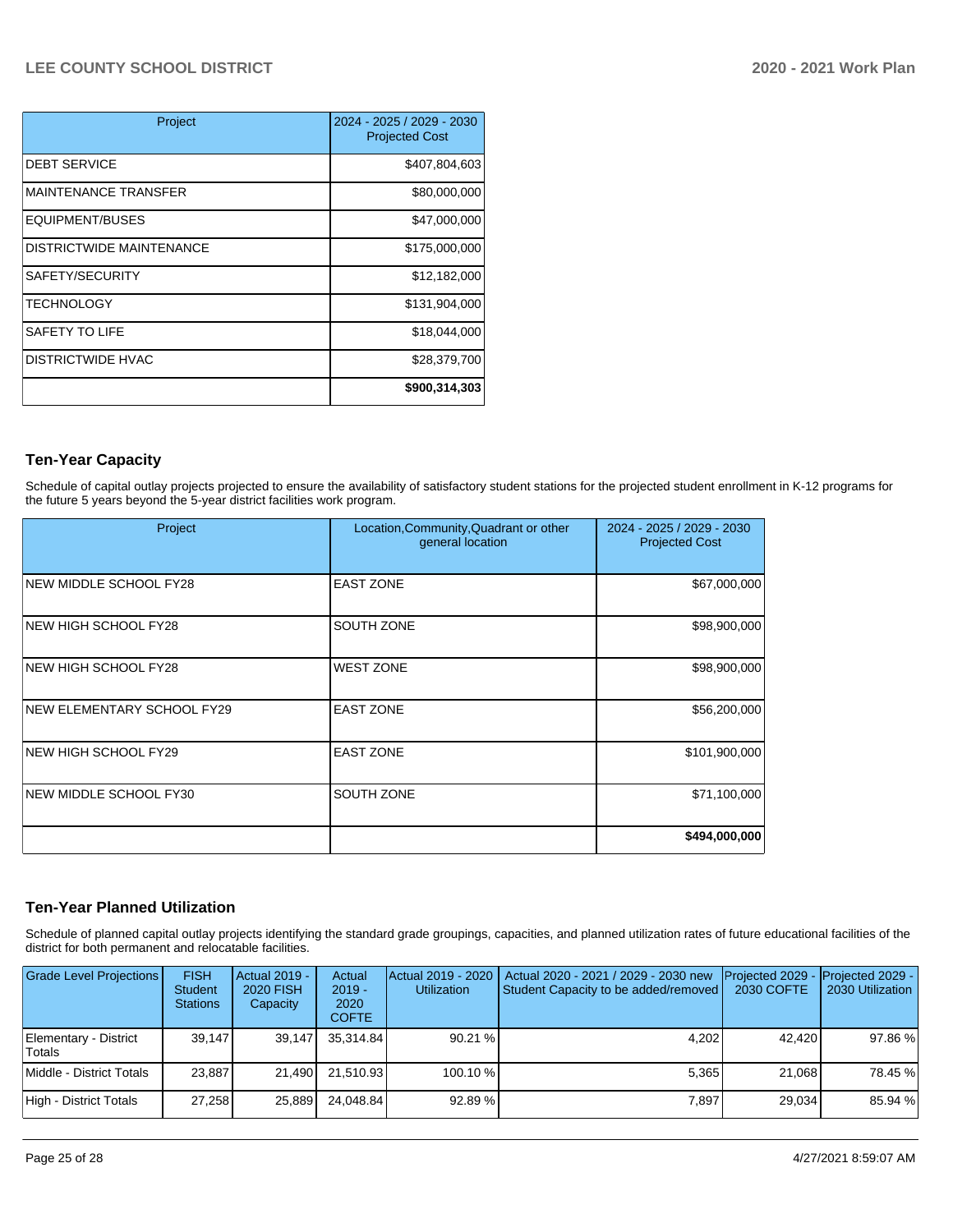| Other -<br>ESE, etc | 2,597  | 3,004  | 605.25    | 20.14 % |        | ,190   | 39.61 % |
|---------------------|--------|--------|-----------|---------|--------|--------|---------|
|                     | 92,889 | 89,530 | 81.479.86 | 91.01 % | 17,464 | 93,712 | 87.59 % |

**Combination schools are included with the middle schools for student stations, capacity, COFTE and utilization purposes because these facilities all have a 90% utilization factor. Use this space to explain or define the grade groupings for combination schools.** 

No comments to report.

#### **Ten-Year Infrastructure Planning**

**Proposed Location of Planned New, Remodeled, or New Additions to Facilities in 06 thru 10 out years (Section 28).**

New Middle School (1210 stu sta) in the East Zone to accommodate growth in FY28. New High School (2099 stu sta) in the South Zone to accommodate growth in FY28. New High School (2099 stu sta) in the West Zone to accommodate growth in FY28. New Elementary School (1034 stu sta) in East Zone to accommodate growth in FY29. New High School (2099 stu sta) in the East Zone to accommodate growth in FY29. New Middle School (1210 stu sta) in the South Zone to accommodate growth in FY30.

Plans for closure of any school, including plans for disposition of the facility or usage of facility space, and anticipated revenues in the 06 thru 10 out **years (Section 29).**

None.

#### **Twenty-Year Maintenance**

District projects and locations regarding the projected need for major renovation, repair, and maintenance projects within the district in years 11-20 beyond the projects plans detailed in the five years covered by the work plan.

| Project                         | 2029 - 2030 / 2039 - 2040 Projected Cost |
|---------------------------------|------------------------------------------|
| <b>DEBT SERVICE</b>             | \$42,110,450                             |
| <b>IMAINTENANCE TRANSFER</b>    | \$150,000,000                            |
| EQUIPMENT/BUSES                 | \$119,500,000                            |
| <b>DISTRICTWIDE MAINTENANCE</b> | \$413,275,000                            |
| <b>SAFETY/SECURITY</b>          | \$30,548,000                             |
| <b>ITECHNOLOGY</b>              | \$323,891,000                            |
| <b>SAFETY TO LIFE</b>           | \$46,080,000                             |
| <b>IDISTRICTWIDE HVAC</b>       | \$73,352,480                             |
|                                 | \$1,198,756,930                          |

#### **Twenty-Year Capacity**

Schedule of capital outlay projects projected to ensure the availability of satisfactory student stations for the projected student enrollment in K-12 programs for the future 11-20 years beyond the 5-year district facilities work program.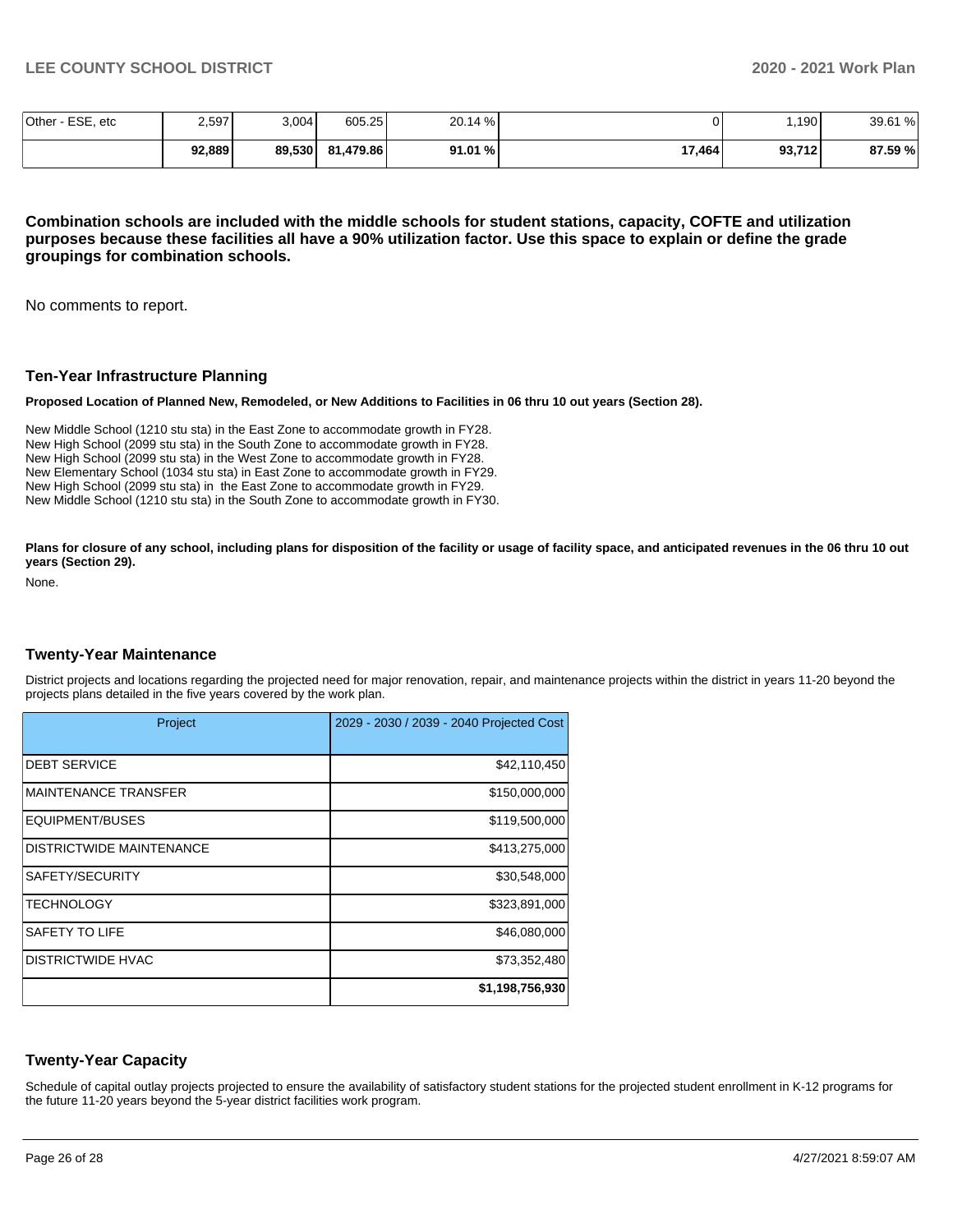| Project                    | Location, Community, Quadrant or other<br>general location | 2029 - 2030 / 2039 - 2040<br><b>Projected Cost</b> |  |  |
|----------------------------|------------------------------------------------------------|----------------------------------------------------|--|--|
| New Elementary School FY32 | East Zone                                                  | \$61,400,000                                       |  |  |
| New Elementary School FY33 | South Zone                                                 | \$67,700,000                                       |  |  |
| New Middle School FY33     | East Zone                                                  | \$77,700,000                                       |  |  |
| New Middle School FY33     | West Zone                                                  | \$77,700,000                                       |  |  |
| New Elementary School FY34 | West Zone                                                  | \$66,400,000                                       |  |  |
| New High School FY34       | East Zone                                                  | \$120,400,000                                      |  |  |
| New High School FY34       | South Zone                                                 | \$120,400,000                                      |  |  |
| New Elementary School FY35 | East Zone                                                  | \$69,700,000                                       |  |  |
| New Middle School FY35     | South Zone                                                 | \$85,700,000                                       |  |  |
| New High School FY35       | West Zone                                                  | \$126,400,000                                      |  |  |
| New Elementary School FY36 | South Zone                                                 | \$73,200,000                                       |  |  |
| New Middle School FY37     | East Zone                                                  | \$94,500,000                                       |  |  |
| New Elementary School FY39 | East Zone                                                  | \$84,700,000                                       |  |  |
| New Elementary School FY39 | West Zone                                                  | \$84,700,000                                       |  |  |
| New High School FY39       | East Zone                                                  | \$153,600,000                                      |  |  |
| New Middle School FY40     | South Zone                                                 | \$109,400,000                                      |  |  |
| New Middle School FY40     | West Zone                                                  | \$109,400,000                                      |  |  |
|                            |                                                            | \$1,583,000,000                                    |  |  |

# **Twenty-Year Planned Utilization**

Schedule of planned capital outlay projects identifying the standard grade groupings, capacities, and planned utilization rates of future educational facilities of the district for both permanent and relocatable facilities.

| Grade Level Projections         | <b>FISH</b><br><b>Student</b><br><b>Stations</b> | <b>Actual 2019 -</b><br>2020 FISH<br>Capacity | Actual<br>$2019 -$<br>2020<br><b>COFTE</b> | <b>Utilization</b> | Actual 2019 - 2020   Actual 2020 - 2021 / 2039 - 2040 new   Projected 2039 -   Projected 2039 -<br>Student Capacity to be added/removed   2040 COFTE |        | 2040 Utilization |
|---------------------------------|--------------------------------------------------|-----------------------------------------------|--------------------------------------------|--------------------|------------------------------------------------------------------------------------------------------------------------------------------------------|--------|------------------|
| Elementary - District<br>Totals | 39.147                                           | 39.147                                        | 35.314.84                                  | 90.21%             | 11.440                                                                                                                                               | 46.720 | 92.36 %          |